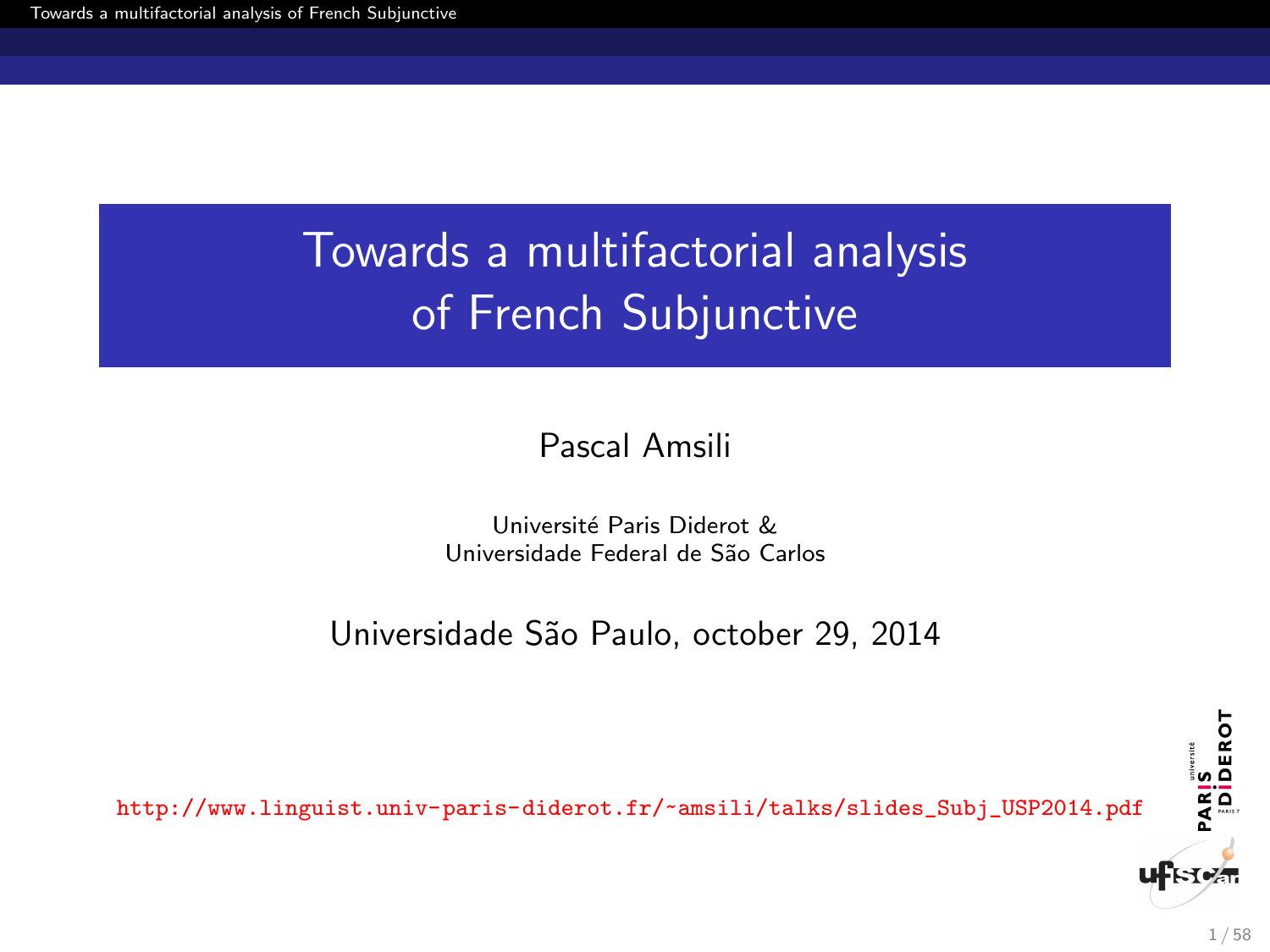#### Pascal Amsili

#### Université Paris Diderot & Universidade Federal de S˜ao Carlos

#### Universidade São Paulo, october 29, 2014

#### Joint work with Floriane Guida [2013]

[http://www.linguist.univ-paris-diderot.fr/~amsili/talks/slides\\_Subj\\_USP2014.pdf](http://www.linguist.univ-paris-diderot.fr/~amsili/talks/slides_Subj_USP2014.pdf)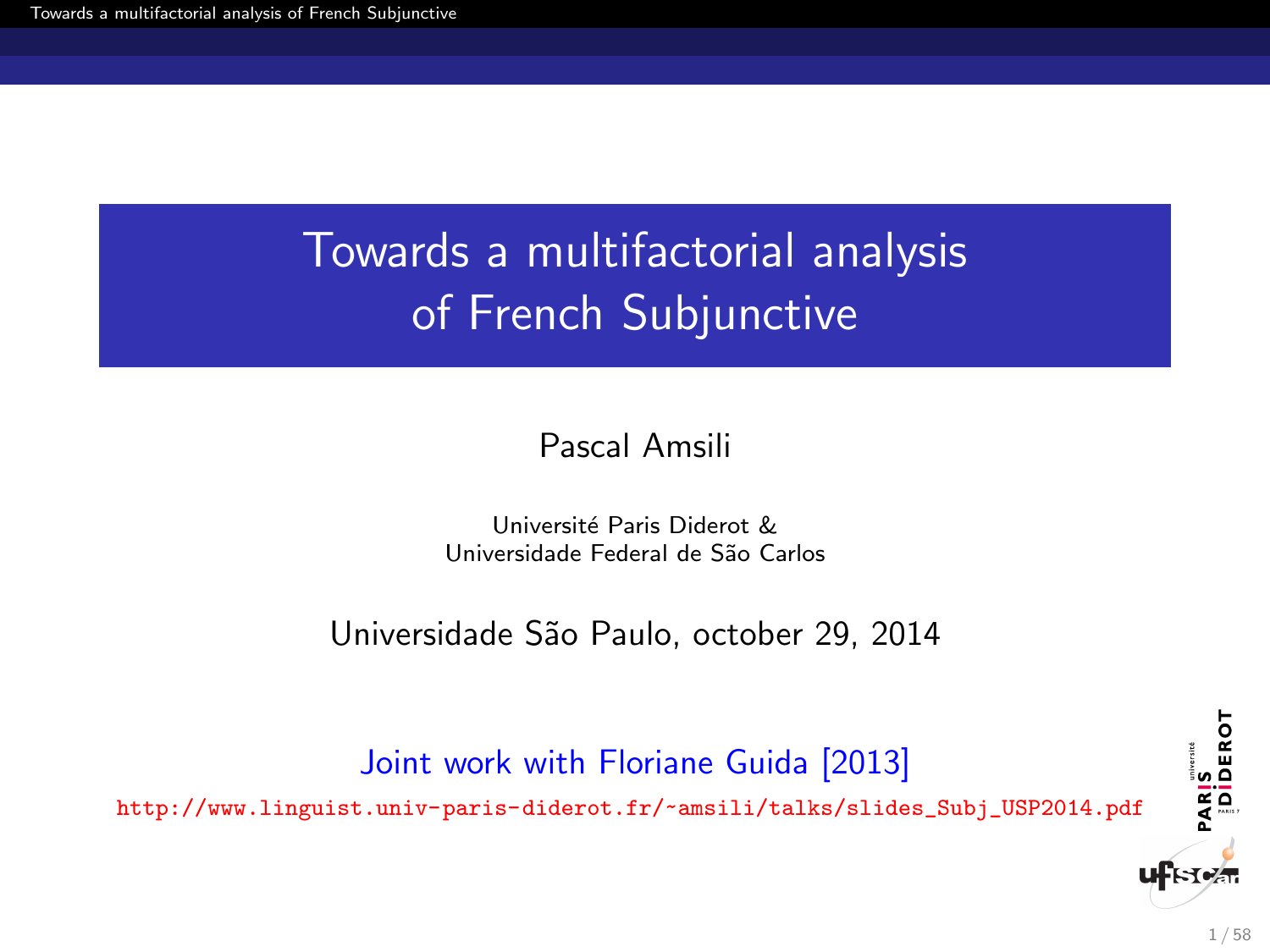# <span id="page-2-0"></span>Subjunctive Mood in French

According to traditional French grammars, subjunctive is used to express (1) that the action is subordinated and (2) that it is subject to a doubt. [Damar, 2009]

#### But...

Sometimes this mood appears in matrix sentences

- (1) a. Qu'il parte<sub>sBJ</sub>! That he go 'Let him go'
	- b. Je ne sache<sub>sBJ</sub> pas que Paul soit<sub>sBJ</sub> médecin. I NEG know NEG that Paul be doctor 'As far as I know, Paul is not a doctor'

 $\Rightarrow$  we won't consider those cases

DEROT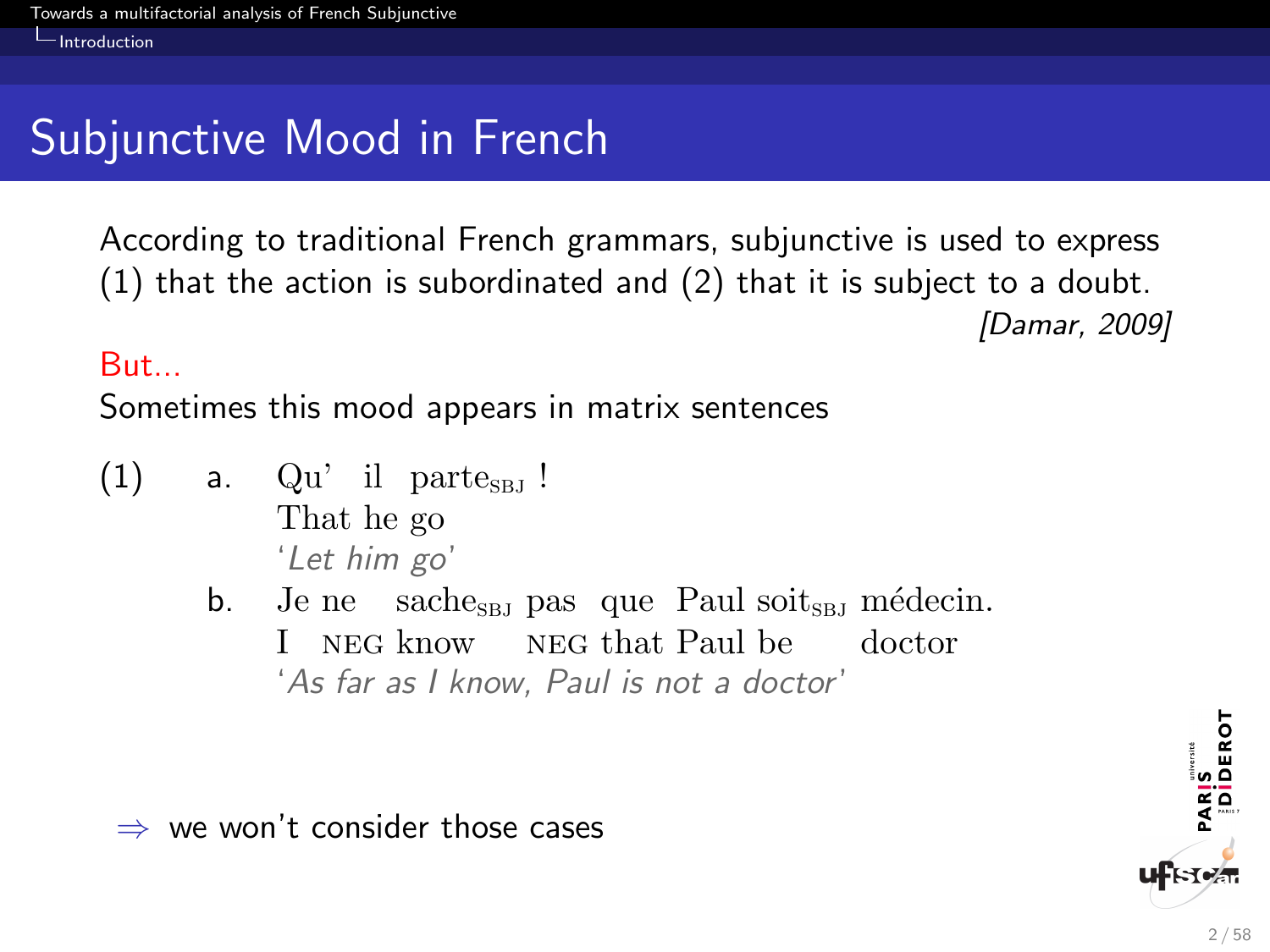# <span id="page-3-0"></span>Subjunctive Mood in French II

According to traditional French grammars, subjunctive is used to express (1) that the action is subordinated and (2) that it is subject to a doubt. [Damar, 2009]

#### But...

Many uses of subjunctive do not seem to convey any doubt

- (2) a. Paul est surpris qu'il pleuve<sub>s Bj</sub>. Paul is surprised that it rain 'Paul is surprised that it's raining '
	- $b.$ It is happy that it rain  $est$  heureux qu' il pleuve<sub>s BJ</sub>. 'It's a good thing that it's raining'
	- c. J'ai attendu qu'il vienne<sub>ses</sub> et je l'ai I've waited that he come and I him have seen vu. 'I've waited for him to come and I've seen him'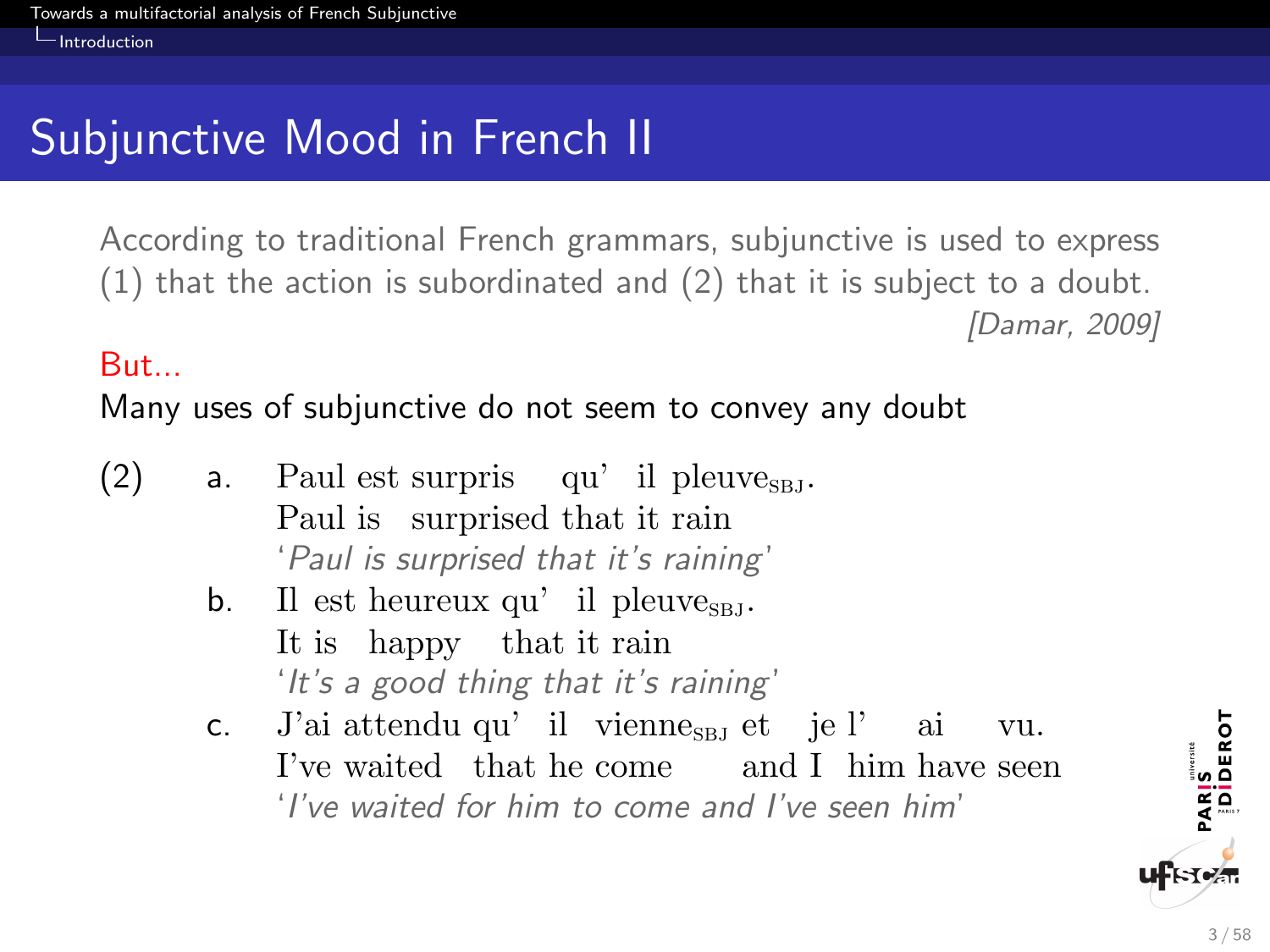# <span id="page-4-0"></span>Subjunctive Mood in French III

According to traditional French grammars, subjunctive is used to express (1) that the action is subordinated and (2) that it is subject to a doubt. [Damar, 2009]

#### But...

Various obvious cases of doubt are not expressed with subjunctive

- (3) a. J' espère qu' il  $\{\text{vient}_{\text{IND}}/\text{*} \text{vienne}_{\text{SBJ}}\}.$ I hope that he come 'I hope that he will come'
	- b. Je me demande s' il  $\{est_{IND}/*soit_{SBJ}\}\$ malade. I wonder if he be sick

'I wonder whether he is sick'

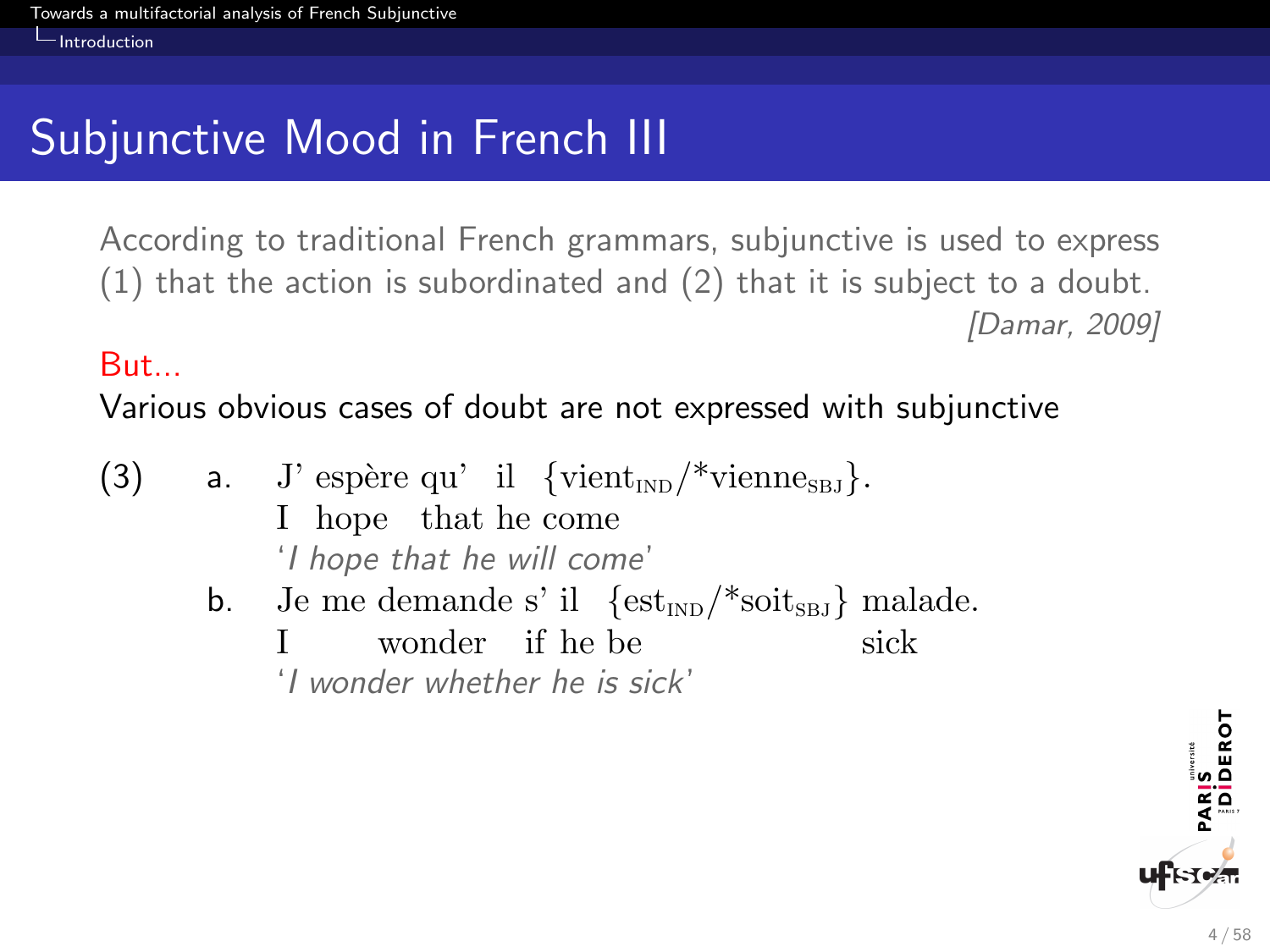# <span id="page-5-0"></span>Subjunctive Mood in French IV

In fact, the distribution of subjunctive mood in French cannot be reduced to its alledged semantic contribution ; it seems to be largely lexically driven:

- (4) a. souhaiter (wish) requires subjunctive mood
	- b. espérer (hope) requires indicative mood
- (5) a. possible (possible) requires subjunctive
	- b. probable (*likely*) can be used with indicative

... but some constructions also seem capable of licencing subjunctive.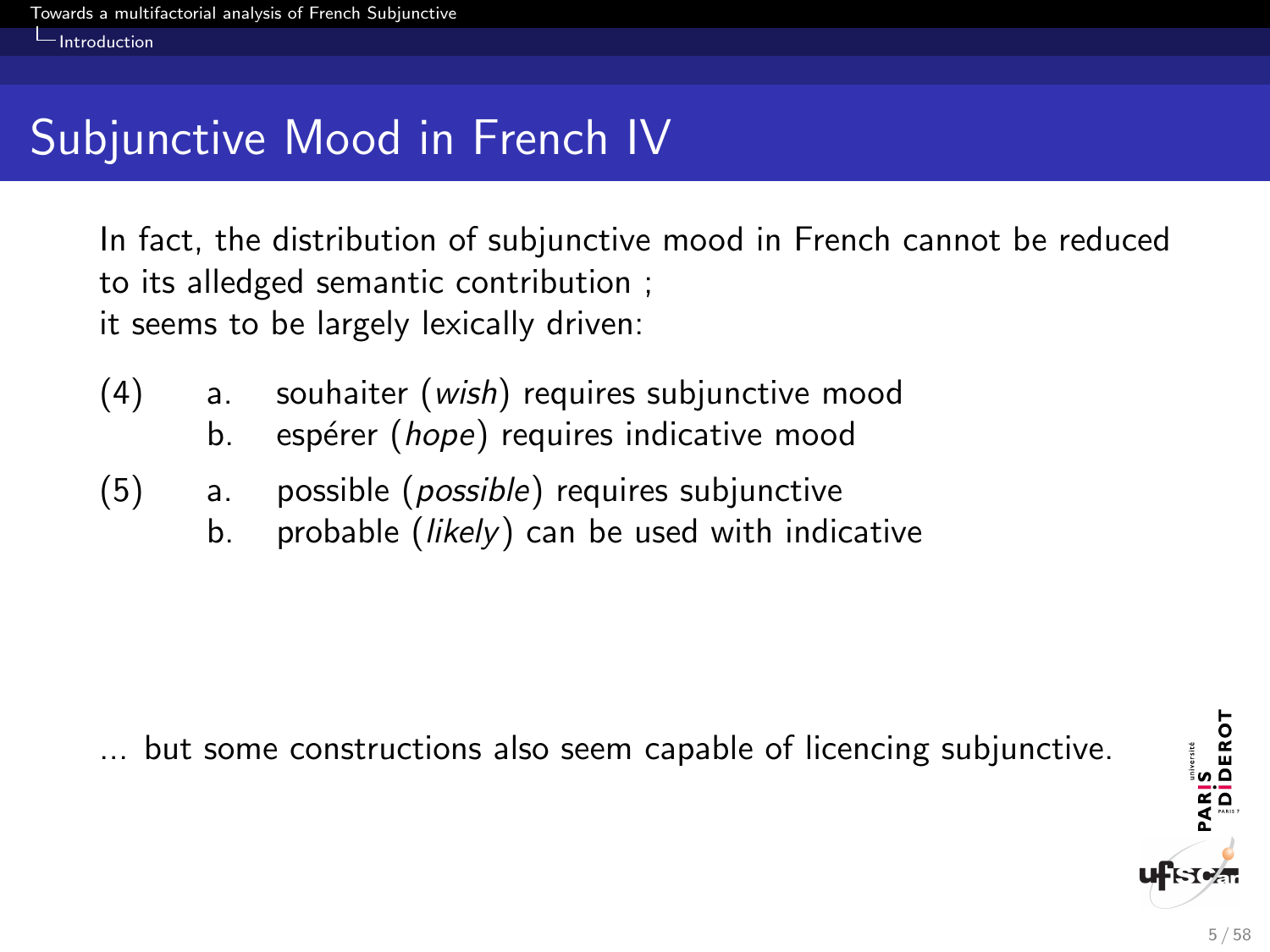### <span id="page-6-0"></span>Three situations

- Subordinations cases:
	- Indicative mood is the only option  $(6a)$ ,  $(7a)$ ;
	- Subjunctive mood is the only option  $(6b)$ ,  $(7b)$ ;
	- Both moods are possible: those are alternation cases (6c), (7c).
- (6) a. Max est certain que Paul  $\{$ vient $_{\text{ND}}$ /\*vienne $_{\text{SBI}}\}$ . Max is certain that Paul come
	- b. Tout le monde souhaite que Paul  $\{\ast_{\text{vient}_{\text{IND}}}/\text{vienne}_{\text{SBD}}\}$ . Everybody wishes that Paul come
	- c. Que Paul {vient<sub>IND</sub>/vienne<sub>SBJ</sub>}, Marcel s'en doute. That Paul comes, Marcel suspects it
- (7) a. Claude croit que Pierre  $\{est_{\text{IND}}/\ast solits_{\text{BD}}\}$  parti. Clause believes that Pierre has left
	- b. Claude veut que Pierre  $\{\ast_{\text{part}_{\text{IND}}}/\text{part}_{\text{SBI}}\}.$ Clause want that Pierre leaves
	- c. Claude ne croit pas que Pierre  $\{est_{\text{IND}}/soits_{\text{BBJ}}\}$  parti. Clause does not believes that Pierre has left

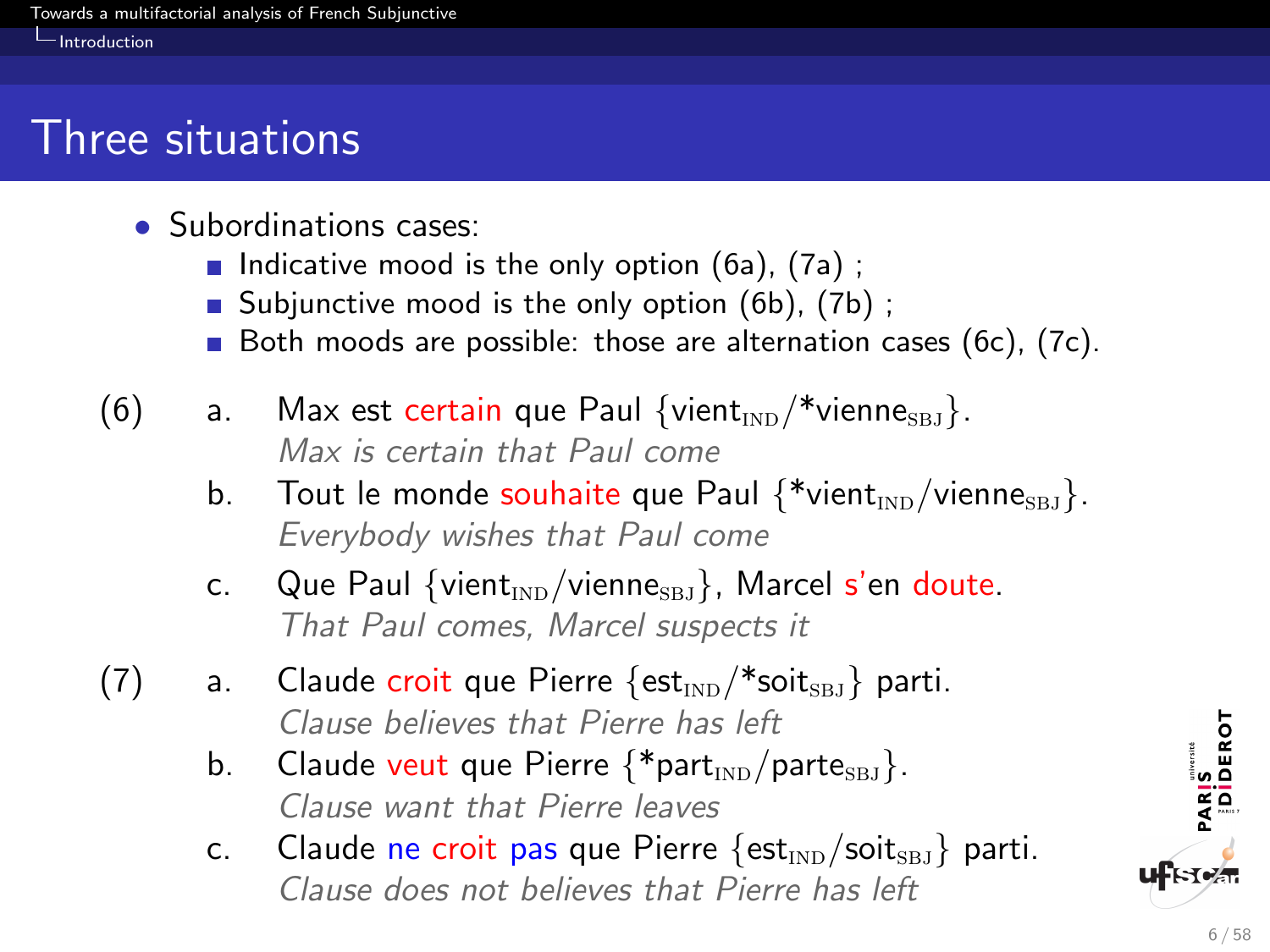# <span id="page-7-0"></span>Aims of the work

- **n** empirical study of one alternation case
- possible explanations
- a multifactorial problem

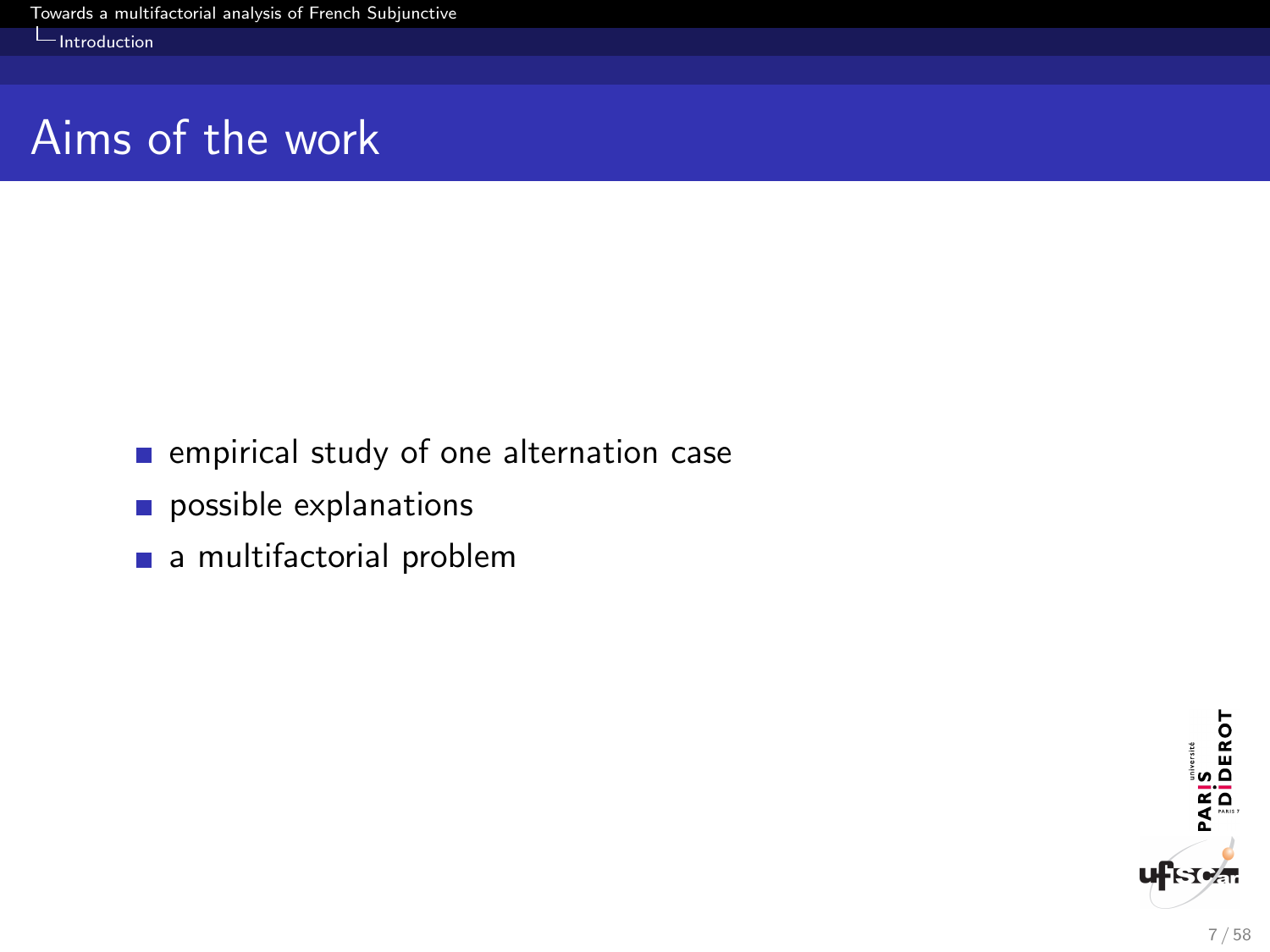#### <span id="page-8-0"></span><u>I</u>ntroduction

### **Outline**

#### 1 [Introduction](#page-2-0)

- 2 [Description of the alternation](#page-9-0)
	- **[Phenomenon](#page-9-0)**
	- **[Explanations](#page-24-0)**

#### 3 [Completion experiment](#page-38-0)

- **[Protocol](#page-38-0)**
- **[Results](#page-42-0)**

#### 4 [Towards a multi-factorial analysis](#page-50-0)

- **[Possible factors](#page-50-0)**
- **[Method](#page-55-0)**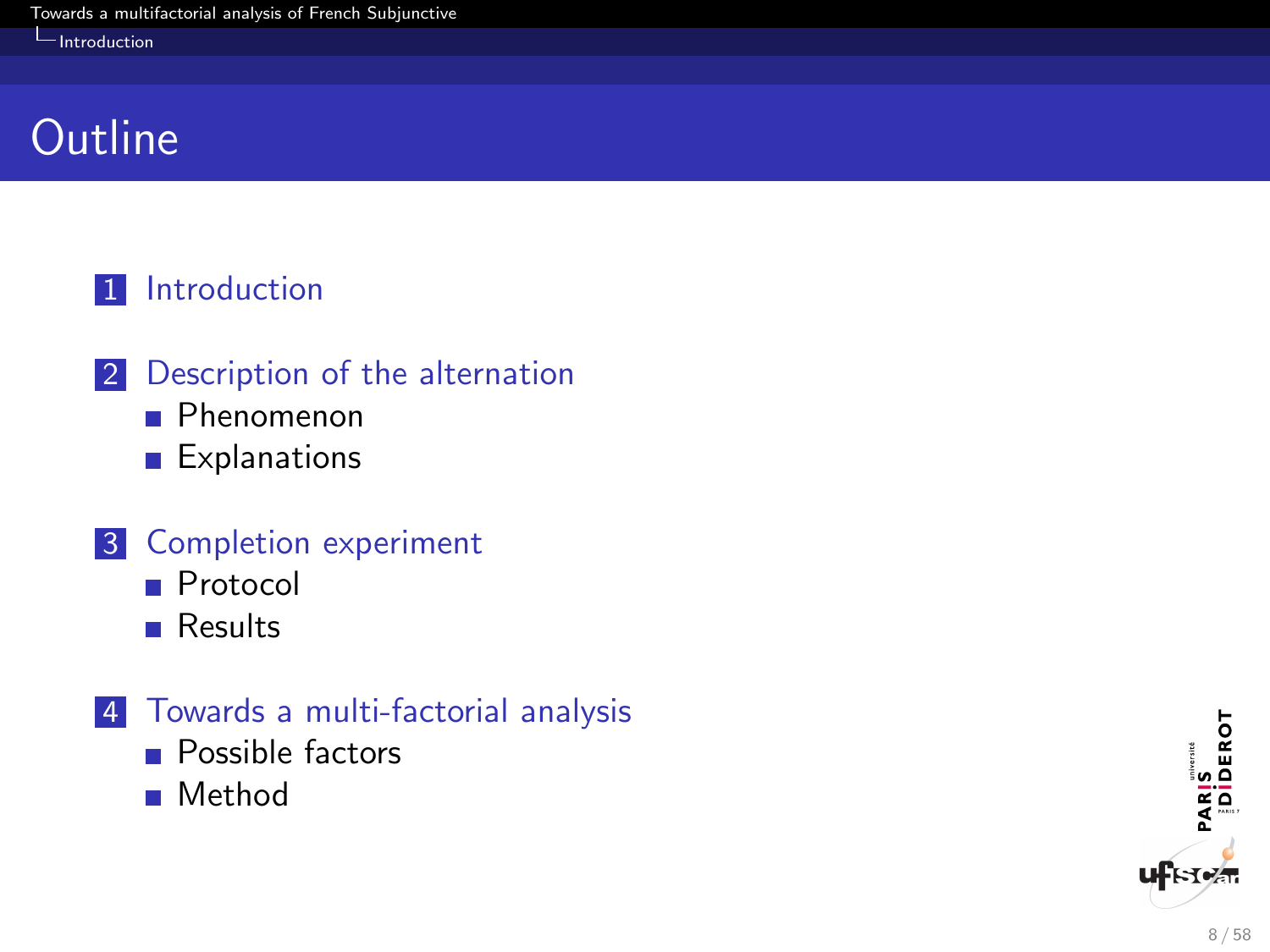<span id="page-9-0"></span>[Description of the alternation](#page-9-0)

[Phenomenon](#page-9-0)

# Roadmap

#### 1 [Introduction](#page-2-0)

- 2 [Description of the alternation](#page-9-0)
	- **[Phenomenon](#page-9-0)**
	- **[Explanations](#page-24-0)**

### **3** [Completion experiment](#page-38-0)

- **[Protocol](#page-38-0)**
- **[Results](#page-42-0)**
- 4 [Towards a multi-factorial analysis](#page-50-0)
	- **[Possible factors](#page-50-0)**
	- [Method](#page-55-0)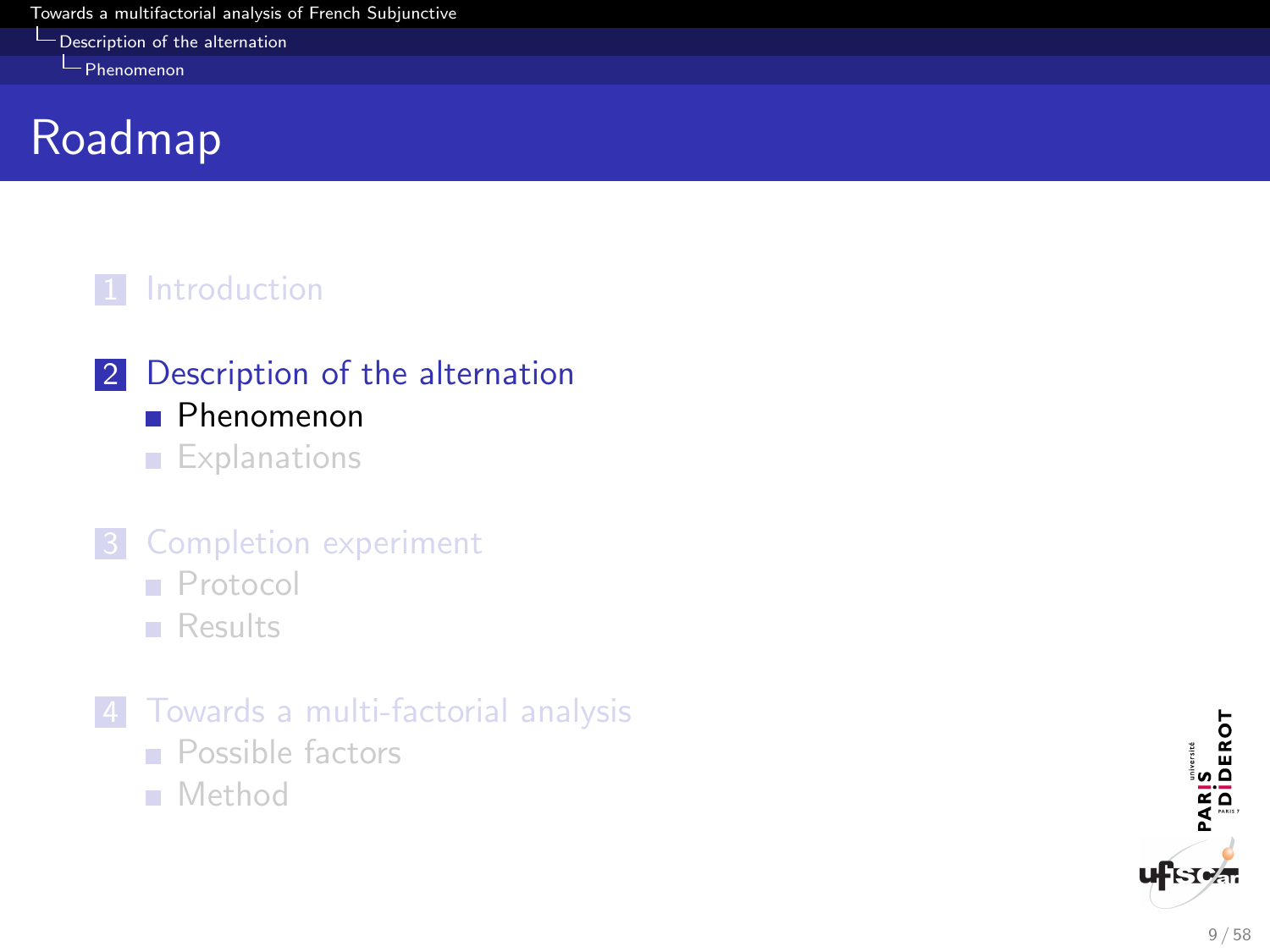<span id="page-10-0"></span>**[Description of the alternation](#page-10-0)** 

[Phenomenon](#page-10-0)

- Terminology: We call CAN (canonical) contexts like (8a), and NON-AFF (non affirmative) contexts like (8b) or (8c).
- (8) a. Marie croit que sa camarade  $\{est_{\text{IND}}/\text{*}soit_{\text{SBJ}}\}$  arrivée Marie believes that her comrade has arrived
	- b. Marie ne croit pas que sa camarade  $\{est_{ND}/soit_{SBI}\}$  arrivée. Marie does not believe that her comrade has arrived
	- c. Marie croit-elle que sa camarade  $\{est_{ND}/soit_{SBI}\}$  arrivée ? Does Marie believes that her comrade has arrived?

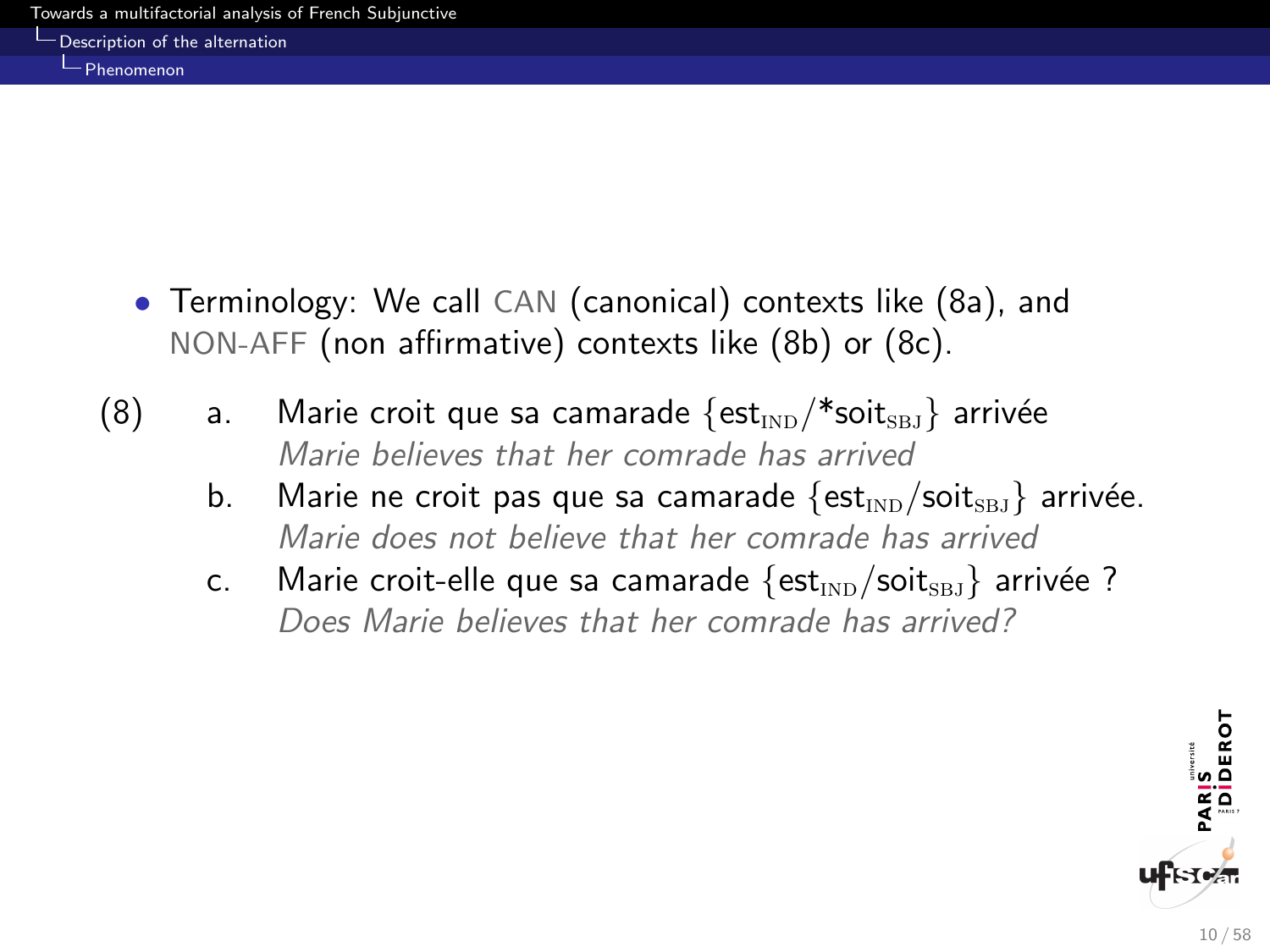<span id="page-11-0"></span>**[Description of the alternation](#page-11-0)** 

[Phenomenon](#page-11-0)

### **Predicates**

- **Modal epistemic predicates (opinion predicates)**: verbs penser, croire, trouver, avoir l'impression, estimer, considérer..., adjectives sûr. certain...
- **Simple predicative verbs (verbes implicatifs simples according to** Mørdrup  $[1975]$ : démontrer, prouver, faire que...  $(9)$ .
- (9) a. Paul a prouvé que la terre  $\{est_{\text{IND}}/\ast\text{soits}_{\text{BJ}}\}$  ronde. Paul has proved that the earth is round
	- b. Personne n'a prouvé que la terre  $\{est_{\text{IND}}/soits_{\text{BJ}}\}$  ronde. Noone has proved that the earth is round
	- c. Ces données $\mathsf{out}$  fait que la décision  $\{\mathsf{est}_{\mathsf{IND}}/\mathsf{*} \mathsf{soits}_{\mathsf{BJ}}\}$  prise. These data have made that the decision be taken PARIS<br>|Diderot 'These data caused the decision to be taken'
	- d. Ces données n'ont pas fait que la décision  $\{est_{\text{IND}}/soits_{\text{BJ}}\}$  prise. These data didn't cause the decision to be taken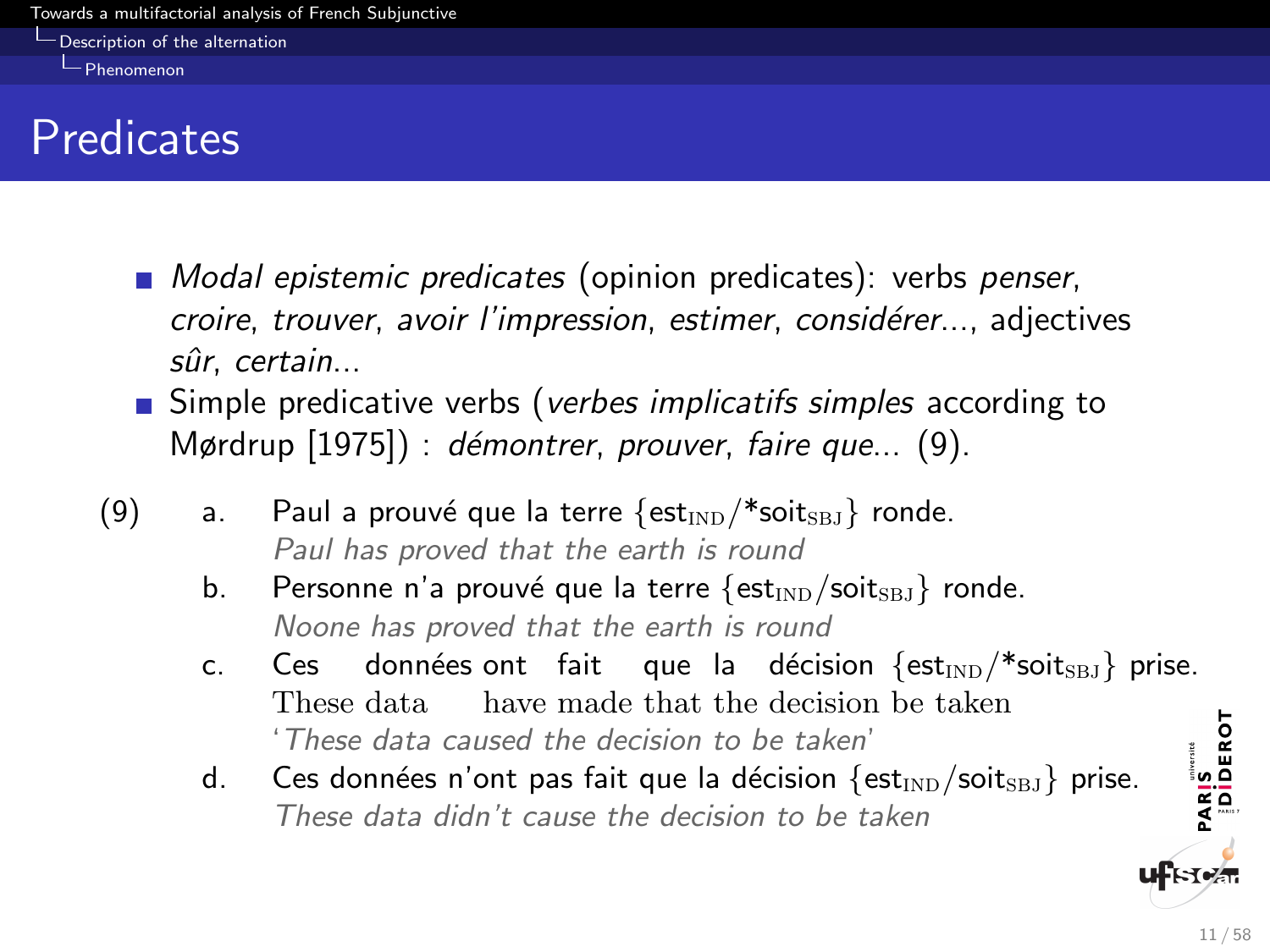<span id="page-12-0"></span>**[Description of the alternation](#page-12-0)** 

[Phenomenon](#page-12-0)

# Predicates II

- Factive epistemic predicates like savoir (know), semel-factives like découvrir (discover), réaliser (realize), which require indicative mood, do not give rise to the alternation (10).
- (10) a. Jean ne sait pas que Marie  $\{\text{connaît}_{\text{IND}}/\text{*} \text{connaisse}_{\text{SBI}}\}$  le Morbihan. Jean doesn't know that Marie knows Morbihan
	- b. Personne n'a réalisé que Max  $\{est_{mn}/\ast solit_{sn} \}$  malade. No one has realized that Max is sick
	- No alternation as well for emotive factive predicates like regretter (regret) apprécier (enjoy), déplorer, which (always) require subjunctive mood [\(11\).](#page-12-1)
- <span id="page-12-1"></span>(11) a. Tout le monde regrette que Max  $\{\ast_{\text{est}_{\text{IND}}}/\text{soit}_{\text{SBI}}\}$  malade. Everybody regrets that Max be sick
	- b. Personne ne regrette que Max  $\{\ast_{\text{est}_{\text{IND}}}/\text{soit}_{\text{SBI}}\}$  malade. **ufstem** Nobody regrets that Max be sick

PARIS<br>|DİDEROT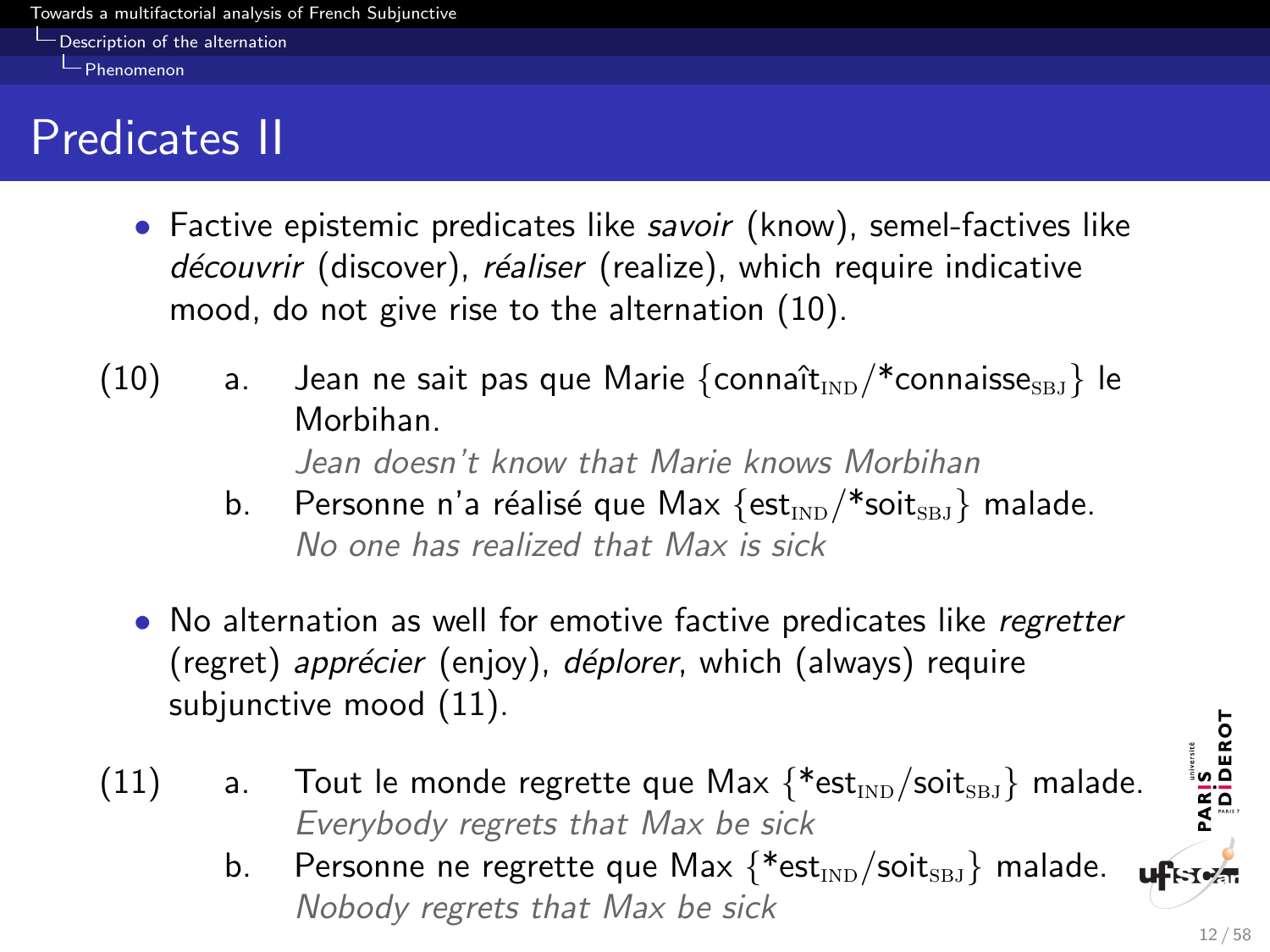[Description of the alternation](#page-13-0)

<span id="page-13-0"></span>[Phenomenon](#page-13-0)

# Predicates III

- $\Rightarrow$  Non homogeneous class of predicates  $\blacksquare$  even with respect to alternation contexts (completive under negation  $\neq$  extraposed completive)
	- Factivity :
- (12) Alix ne se souvient pas que Luc  $\{\text{fair}_{\text{IND}}/\text{fasse}_{\text{SB}}\}$  partie du groupe. Alix does not remember that Luc be member of the group
	- $\Rightarrow$  ... not a relevant criterion to caracterize alterning predicates

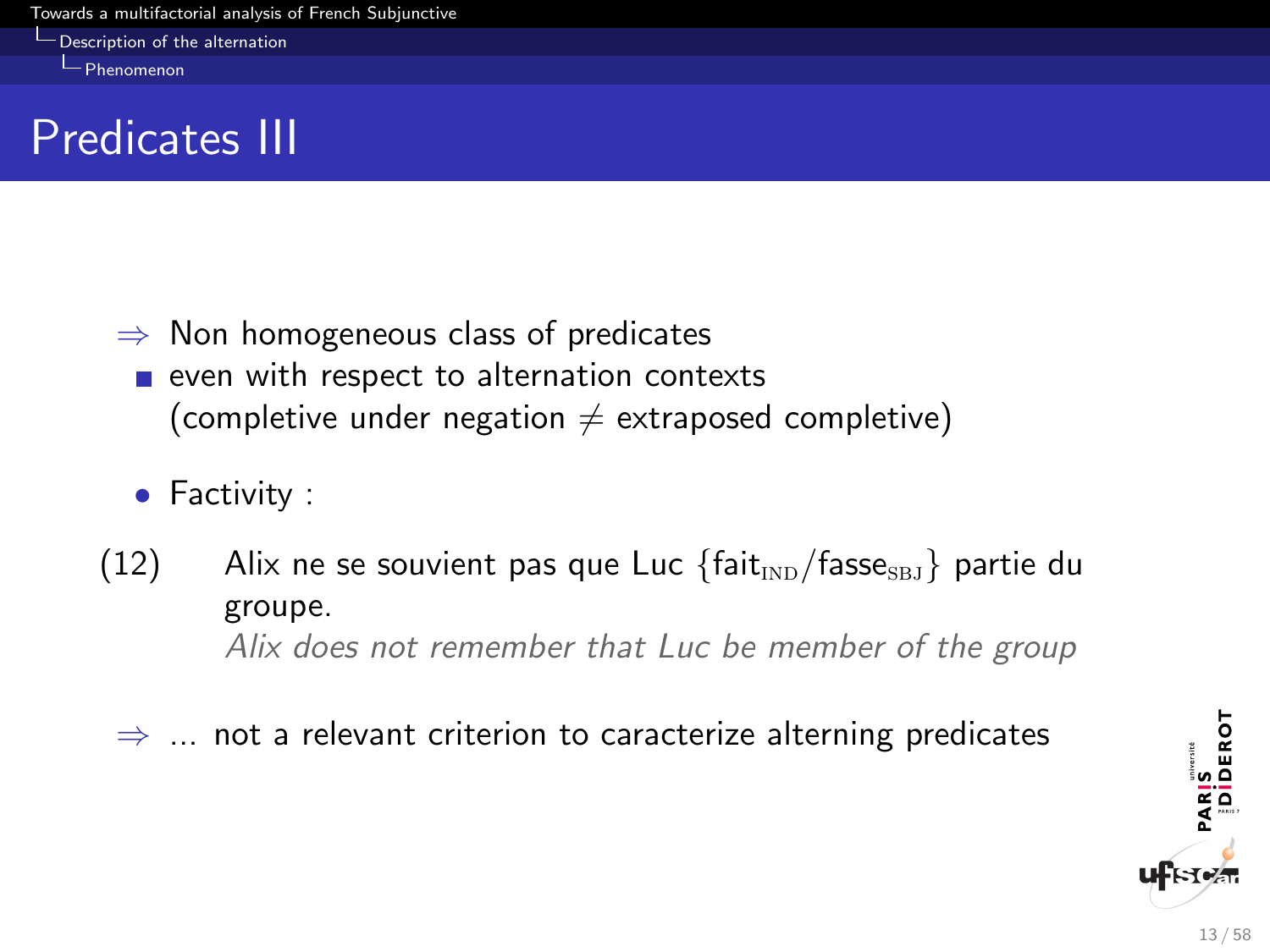<span id="page-14-0"></span>**[Description of the alternation](#page-14-0)** 

[Phenomenon](#page-14-0)

### Tenses

| SBJ                    | IND           |       |
|------------------------|---------------|-------|
| pres                   | pres          | (13a) |
|                        | futur         | (13b) |
|                        | imparfait     | (13c) |
| passé                  | pass. compos. | (13d) |
| imparfait <sup>1</sup> | imparfait     | (13e) |

<span id="page-14-3"></span><span id="page-14-2"></span><span id="page-14-1"></span>(13) a. Jean ne croit pas que Max  $\{$ fait $_{\text{IND-PRES}}/$ fasse<sub>SBJ-PRES</sub> $\}$  ça.

- b. Jean ne croit pas que Max  $\{fera_{\text{IND-FUT}}/fases_{\text{BJ-PRES}}\}$  ça.
- c. Jean ne croyait pas que Max  $\{\text{faisait}_{\text{IND-IMP}}/\text{fasse}_{\text{SBJ-PRES}}\}$  ça.
- <span id="page-14-4"></span>d. Jean ne croit pas que Claude  $\{a_{\text{IND-PRES}}/a_{\text{IRI-PAS}}\}$  fait ça.
- e. Jean ne croyait pas que Max  $\{f \text{dissait}_{\text{IND-IMP}}/f \text{fisses}_{\text{SB-JMP}}\}$  ça.

<span id="page-14-5"></span> $\Rightarrow$  High dependancy to the context

PARIS<br>|DIDEROT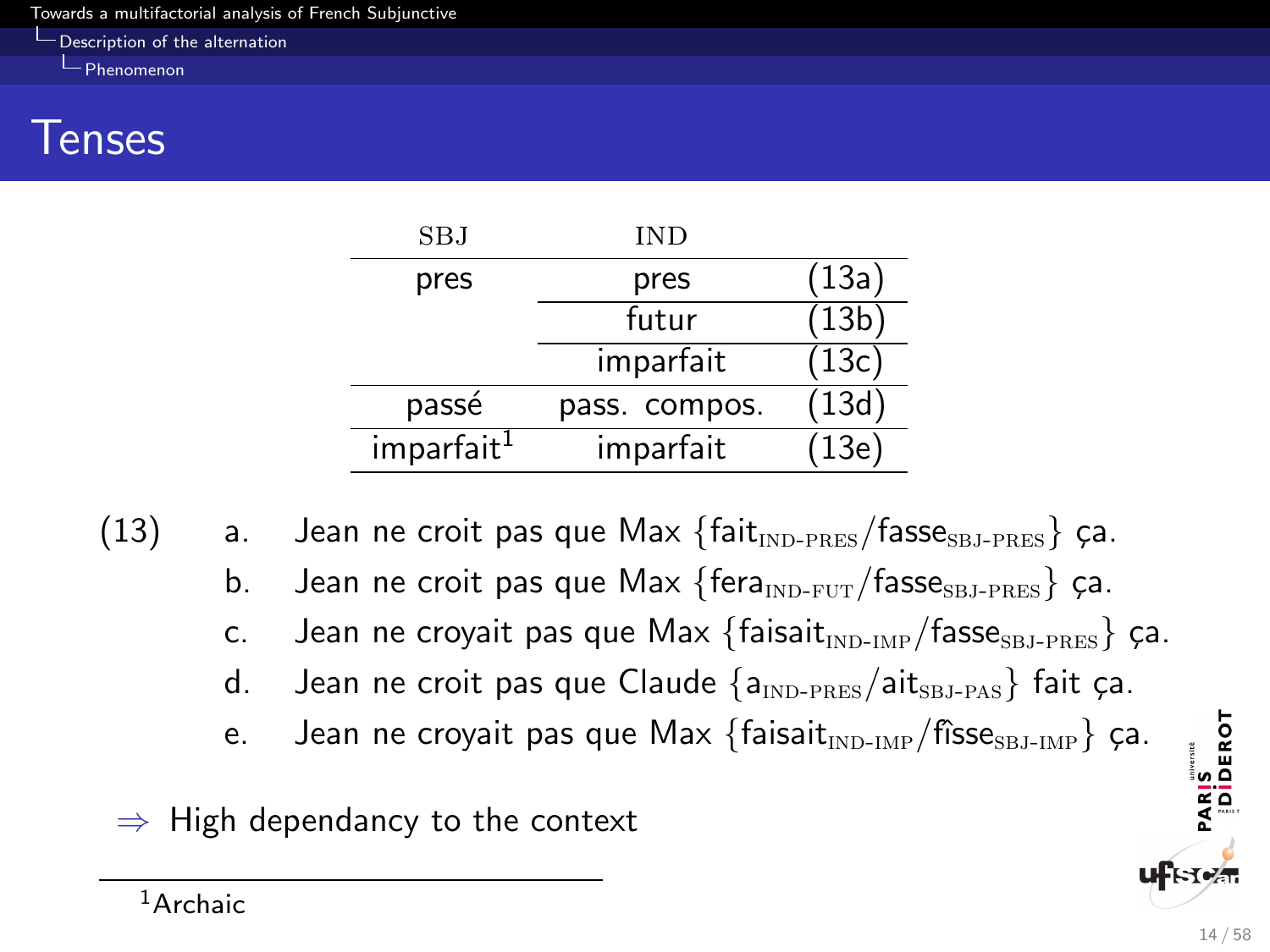<span id="page-15-0"></span>[Description of the alternation](#page-15-0)

**[Phenomenon](#page-15-0)** 

# **Contexts**

- Adverbial negation with  $pas$ ; but also with the other semi-négations [Muller, 1991].
- (14) Max ne croit pas que Claude  $\{est_{\text{IND}}/soit_{\text{SBJ}}\}$  malhonnête. Max doesn't believe that Claude be dishonest
- (15) a. Personne ne croit que Claude  $\{est_{\text{IND}}/soits_{\text{BB}}\}$  malhonnête. No one believes that Claude be dishonest
	- b. Rien ne permet de penser que Claude  $\{est_{\text{IND}}/soits_{\text{BJ}}\}$ malhonnête

Nothing allows (us) to think that Claude be dishonest

- c. Une mère n'a jamais l'impression que son enfant  $\{est_{\text{IND}}/soit_{\text{SBI}}\}$  malhonnête. A mother never has the feeling that her child be dishonest
- d. Marc ne pense plus que Claude  $\{est_{\text{IND}}/soit_{\text{SRI}}\}$  méchant. Marc doesn't think anymore that Claude be mean

PARIS<br>|DİDEROT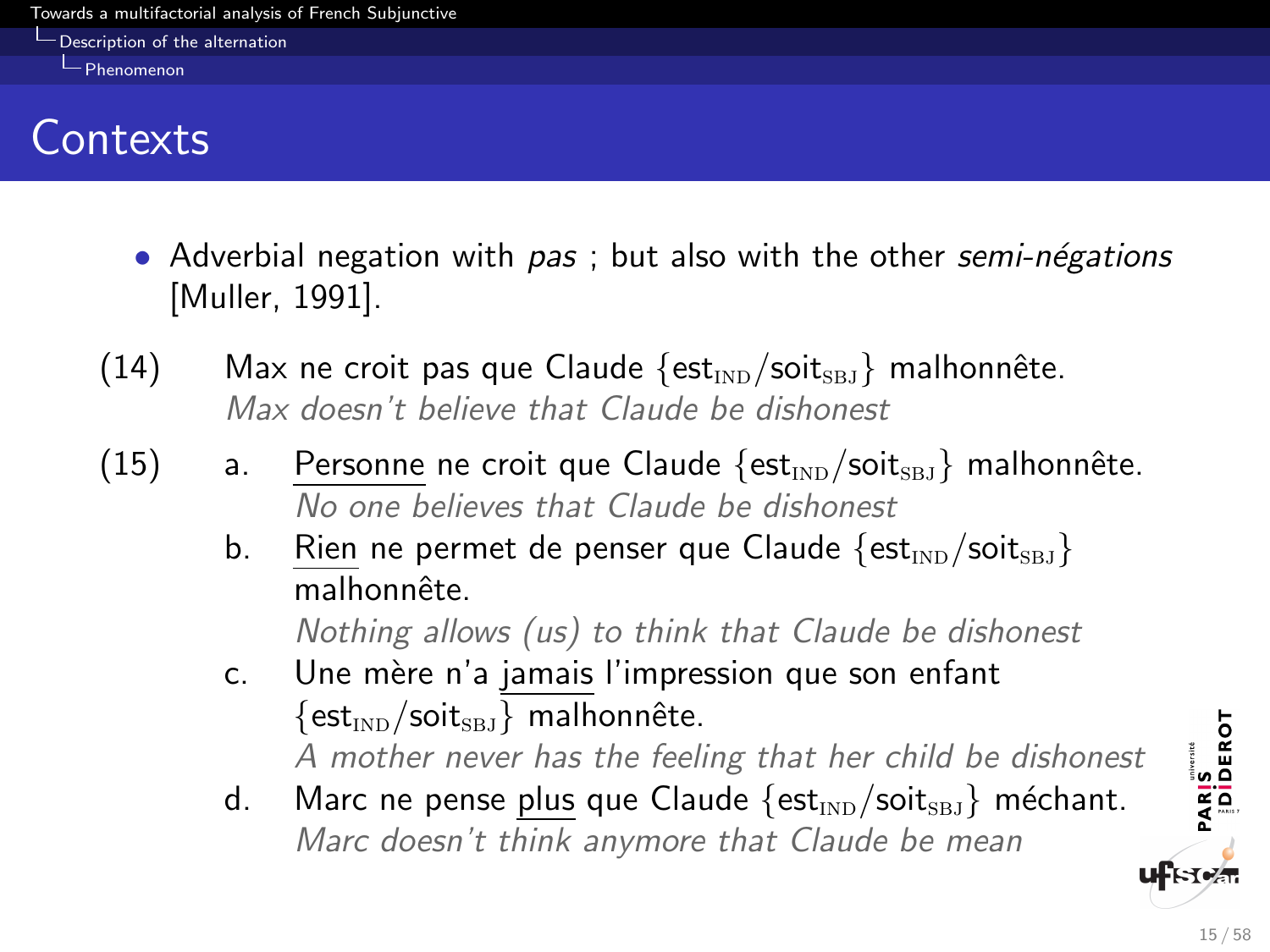<span id="page-16-0"></span>[Description of the alternation](#page-16-0)

[Phenomenon](#page-16-0)

- The alternation can be triggered even when negation doesn't bear directly on the embedding verb (15b), (16)
- (16) a. Max pense que Claude  $\{est_{\text{IND}}/\ast sat\text{soit}_{\text{SBJ}}\}$  malhonnête.
	- b. Max ne pense pas que Claude  $\{est_{\text{IND}}/soits_{\text{RI}}\}$  malhonnête. Max (doesn't) think(s) that Claude be dishonest
	- c. Cette histoire me fait penser que Claude  $\{est_{ND}/\ast solts_{BJ}\}$ malhonnête.
	- d. Cette histoire ne me fait pas penser que Claude  $\{est_{\text{IND}}/soit_{\text{SBI}}\}$  malhonnête. This story (doesn't) make(s) me think that Claude be dishonest
	- e. Tout le monde dit que cette histoire me fait penser que Claude  $\{est_{ND}/\ast solit_{SBJ}\}\$  malhonnête.
	- f. Personne ne dit que cette histoire me  $\{$ fait<sub>IND</sub>/fasse<sub>SBJ</sub>} penser que Claude  $\{est_{\text{IND}}/soit_{\text{SBI}}\}$  malhonnête. Every/No -body says that this story makes me think that Claude be dishonest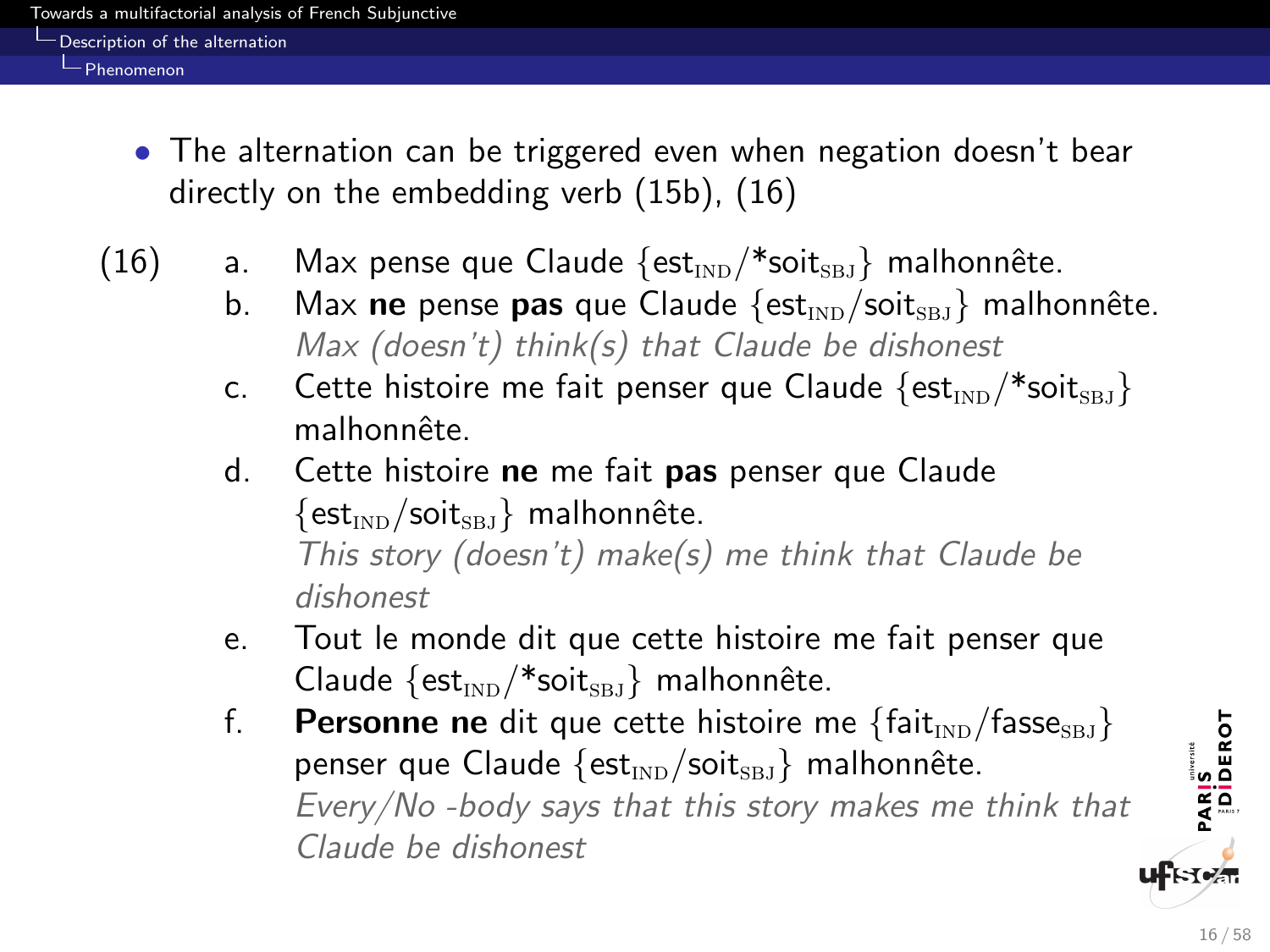<span id="page-17-0"></span>[Description of the alternation](#page-17-0)

[Phenomenon](#page-17-0)

# Neg-raising

- *neg-raising* interpretation [Prince, 1976], according to which the form (17a) is semantically interpreted as (17b):
- $(17)$  a. Max ne trouve pas qu'il faille $_{SBJ}$  investir d'argent. Max doesn't find that one have to invest money
	- $b. =$  Max trouve qu'il ne faut pas investir d'argent. Max finds that one doesn't have to invest money
	- Connexion between *neg-raising* and alternation?
	- $\Rightarrow$  No: *neg-raising* can also be found with predicates that do not give rise to the alternation indicatif/subjonctif, for instance the verb vouloir (want) which requires subjunctive in all cases cas (18)
- (18) a. Paul ne veut pas que Jean s'en  $\{\ast$ va<sub>IND</sub>/aille<sub>SBJ</sub>. Paul doesn't want that Jean go away
	- $b. =$  Paul veut que Jean ne s'en aille pas. Paul wants that Jean doesn't go away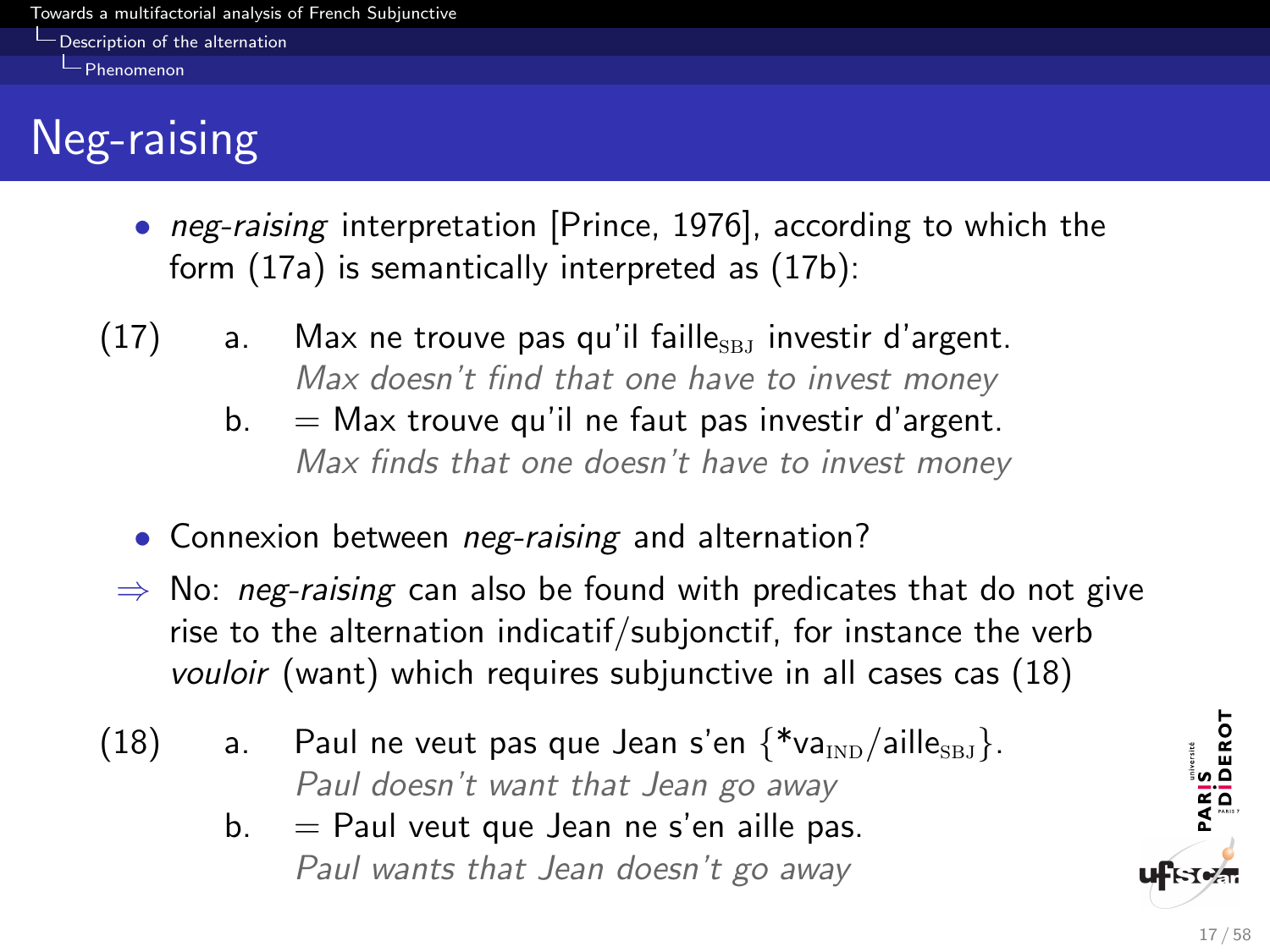<span id="page-18-0"></span>[Description of the alternation](#page-18-0)

[Phenomenon](#page-18-0)



- $\Rightarrow$  Besides, all opinion predicates do not give rise to a *neg-raising* interpretation. Thus, (19a) is not by default interpreted as in (19b).
- (19) a. Il n'est pas certain que Jean  ${m_{\text{IND}}/$ mente<sub>SBJ</sub>. It is not certain that Jean be lying
	- b.  $\neq$  Il est certain que Jean ne ment pas. It is certain that Jean be not lying

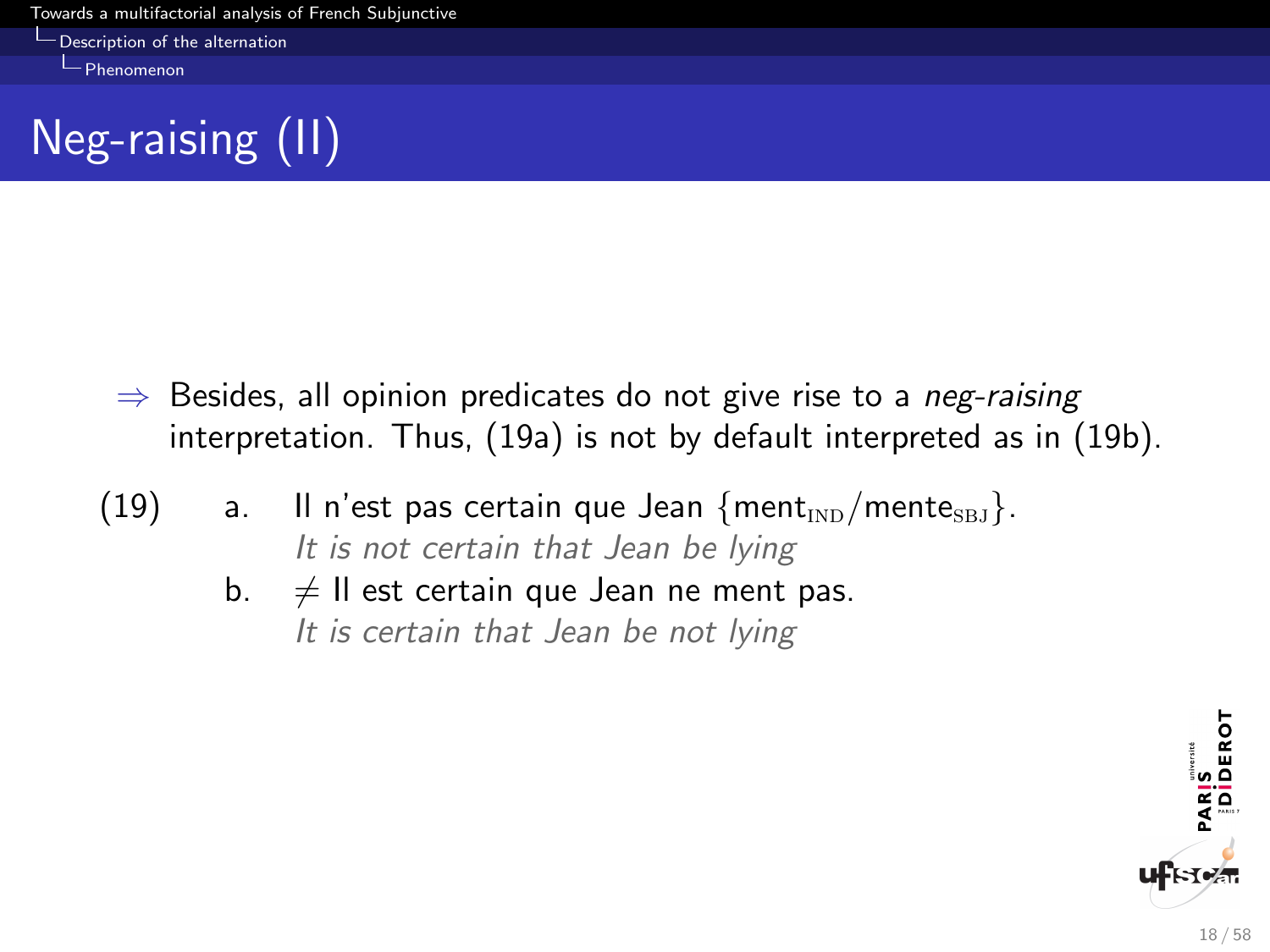<span id="page-19-0"></span>**[Description of the alternation](#page-19-0)** 

[Phenomenon](#page-19-0)

# Interogation

- According to some authors [Huot, 1986; Togeby, 1966], two forms favor the alternation:
	- $\blacksquare$  interrogative contexts with clitic inversion (20a)
	- interro-negative contexts (without clitic inversion) (20e)
- (20) a. Crois-tu Believe-you that Marie be come? que Marie soit venue ? 'Do you believe that Marie came'
	- b. \*Le directeur croit que Jean soit un bon joueur de tennis ?

[Huot, 1986]

(Ibid.)

- c. \*Est-ce que le directeur croit que Jean soit un bon joueur de tennis ? (Ibid.)
- d. ?Le directeur croit-il que Jean soit un bon joueur de tennis ?

Does the director believe that Jean be a good tennis player

e. Tu ne crois pas que Jean soit un bon candidat ? You don't think that Jean be a good candidate? (Ibide $\mathbb{R}$ ster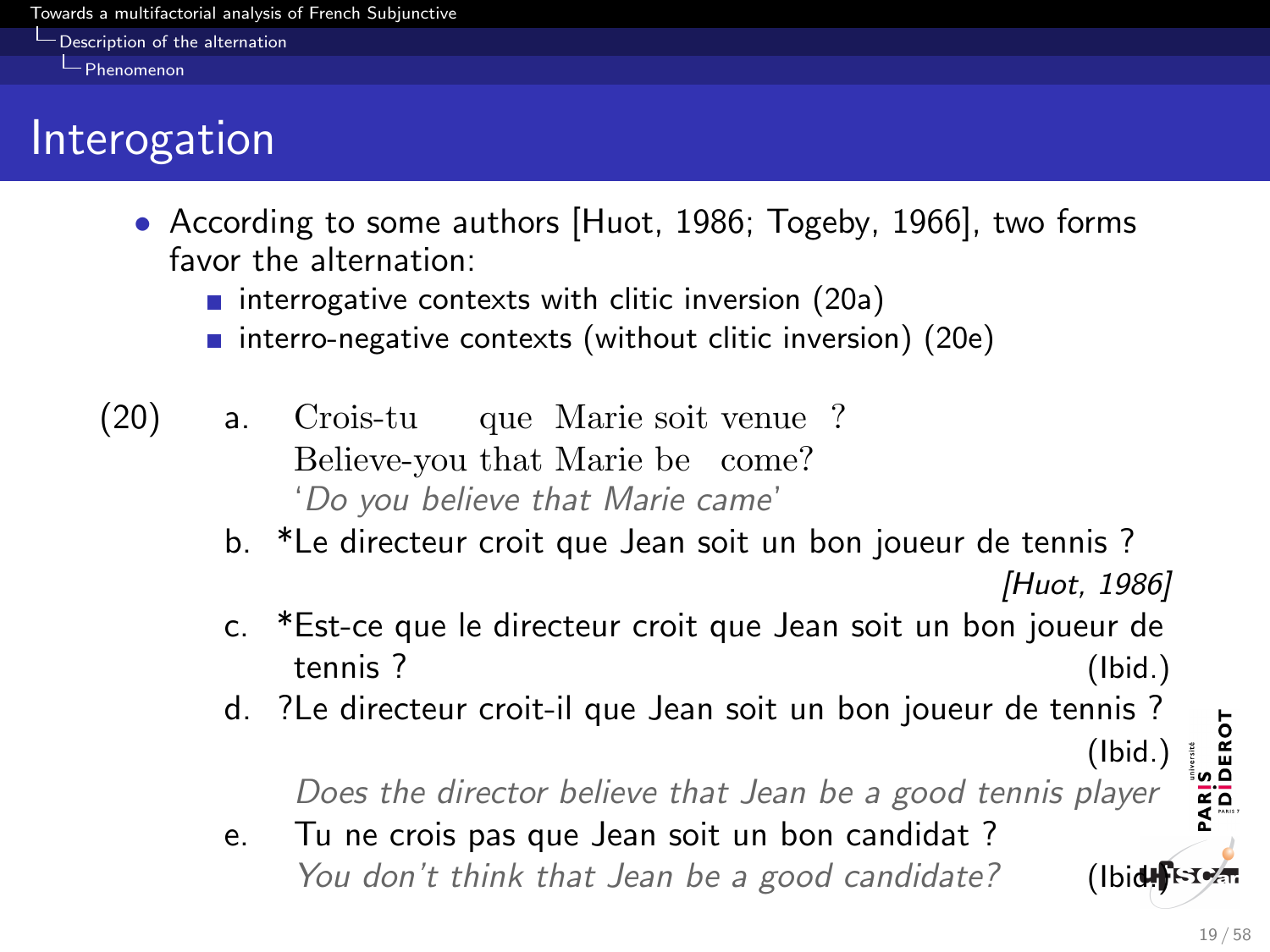<span id="page-20-0"></span>**[Description of the alternation](#page-20-0)** 

[Phenomenon](#page-20-0)

# Interrogation

- But it is relatively easy to find exceptions in corpora:
- $(21)$  a. On est sûr que ce soit lui au moins? We are sure that it he him at least

- b. \*Tu es sûr que ce soit lui ?
- c. Ca ne me dit pas quand on est sûr que ce soit Lui avec qui on aimerait finir sa vie ? It doesn't tell when we are sure that it be him with whom we'd like to end our live

(forum forum.aufeminin.com, mars 2014)

- Subjunctive strongly limited in partial interrogations
- $(22)$  ? Qui croit que Jean soit un bon candidat ? [Huot, 1986] Who believes that Jean be a good candidate
	- **uf**Free  $\Rightarrow$  A study remains to be made about the influence of these various factors  $20/58$

<sup>(</sup>France Inter, 13/03/2013)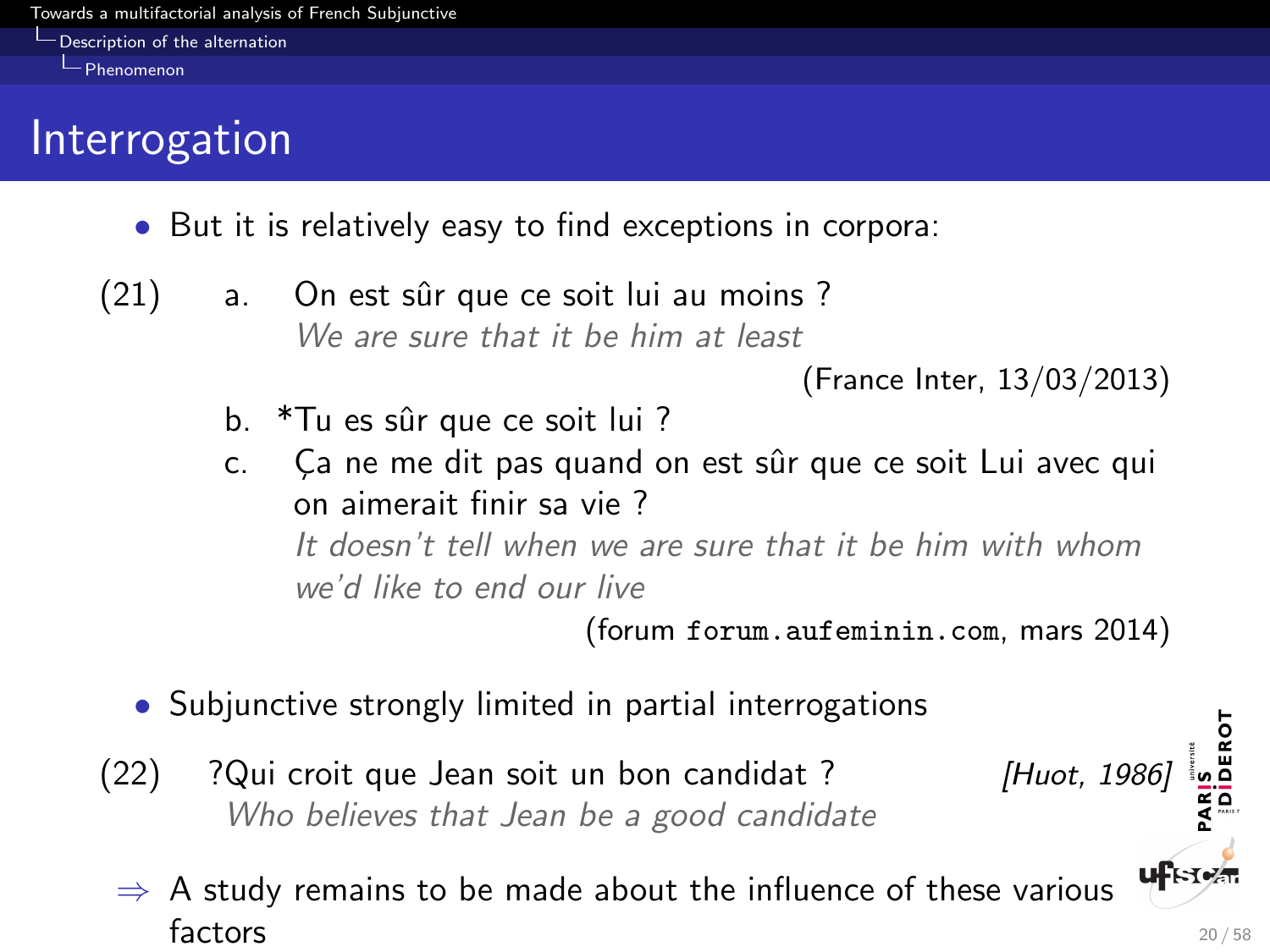<span id="page-21-0"></span>[Description of the alternation](#page-21-0)

[Phenomenon](#page-21-0)

# **Distribution**

- $\blacksquare$  traditional grammars, more or less prescriptivist: subjunctive is the normal mode
- **s** sociolinguistic studies : all tend to conclude that subjunctive is more or less abandonned:
	- sociolinguistic study from [Poplack, 1990, p. 22] (spoken French in Ottawa region) : « les verbes d'opinion au négatif, qui cumulent avec les hésitations de l'histoire la condition supplémentaire de ne plus entraîner le subjonctif que lorsque la proposition principale est non-affirmative, défavorisent fortement l'emploi du subjonctif.  $\gg$
	- corpus studies Sand [1983] on a corpus of spoken French in several regions of France (Caen and Orléans): very similar conclusion:  $\ll$  Après ces verbes, employés dans des propositions négatives, on trouve le subjonctif aussi bien que l'indicatif. La tendance à l'indicatif semble être la plus forte.  $\gg$
	- same conclusion for Vandergheynst [1982]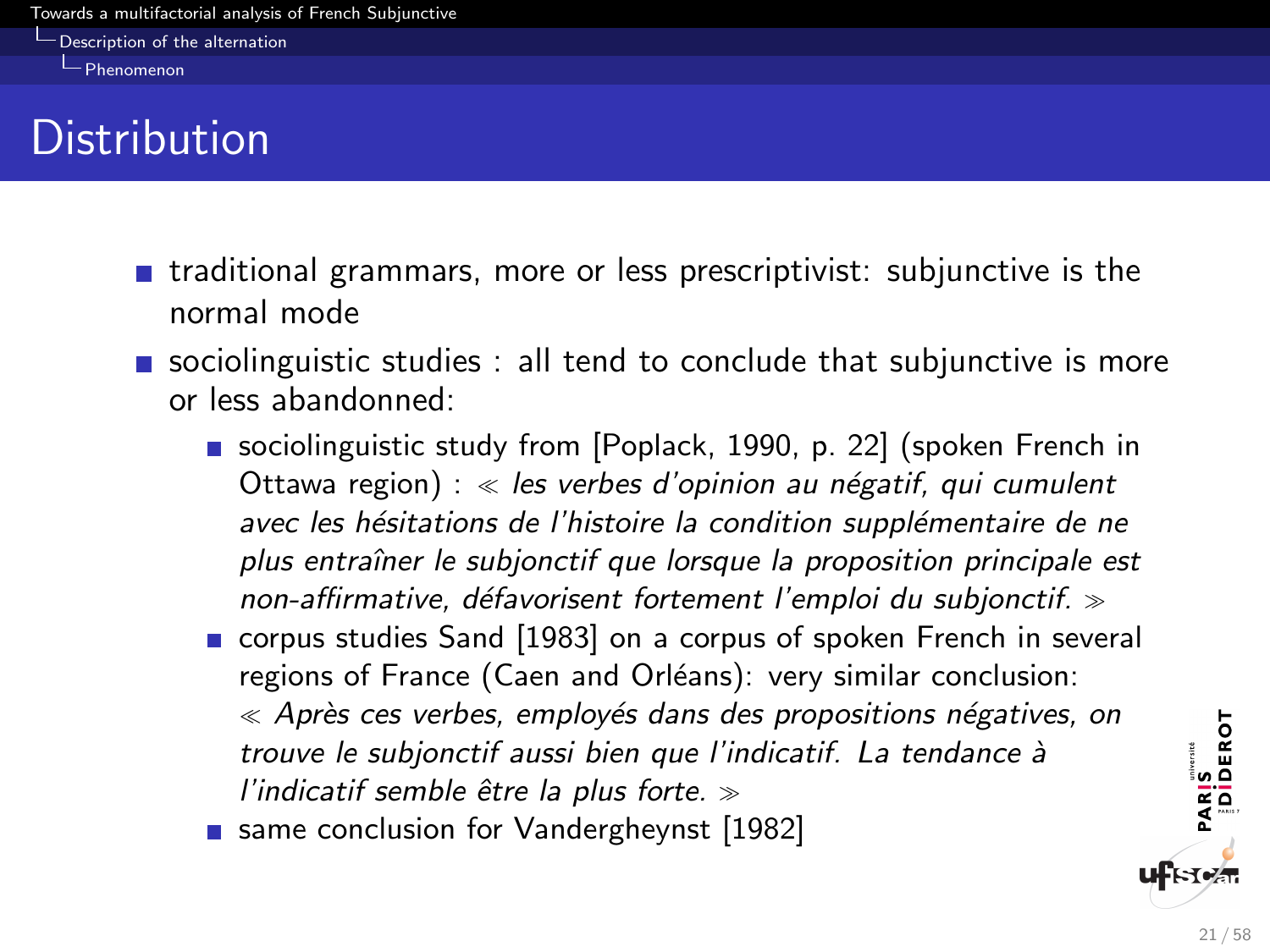<span id="page-22-0"></span>[Description of the alternation](#page-22-0)

[Phenomenon](#page-22-0)

# Distribution II

- $\Rightarrow$  Still to be explored. In any case, one can observe a lack of coherence in current usage:
- $(23)$  a. Si vous jouez ou avez joué aux MMO, pensez vous qu'il y a<sub>IND</sub> une forme de discrimination positive envers les femmes ? (Questionnaire en ligne :  $\ll$  Le sexisme dans les jeux vidéos  $\gg$ )
	- b. Si vous jouez ou avez joué aux MMO, pensez vous qu'il y  $a_{\text{IND}}$ une forme d'exclusion des femmes ? (Ibid.)
	- c. Pensez vous que le fait d'être une femme est $_{\text{IND}}$  un atout ou un inconvénient dans le milieu du jeu vidéo ? (Ibid.)
	- d. Pensez vous que l'homosexualité ait $_{SBJ}$  sa place dans le monde du jeu vidéo ? (Ibid.)
- $(24)$  a. Pensez-vous que la force de la chaîne France 3 soits $_{\rm BLI}$  sa dimension régionale ?

(Questionnaire en ligne : Votre perception de France 3 m'intéresse  $\gg$ )

b. Pensez-vous que la chaîne met $_{\text{IND}}$  en place des moyens pour Pensez-vous que la chaîne met<sub>IND</sub> en place des moyens pour  $\mathbf{u}$ F<sub>t-Tez</sub>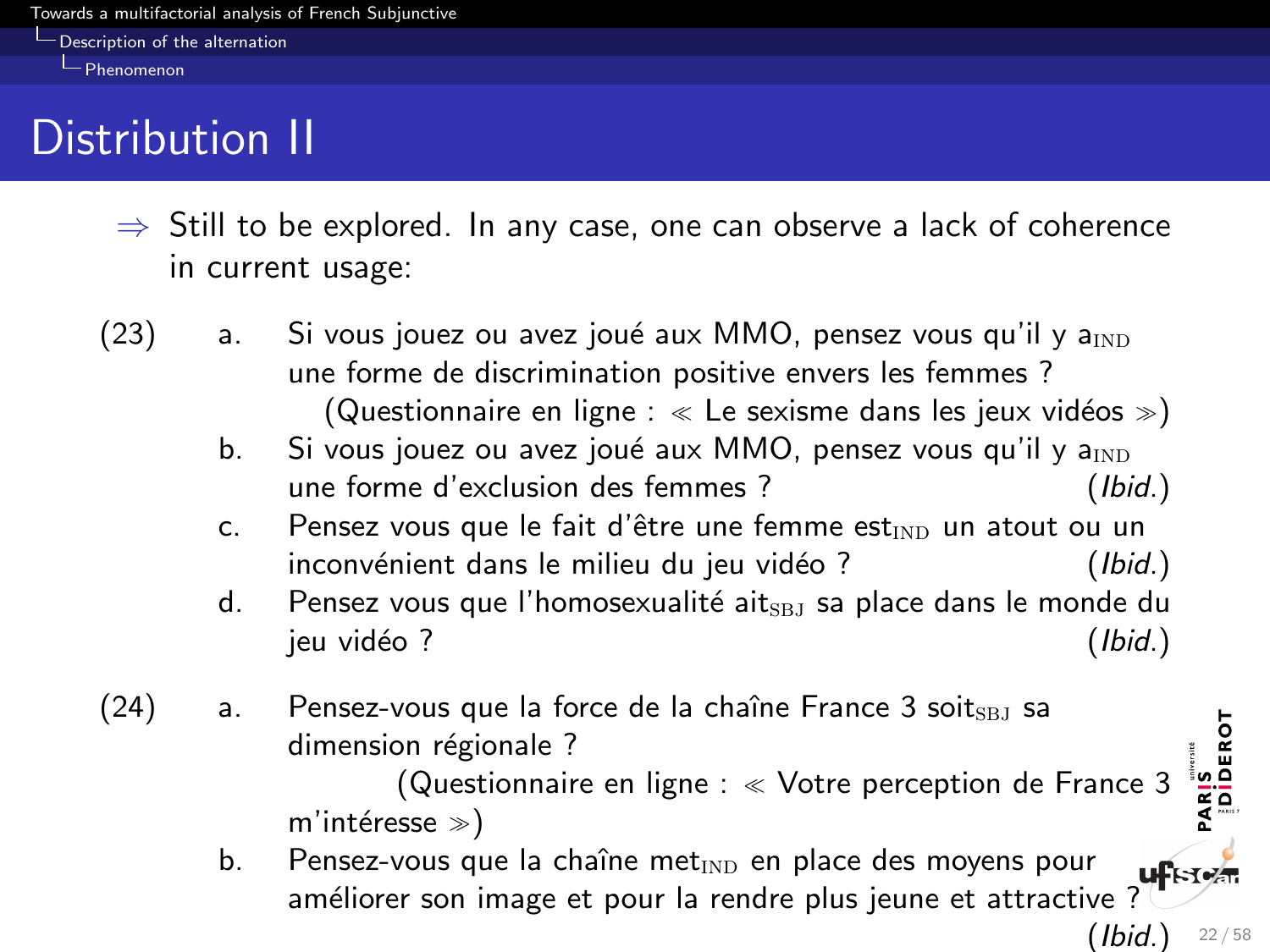**L** [Description of the alternation](#page-23-0)

<span id="page-23-0"></span>[Phenomenon](#page-23-0)



- The subjunctive mood is legitimated in completives of some epistemic predicates by the presence of a negation directly or indirectly bearing on the predicate;
- The indicative mood seems to "resist", since it is still used in those context, so that we have an alternation.

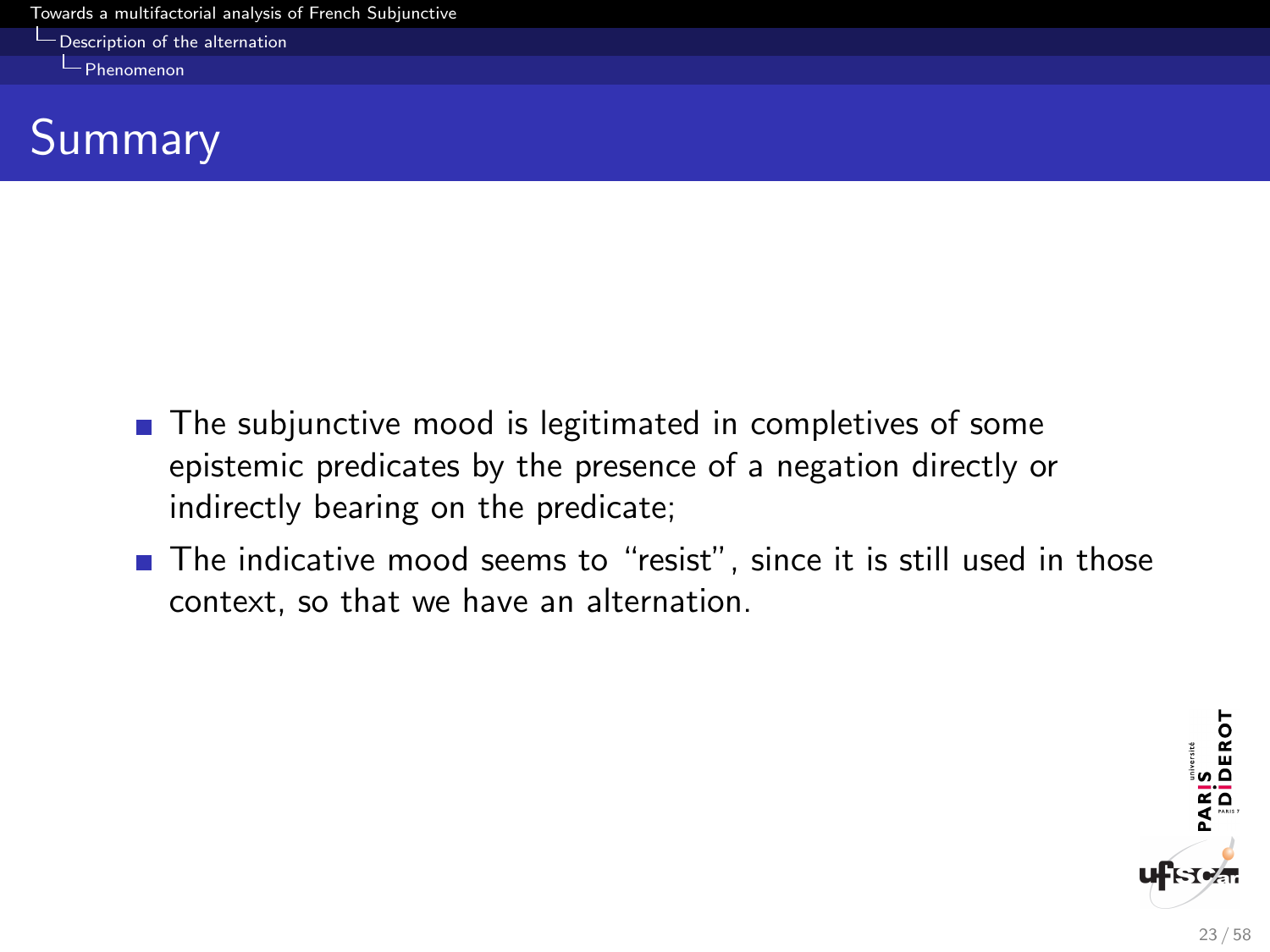<span id="page-24-0"></span>[Description of the alternation](#page-24-0)

[Explanations](#page-24-0)

# Roadmap

#### 1 [Introduction](#page-2-0)

- 2 [Description of the alternation](#page-9-0)
	- **[Phenomenon](#page-9-0)**
	- **[Explanations](#page-24-0)**

### **3** [Completion experiment](#page-38-0)

- **[Protocol](#page-38-0)**
- **[Results](#page-42-0)**
- 4 [Towards a multi-factorial analysis](#page-50-0)
	- **[Possible factors](#page-50-0)**
	- [Method](#page-55-0)

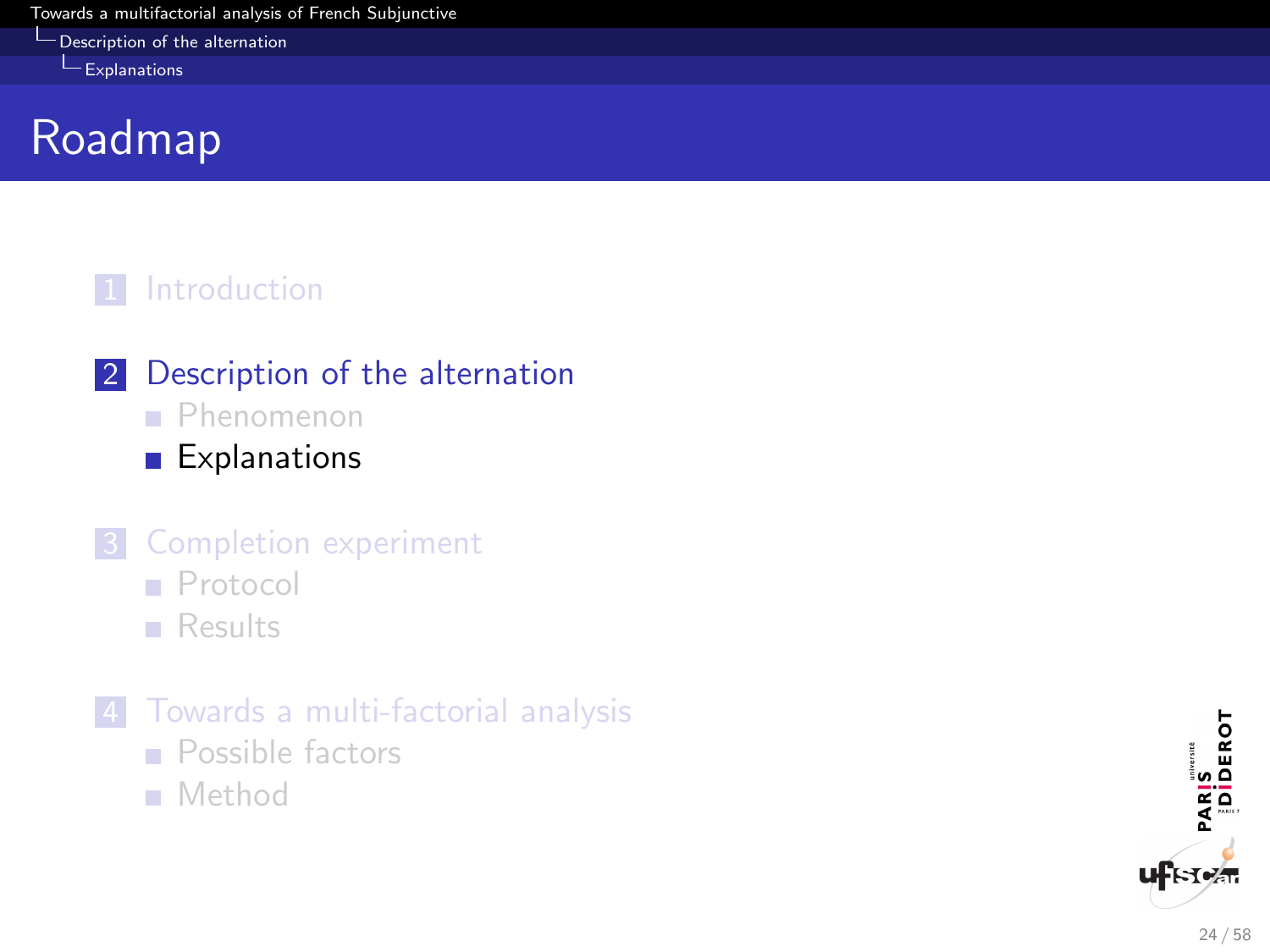<span id="page-25-0"></span>[Description of the alternation](#page-25-0)

 $L$  [Explanations](#page-25-0)

# Semantic role of subjunctive mood I

- Frequent proposal: subjunctive is expected in NON-AFF contexts: the propositional content is not endorsed by the speaker.
- $\Rightarrow$  Relies on a hypothesis of an irrealis value of the mood.
	- this hypothesis is supported by the behavior of the verb *douter*:
- (25) a. Paul doute que nous  $\{\ast_{\text{pouvons}_{\text{IND}}}/\text{puissions}_{\text{SBJ}}\}$  réussir cette fois.

Paul doubts that we can succeed this time [Godard et al., 2013]

b. Paul ne doute pas que nous  $\{pouvons_{\text{IND}}/puissions_{\text{SBI}}\}$  réussir cette fois.

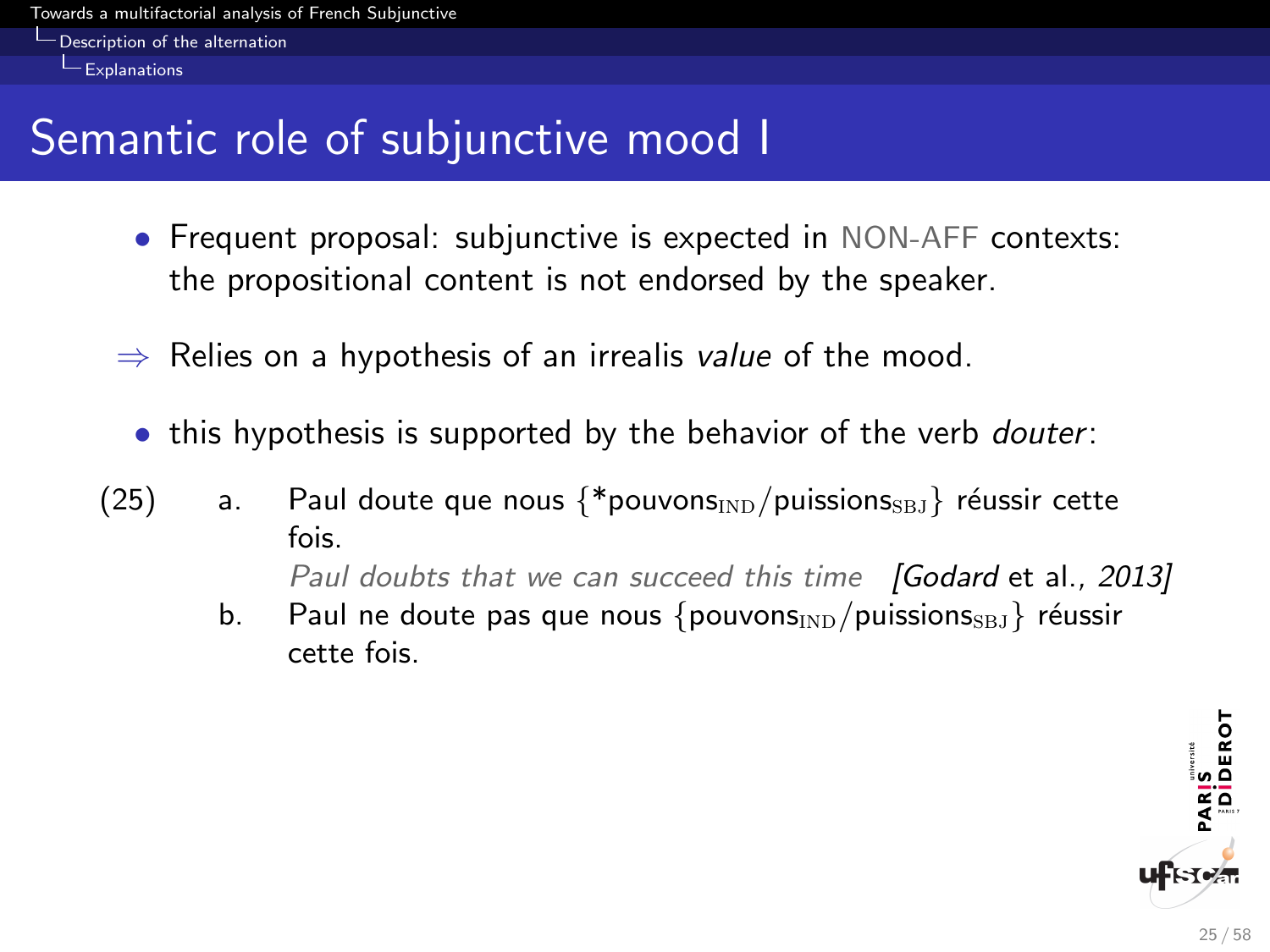<span id="page-26-0"></span>[Description of the alternation](#page-26-0)

 $L$  [Explanations](#page-26-0)

# Semantic role of subjunctive mood II

- Well-known counter-argument: subjunctive is also used in contexts where there is little doubt that the speaker endorses the proposition. (26)
- $(26)$  a. Mais il y a en vérité autre chose chez Jeanne qui explique qu'elle soit $_{\rm SBJ}$  pucelle. But there is (...) something else in Jeanne that explains that she be a virgin

(M. Tournier, Gilles et Jeanne, 1983 ; Frantext)

- b. Dommage que tous mes invités ne puissent  $_{\text{SBJ}}$  pas venir. (It is a) pity that all my guests can not come
- In addition, the prediction would be that subjunctive be the only available mood: the alternation is not predicted.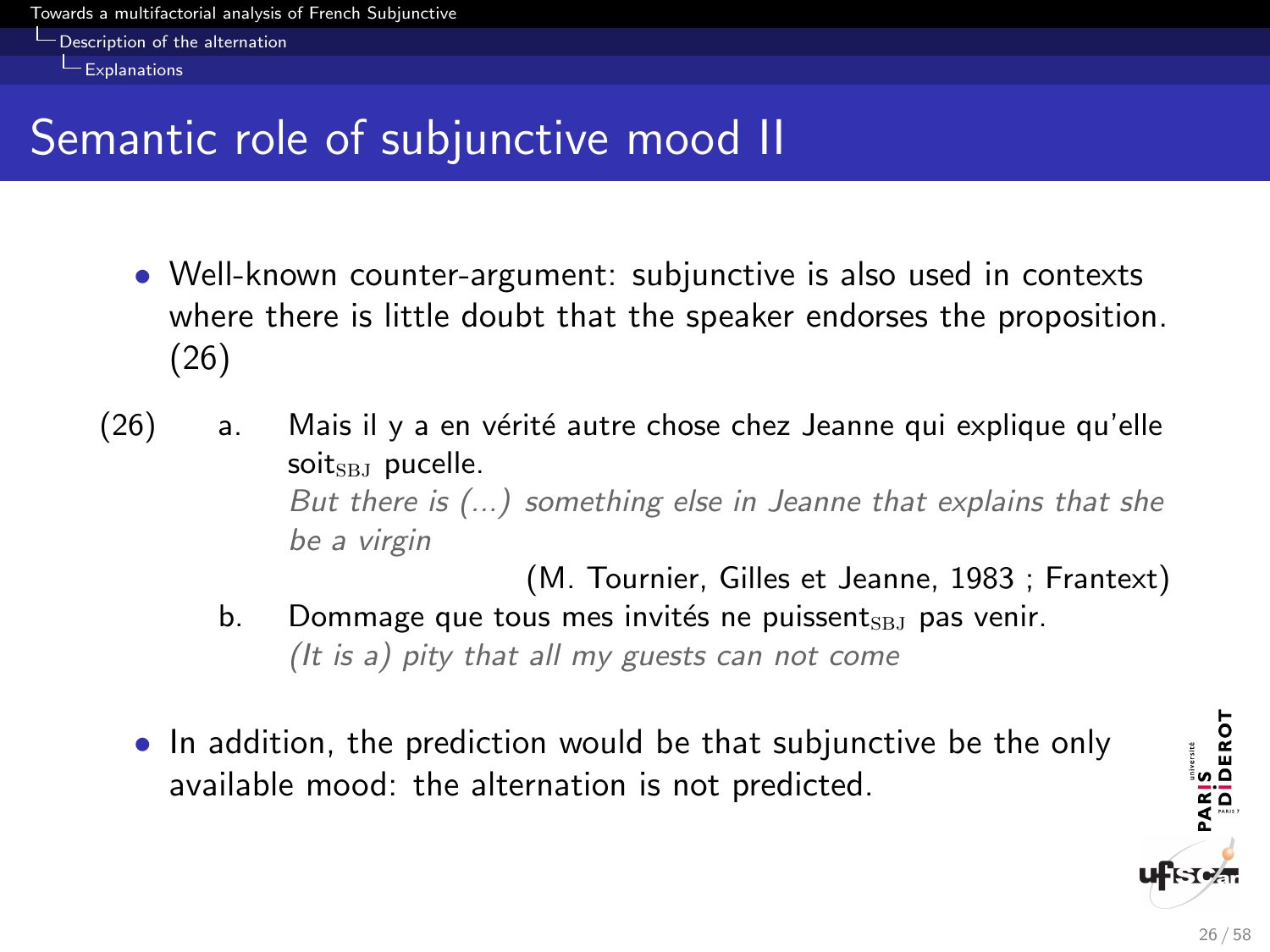<span id="page-27-0"></span>[Description of the alternation](#page-27-0)

 $L$ [Explanations](#page-27-0)

# Prediction of indicative: "grammaticalized" mood

- Remenber: indicative is lexically associated with predicates. The alternation could be the relsult of a tension:
- $\blacksquare$  mood lexically associated with the predicate: : indicative ;
- **n** mood semantically associated with the construction : subjunctive
- Godard [2012] : the indicative mood would be undergoing a grammaticalization process: its association with some predicates has no semantic value, whereas subjunctive remains semantically motivated in NON-AFF contexts.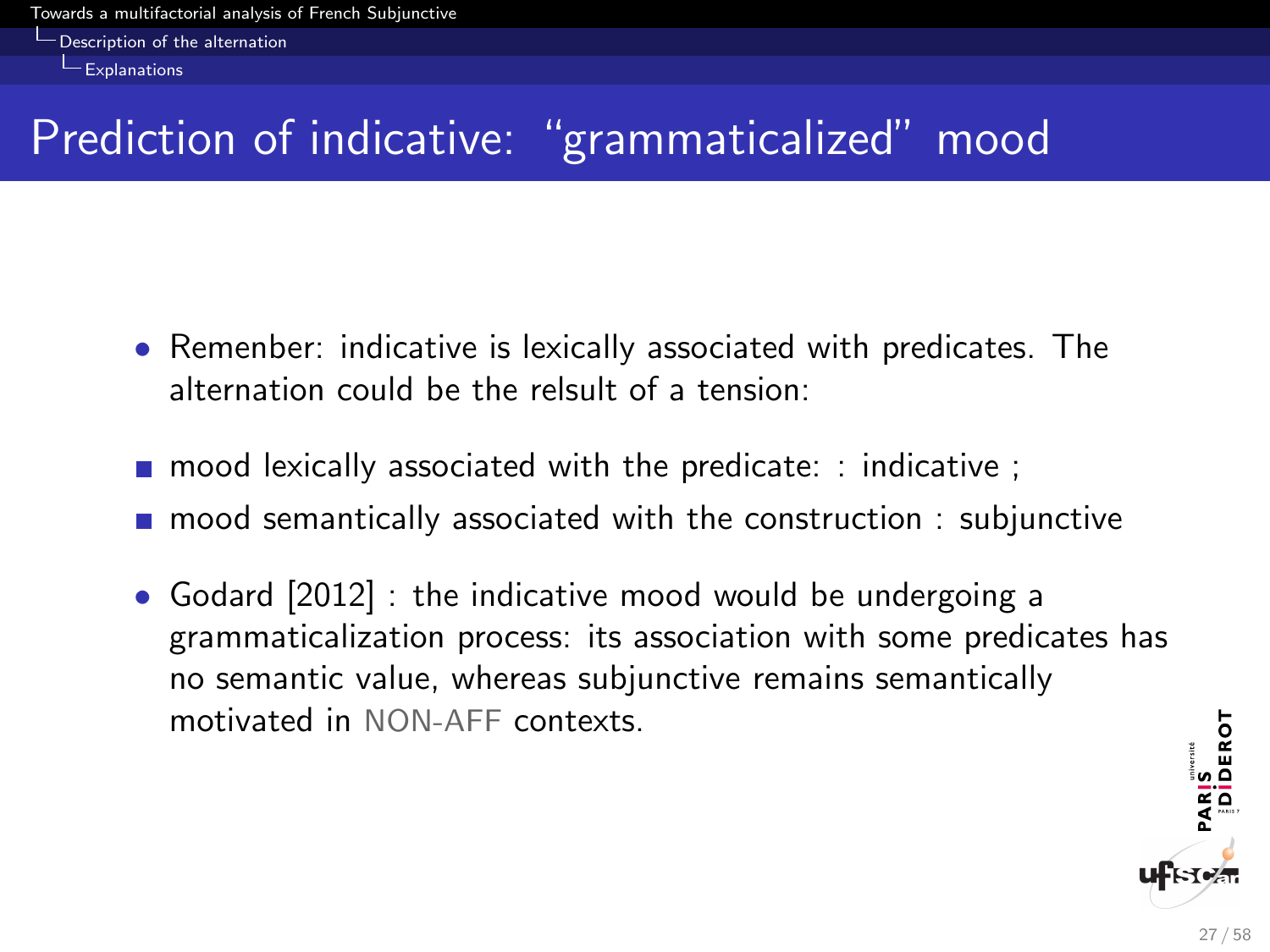<span id="page-28-0"></span>[Description of the alternation](#page-28-0)

 $L_{\text{Explanations}}$  $L_{\text{Explanations}}$  $L_{\text{Explanations}}$ 

# Prediction of indicative: "grammaticalized" mood II

- Thus there are two possible visions:
- $\blacksquare$  either subjunctive is motivated semantically, which doesn't predict the presence of indicative in the relevant contexts, and which postulates a specific semantic value for subjunctive, which in turn is questionned by the use of subjunctive in other contexts;
- $\blacksquare$  either the alternation is the result of a tension between lexical mood and contextual mood, without it corresponding to a semantic difference.
- We tend to prefer the second option, but a number of differences between the two moods are worth investigating...

PARIS<br>|DIDEROT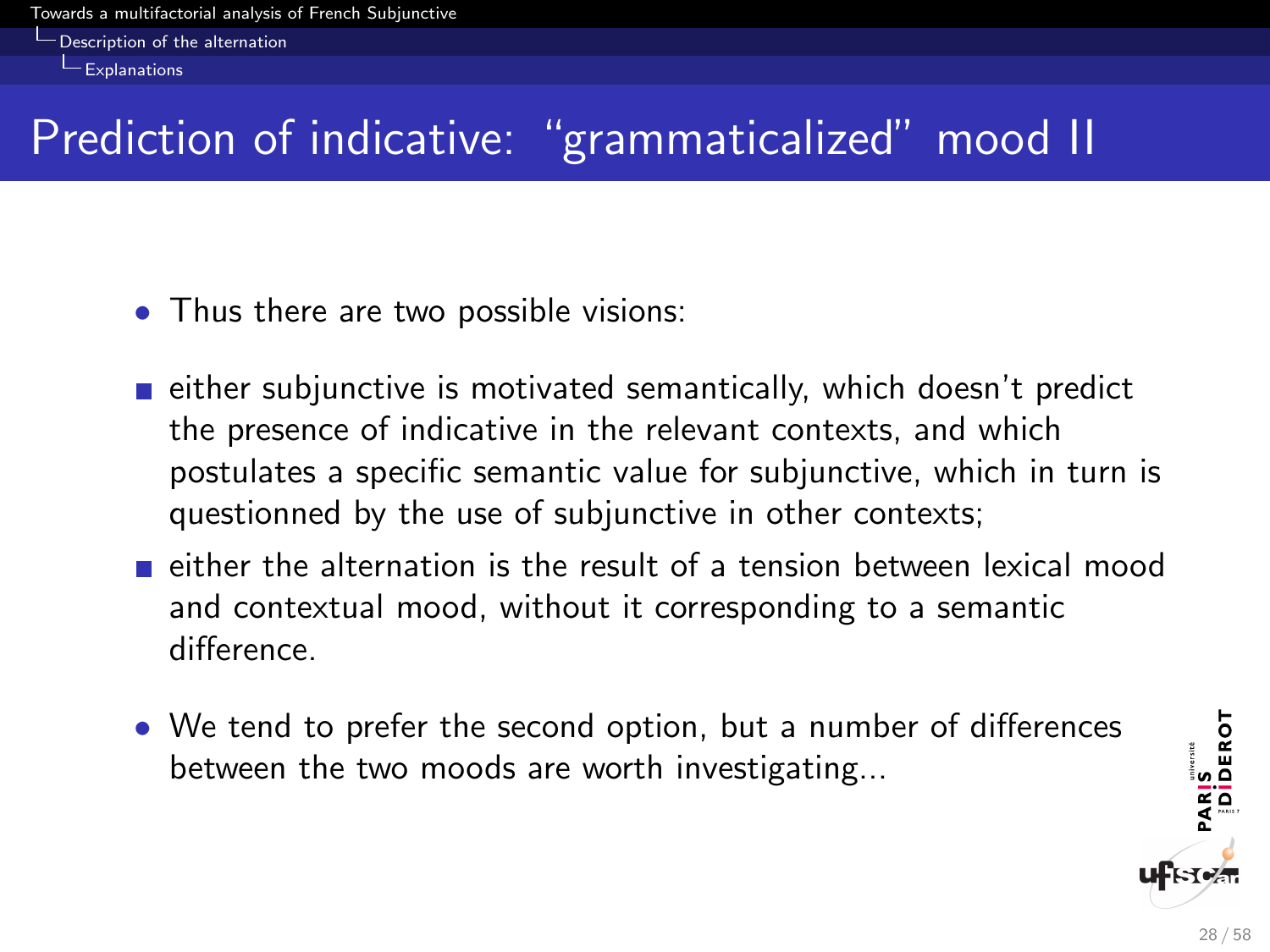<span id="page-29-0"></span>[Description of the alternation](#page-29-0)

 $L$  [Explanations](#page-29-0)

# Negative Polarity Items I

- NON-AFF contexts, since they comprise a negation, are contexts that license NPI, like the preposition de with indefinite or temporal meaning, the conjunction *ni*, the locution *lever le petit doigt*, or the expressions quoi que ce soit, le moindre N, grand-chose, etc. [Fauconnier, 1975] :
- (27) a. \*Paul croit que Jean a la moindre solution.
	- b. Paul ne croit pas que Jean ait la moindre solution. Paul (doesn't) believe(s) that Jean has the least solution
	- PARIS<br>|DİDEROT • But it is interesting to note that the alternation doesn't seem so free when there is an NPI in the context: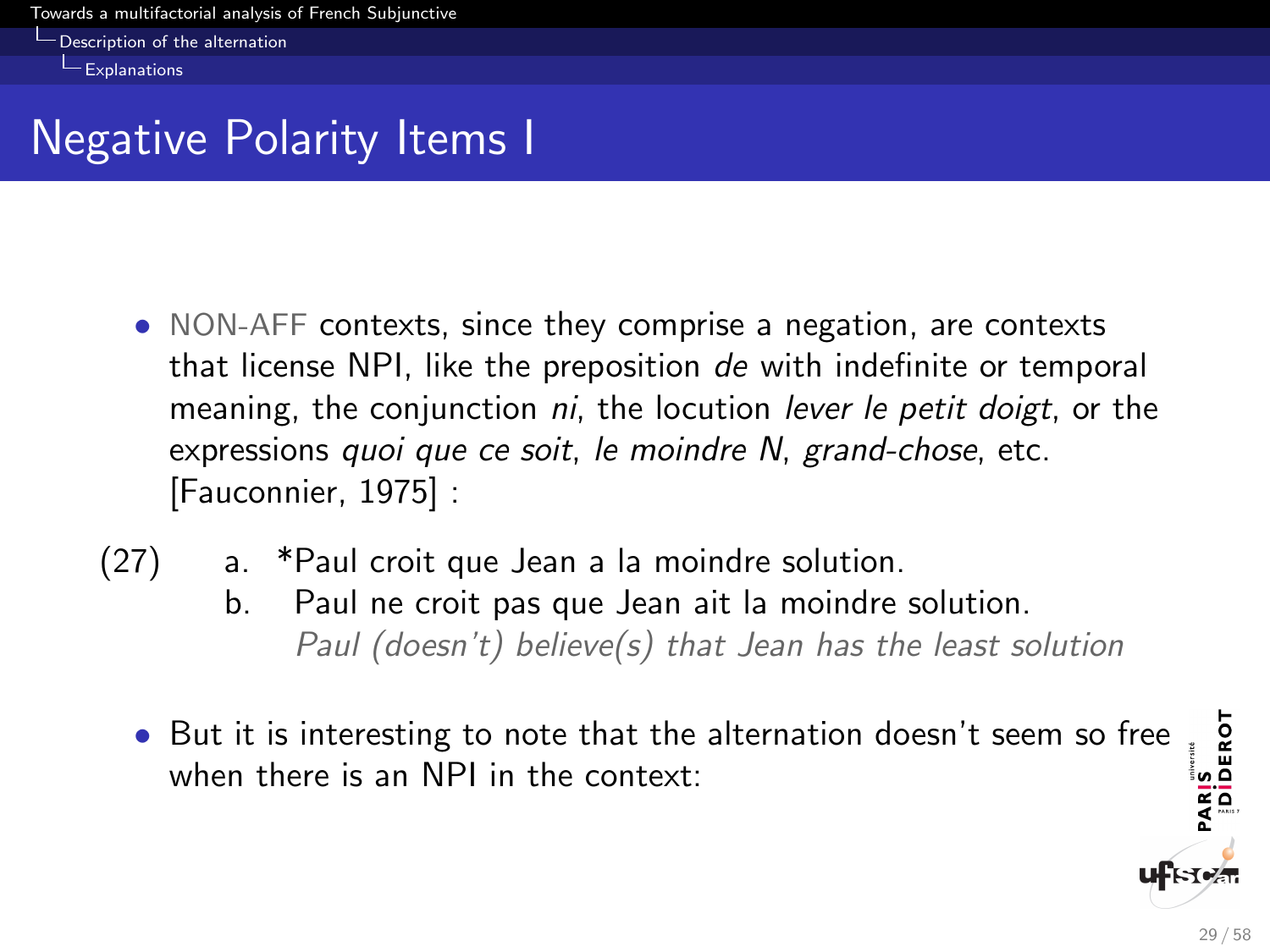<span id="page-30-0"></span>**[Description of the alternation](#page-30-0)** 

 $L$  [Explanations](#page-30-0)

# Negative Polarity Items II

- (28) Je ne crois pas qu'il y  $\{*_a_{\text{IND}}/\text{ait}_{\text{SBJ}}\}$  de différences entre ces deux reproductions. I don't believe that there be de $_{\rm NPI}$  difference between these two copies
- (29) Je ne pense pas que Fifi  $\{\ast_{a_{\text{IND}}}/a_{\text{itSBI}}\}$  dormi de la nuit. I don't think that Fifi have slept de<sub>NPI</sub> (during) the night. [adapted from Prince [1976]]
- $(30)$  a. Je ne crois pas que des déclarations précises à ce sujet soient $_{SBJ}$  opportunes ni souhaitables. (P. Mendès-France, Œuvres complètes (3) Gouverner, c'est

choisir. 1954-1955,1986)

b. ? Je ne crois pas que des déclarations précises à ce sujet  $sort_{\text{IND}}$  opportunes ni souhaitables.

PARIS<br>|DİDEROT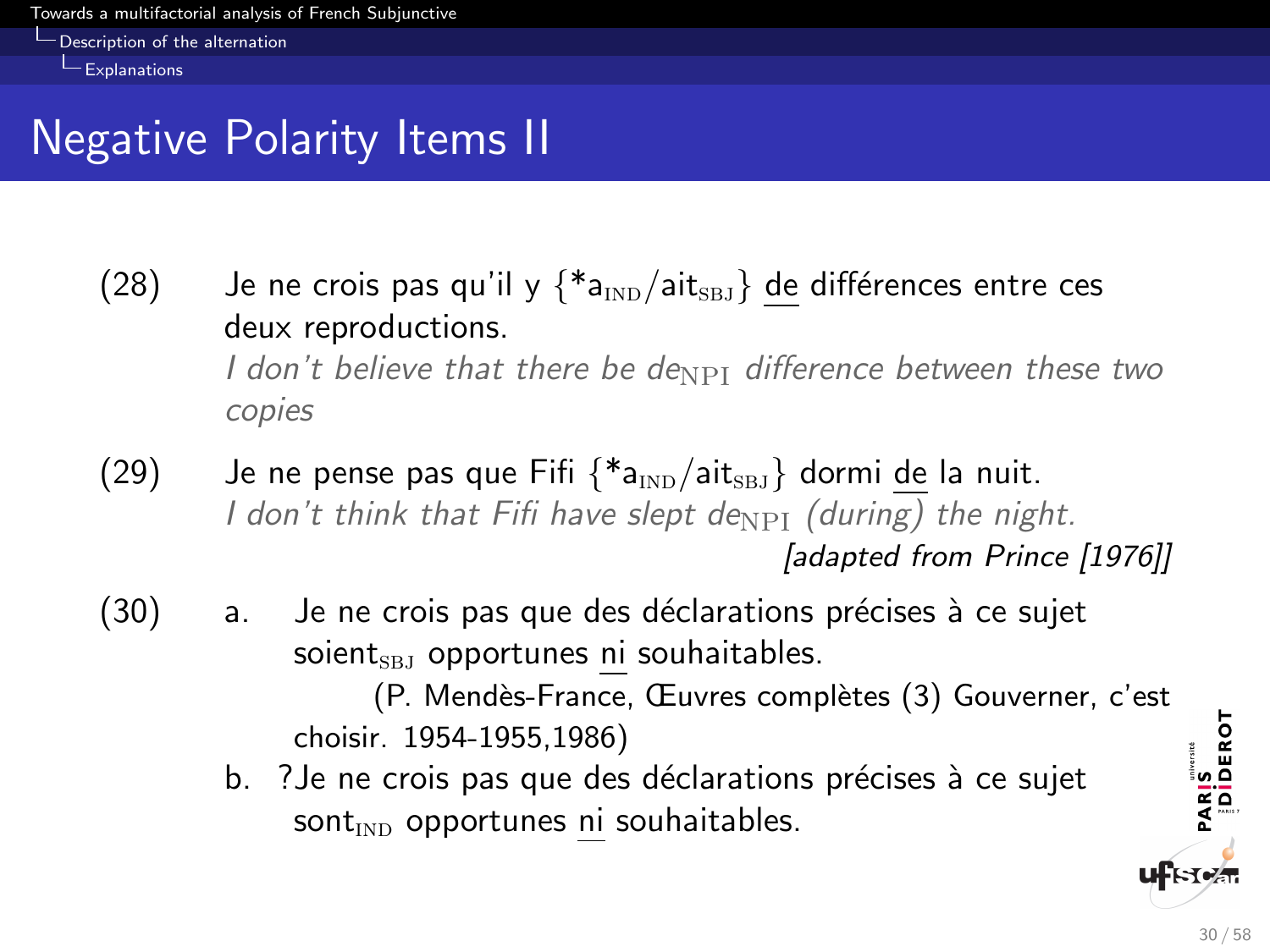<span id="page-31-0"></span>**[Description of the alternation](#page-31-0)** 

 $L$  [Explanations](#page-31-0)

# Negative Polarity Items III

- Not all items seem to carry constraints as strong, as can be seem from the contrast between (31a) and (31b).
- (31) a. Le commissaire ne croit pas que le témoin  $\{a_{\text{IND}}/a_{\text{IR}}\}$  vu quoi que ce soit d'intéressant. The inspector doesn't believe that the witness have seen anything interesting
	- b. Le chef ne pense pas que Max  $\{?a_{\text{IND}}/a$ it<sub>SBJ</sub>} levé le petit doigt pour nous aider. The boss doesn't think that Max have raised a finger to help us.
	- [Prince, 1976, p. 412]: when there is negraising, subjunctive is PARIS<br>|DIDEROT required, the presence of NPI in the completive is taken as a trace of the neg-raising.
	- $\Rightarrow$  Question still to be worked out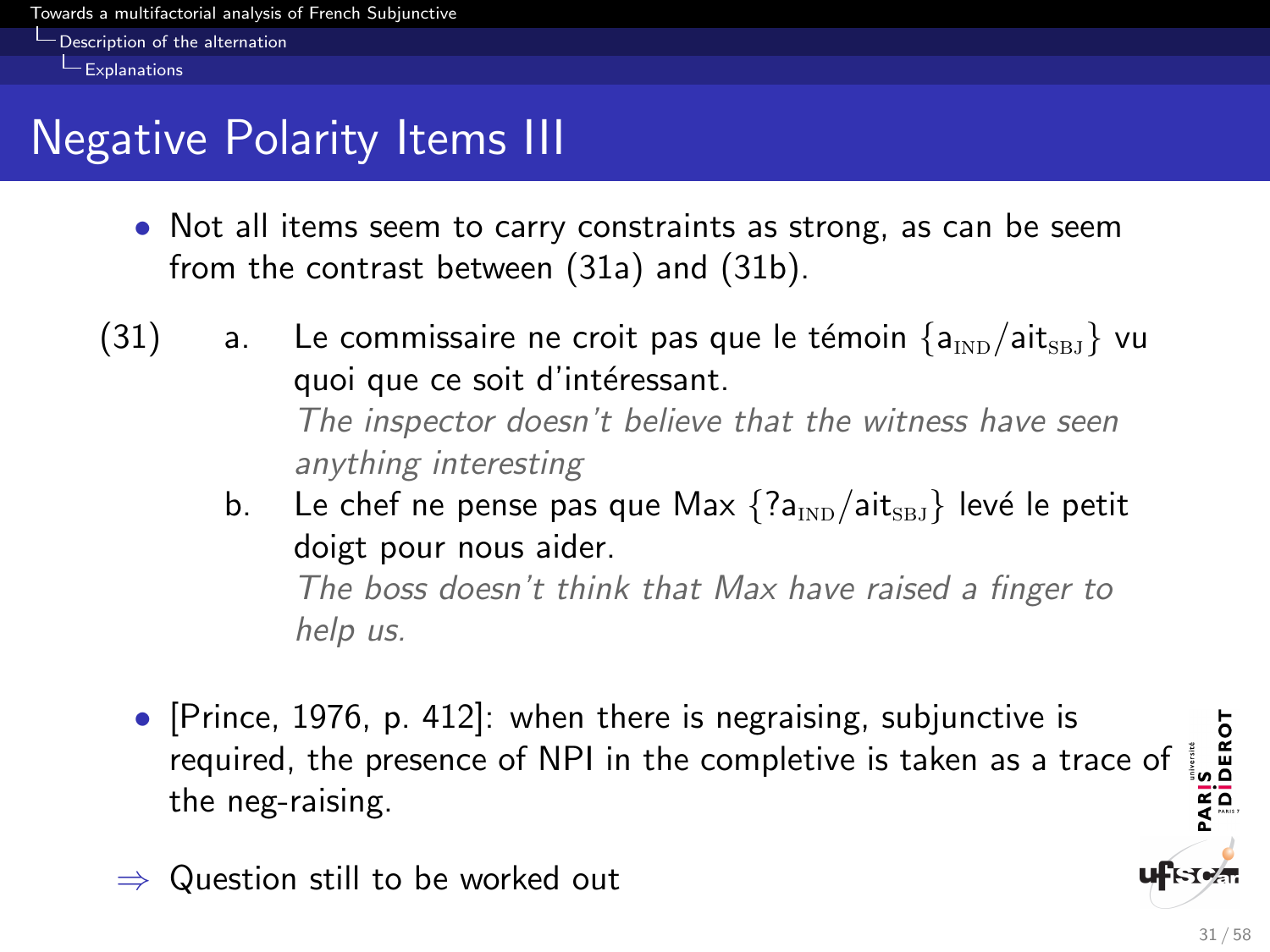<span id="page-32-0"></span>**[Description of the alternation](#page-32-0)** 

 $L$ [Explanations](#page-32-0)

# Negative Polarity Items IV

- Additional difficulty: the difference between *neg-raising* interprétation and *in situ* interpretation is systematically difficult to establish for opinion predicates (32), contrarily to what happens with other negraising verbs like vouloir (want) (33).
- (32) a. L'entraîneur n'estime pas que Jean soit prêt. The coach does not estimate that Jean be ready
	- b.  $=$ ? L'entraîneur estime que Jean n'est pas prêt. [neg-raising]
	- c.  $=$ ? Ce n'est pas le cas que l'entraîneur estime que Jean est prêt. [in situ]
- (33) a. Le directeur ne veut pas que Jean parte. The director does not want that Jean leave
	- b.  $=$  Le directeur veut que Jean ne parte pas. *[neg-raising]*
	- c.  $\neq$  Le directeur n'a pas la volonté que Jean parte. [in situ]

DEROT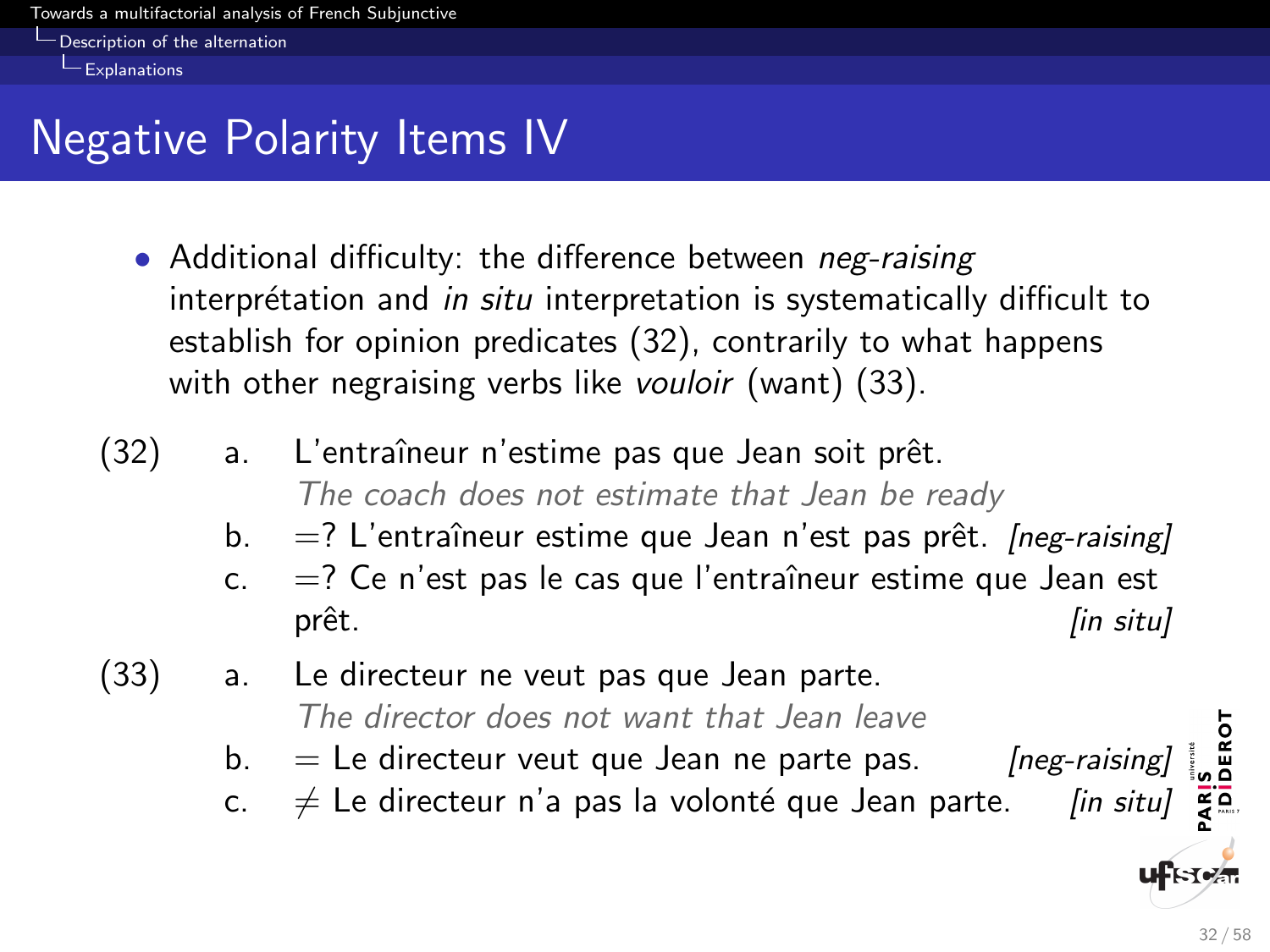**L** [Description of the alternation](#page-33-0)

<span id="page-33-0"></span>[Explanations](#page-33-0)

### Negative Polarity Items V

 $\Rightarrow$  Indicative mood blocks NPI, what we take as a sign that it prevents neg-raising.

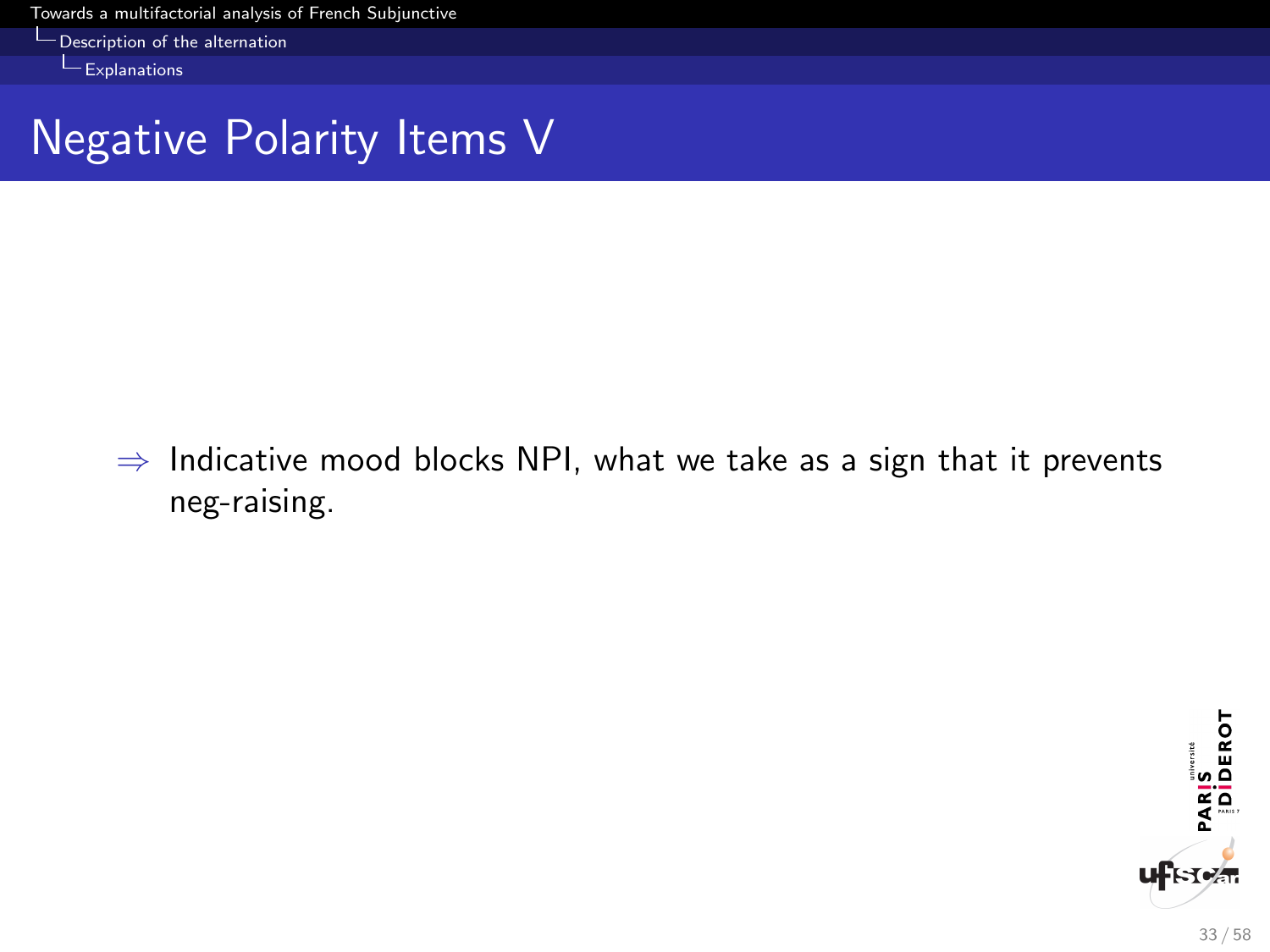<span id="page-34-0"></span>**[Description of the alternation](#page-34-0)** 

 $L$  [Explanations](#page-34-0)

# Metalinguistic vs. descriptive negation

- Metalinguistic negation [Horn, 1989]: indicative seems more natural than subjunctive:
- (34) a. Je ne crois pas que Pierre  $\{est_{ND}/\ast sol_{SBI}\}$  grand, mais (qu'il est) immense. I don't believe that Pierre be tall, but (he is) immense
	- b. Je ne crois pas que Pierre  $\{est_{\text{IND}}/soit_{\text{SBI}}\}$  souple, mais (qu'il est) sportif. I don't believe that Pierre be flexible, but (he is) athletic
	- $\Rightarrow$  When the interpretation is clearly oriented towards a metalinguistic reading of negation, indicative seems to be preferred. This is compatible with a previous observation, since when negation is metalinguistic, there is no *neg-raising*.
	- $\Rightarrow$  Subjunctive operates as a non marked form, in contrast with indicative, which seems compatible with marked uses.

PARIS<br>|DIDEROT

**IST**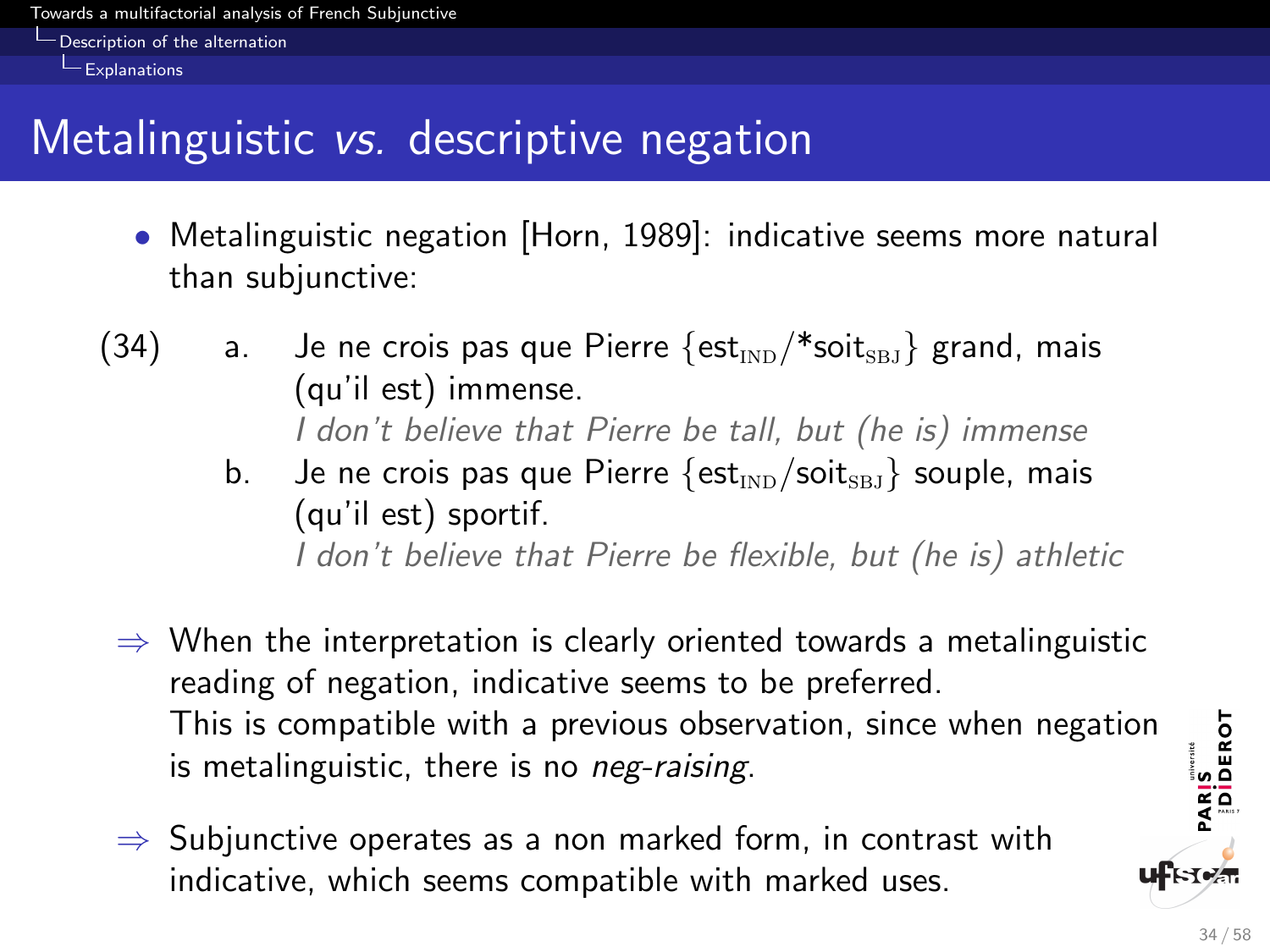<span id="page-35-0"></span>**[Description of the alternation](#page-35-0)** 

 $L$ [Explanations](#page-35-0)

# Factive presupposition I

- Correlation with a difference in presupposition
- After some perception semel-factive verbs like remarquer, there is a difference with respect to mood:
- $(35)$  a. Sophie n'a pas remarqué que l'actrice a<sub>ind</sub> fait ce geste sur scène.
	- b. Sophie n'a pas remarqué que l'actrice ait $_{\text{SBI}}$  fait ce geste sur scène.

Sophie has not noticed that the actress have made this gesture on stage

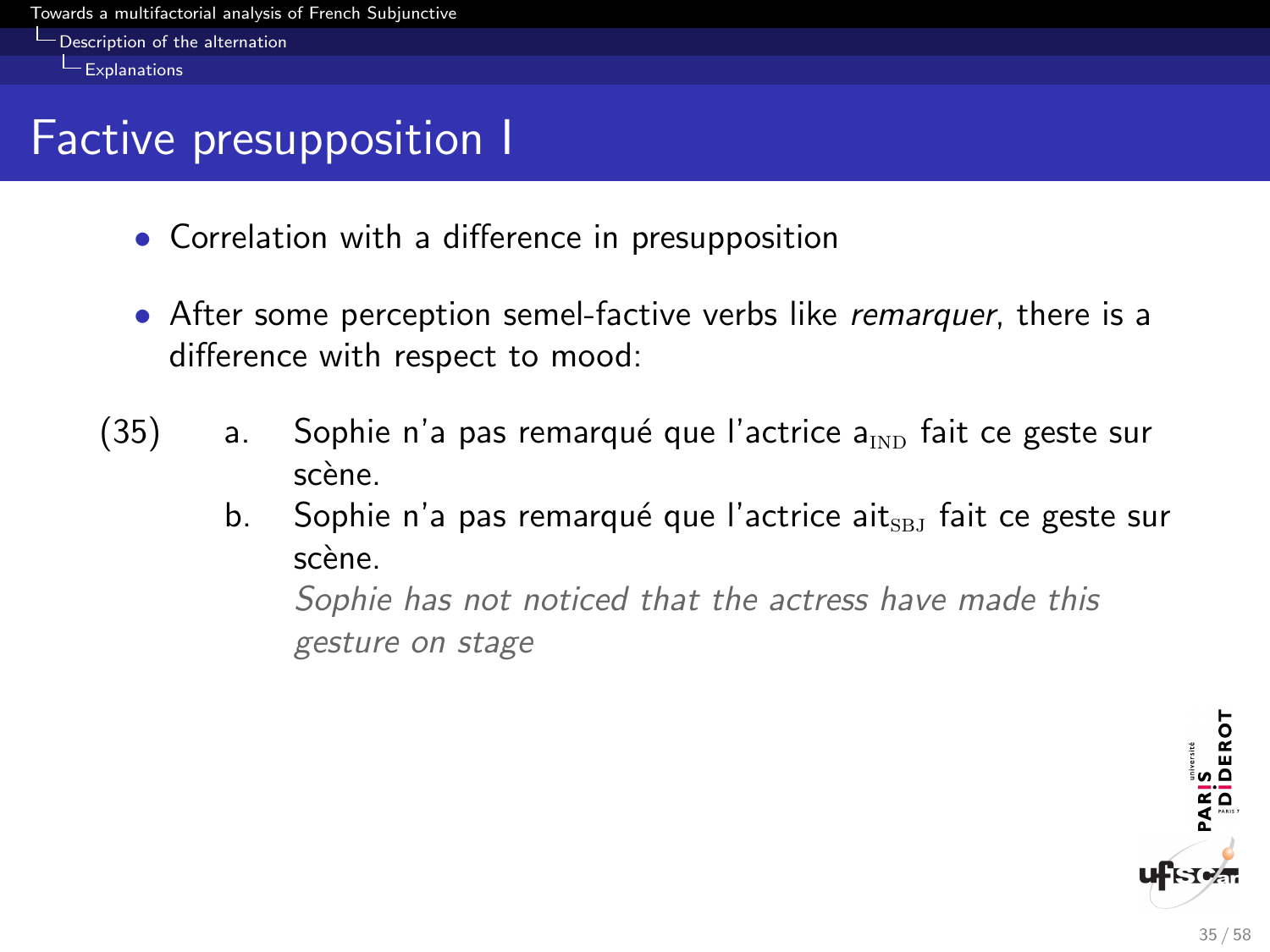<span id="page-36-0"></span>[Description of the alternation](#page-36-0)

 $L$ [Explanations](#page-36-0)

# Factive presupposition II

- [Schlenker, 2005] proposes to apply this analysis to the case of the verb nier, which is normaly not factive, but which accepts an alternation (independantly from the polarity of the matrix sentence) (36a).
- $\Rightarrow$  Distinction between variants: factive presupposition
- (36) a. Jean nie qu'il  $\{$ pleut<sub>tn $D$ </sub>/pleuve<sub>sBJ</sub>} [Schlenker, 2005] b. Je nie qu'il  $\{\#$  pleut<sub>IND</sub>/pleuve<sub>sB1</sub>}
	- $\Rightarrow$  Conclusion (with caution): the indicative mood seems to be the mood that is compatible with factive presupposition.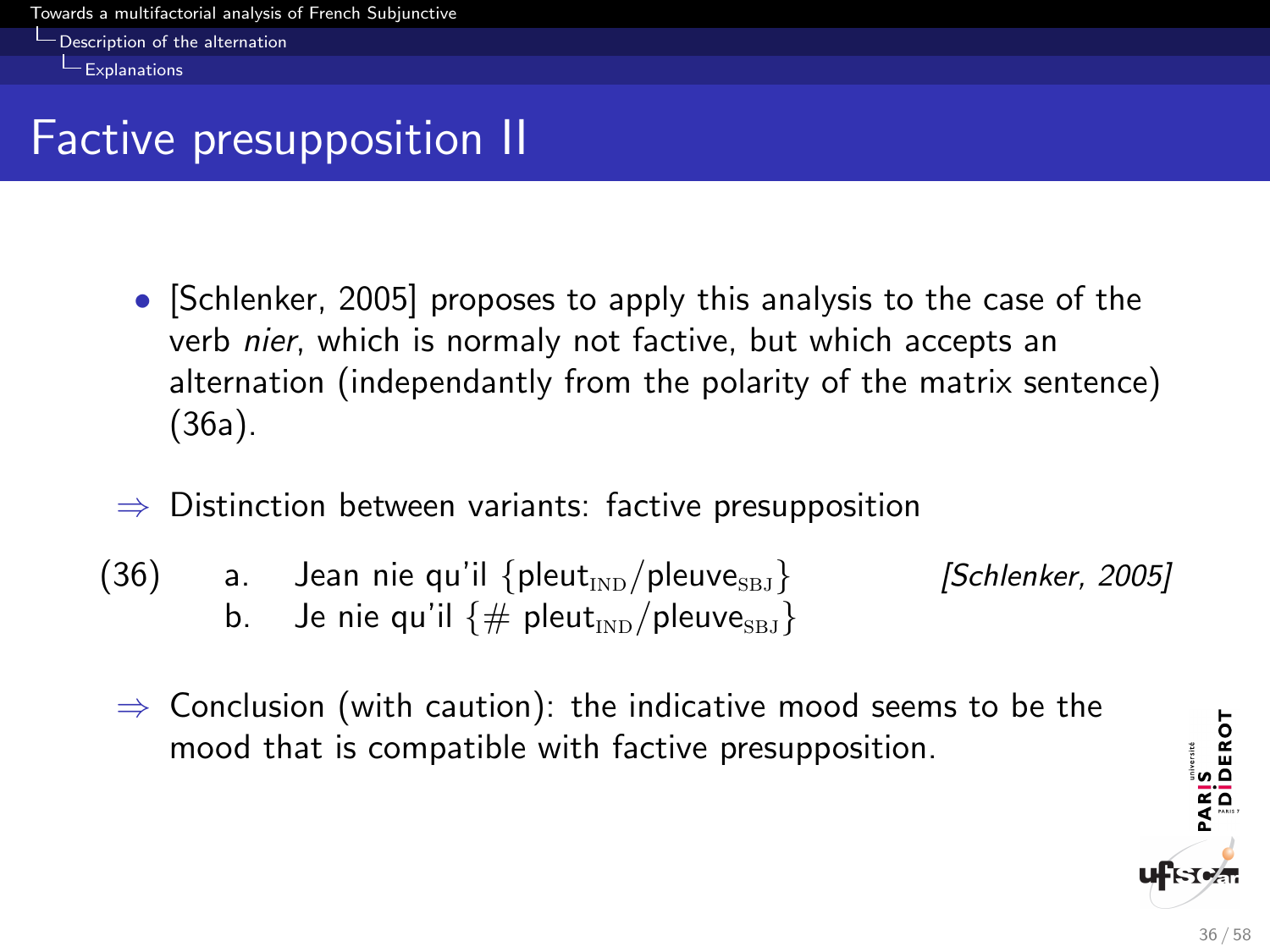<span id="page-37-0"></span>[Description of the alternation](#page-37-0)

 $L$  [Explanations](#page-37-0)

# **Summary**

- 1 In most cases, and in canonical cases (a subject expresses a belief about a proposition), there is no fonndamental difference between the use of indicative or subjunctive.
- <sup>2</sup> However, it seems that some marked situations (no negraising, metalinguistic negation, contextual presence of a presupposition) the indicative mood is clearly preferred, subjunctive beeing preferred for non marked cases, probably more frequent.

We don't have an explanation for the fact that indicative is associated with markedness, even though we suspect that a diachronic study could be helpfull.

3 This capacity of indicative mood leads frequently to the idea that it is more apt to convey the idea that the propositional content is endorsed by another individual than the subject of the negative belief. We propose to analyse this interpretative "effect" as the result of a progmatic computation: the choice of the marked form, in an alternation context, gives rise to the effect, rather than an ⊪кто⁄н intrinsic semantic value of the mood.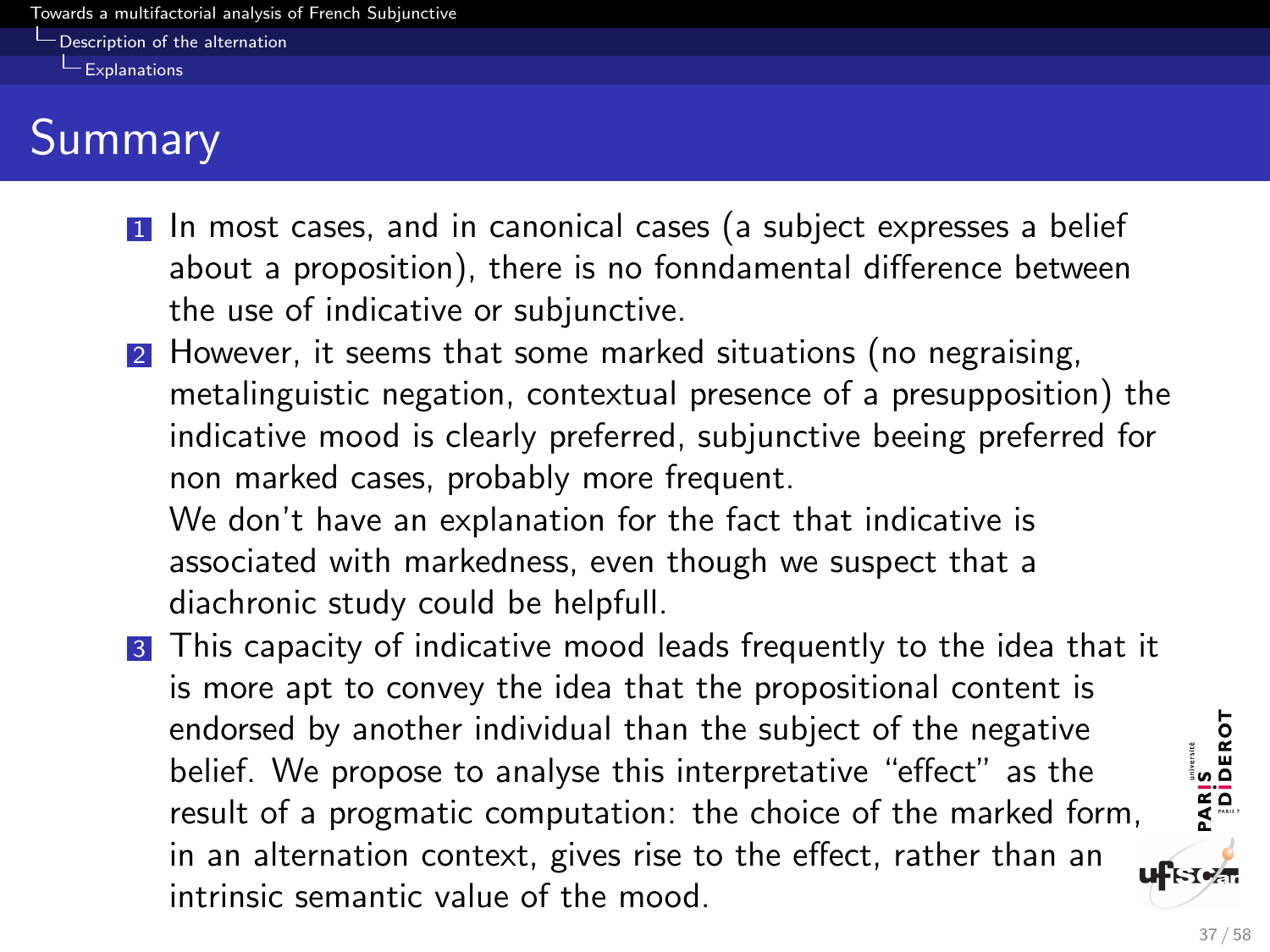[Completion experiment](#page-38-0)

<span id="page-38-0"></span>**L**[Protocol](#page-38-0)

# Roadmap

#### 1 [Introduction](#page-2-0)

- 2 [Description of the alternation](#page-9-0)
	- **[Phenomenon](#page-9-0)**
	- **[Explanations](#page-24-0)**
- 3 [Completion experiment](#page-38-0) **[Protocol](#page-38-0)** 
	- **[Results](#page-42-0)**
- 4 [Towards a multi-factorial analysis](#page-50-0)
	- **[Possible factors](#page-50-0)**
	- [Method](#page-55-0)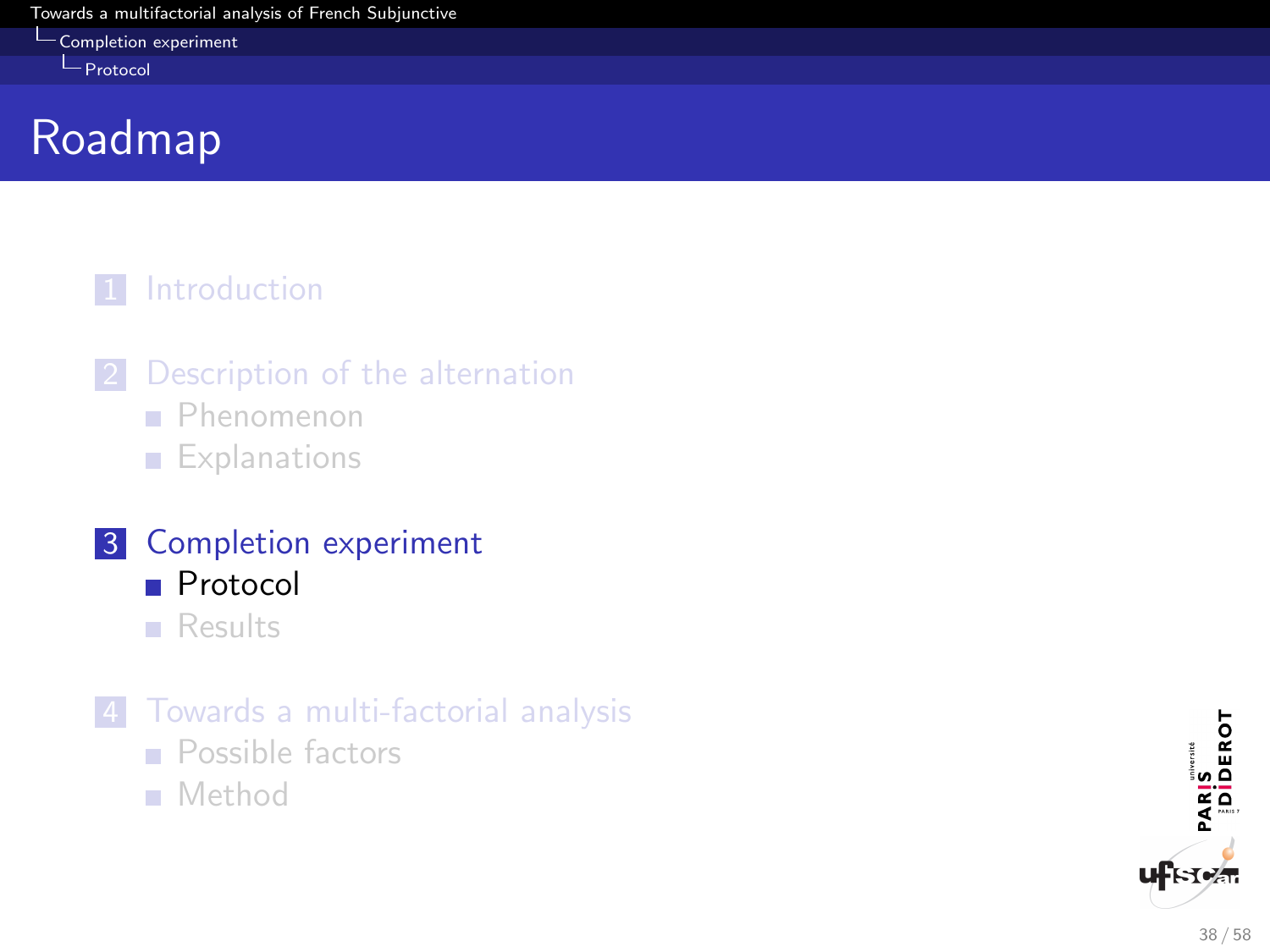$L_{\text{Completion}}$  experiment

<span id="page-39-0"></span>[Protocol](#page-39-0)

Task

#### • Sentences to be completed in a natural way



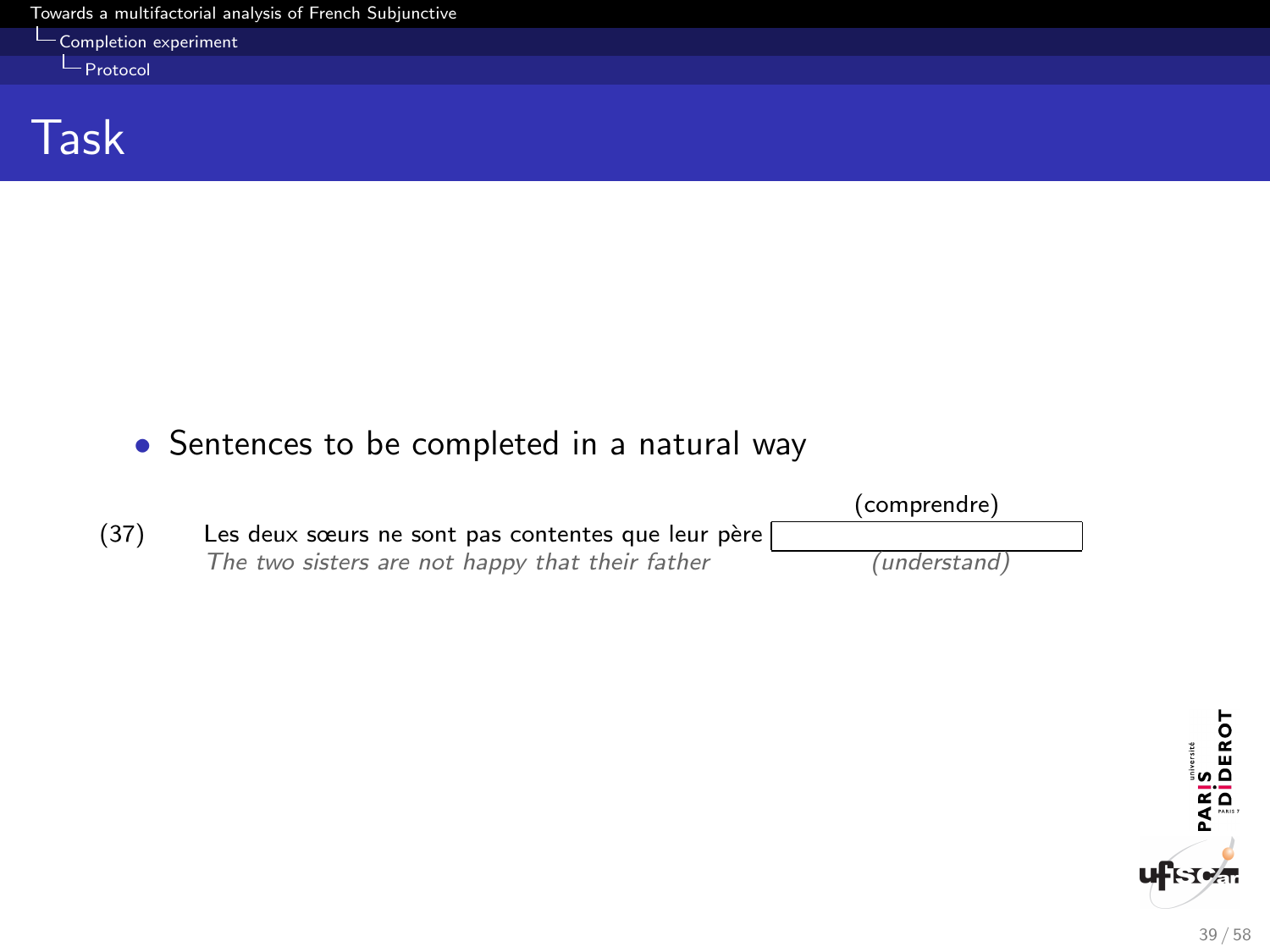<span id="page-40-0"></span>[Completion experiment](#page-40-0)

**L**[Protocol](#page-40-0)

# **Conditions**

- Parameters: type of predicate, polarity of the matrix
- Epistemic predicates  $(V_{\text{IND}})$ : croire, penser, (être) certain, avoir l'impression
- **Emotive factive predicates (V**<sub>SBJ</sub>) : (être) content, (être) surpris, s'étonner, regretter
- 3 combinaisons (on 4)

| $V_{\text{SBI}} +$ positif (POS_Vs)               | : Les deux sœurs sont contentes                                  | que leur père  (comprendr |
|---------------------------------------------------|------------------------------------------------------------------|---------------------------|
| $V_{\text{IND}} +$ positif (POS_Vi)               | : Les deux sœurs sont certaines                                  | que leur père  (comprendr |
| $V_{\text{SBI}} + n$ égatif (NEG <sub>-Vi</sub> ) | : Les deux sœurs ne sont pas certaines que leur père  (comprendr |                           |
|                                                   |                                                                  |                           |
|                                                   |                                                                  | <b>ARIS</b><br>ARIS       |
|                                                   |                                                                  |                           |
|                                                   |                                                                  |                           |

**ulistea**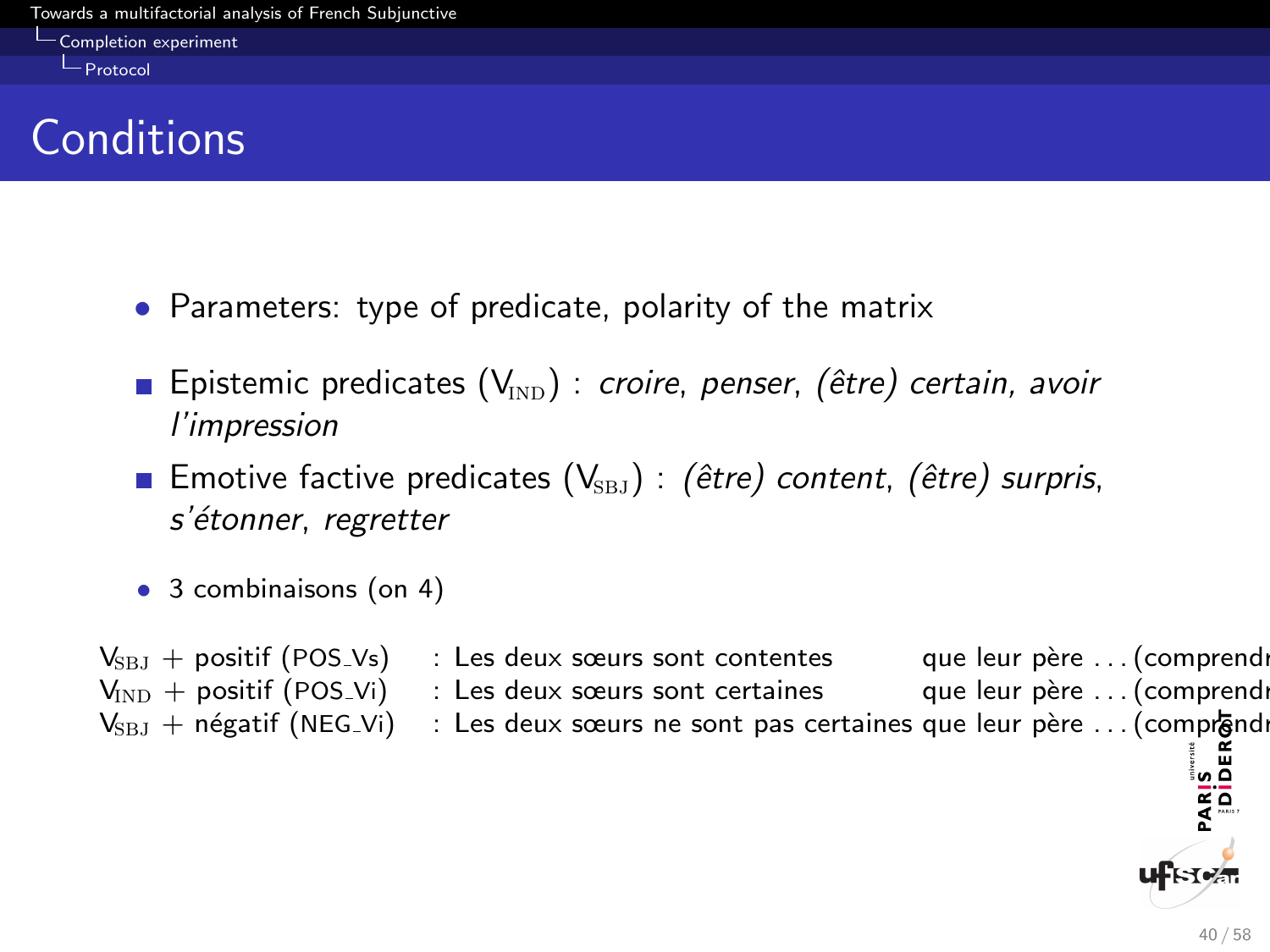<span id="page-41-0"></span>[Completion experiment](#page-41-0)

[Protocol](#page-41-0)

### **Experiment**

- 24 sentences, (every participant sees  $8 \times$  each condition) and as many fillers
- Ibex Farm ; participants recruited at the university and on Expésciences (RISC)
- 120 questionnaires, 10 participants rejected, and less than 1% of unexploitable items (38)
- $(38)$  Jeanne est contente que ses camarades  $\dots$  (être)  $\dots$  disent être ses amis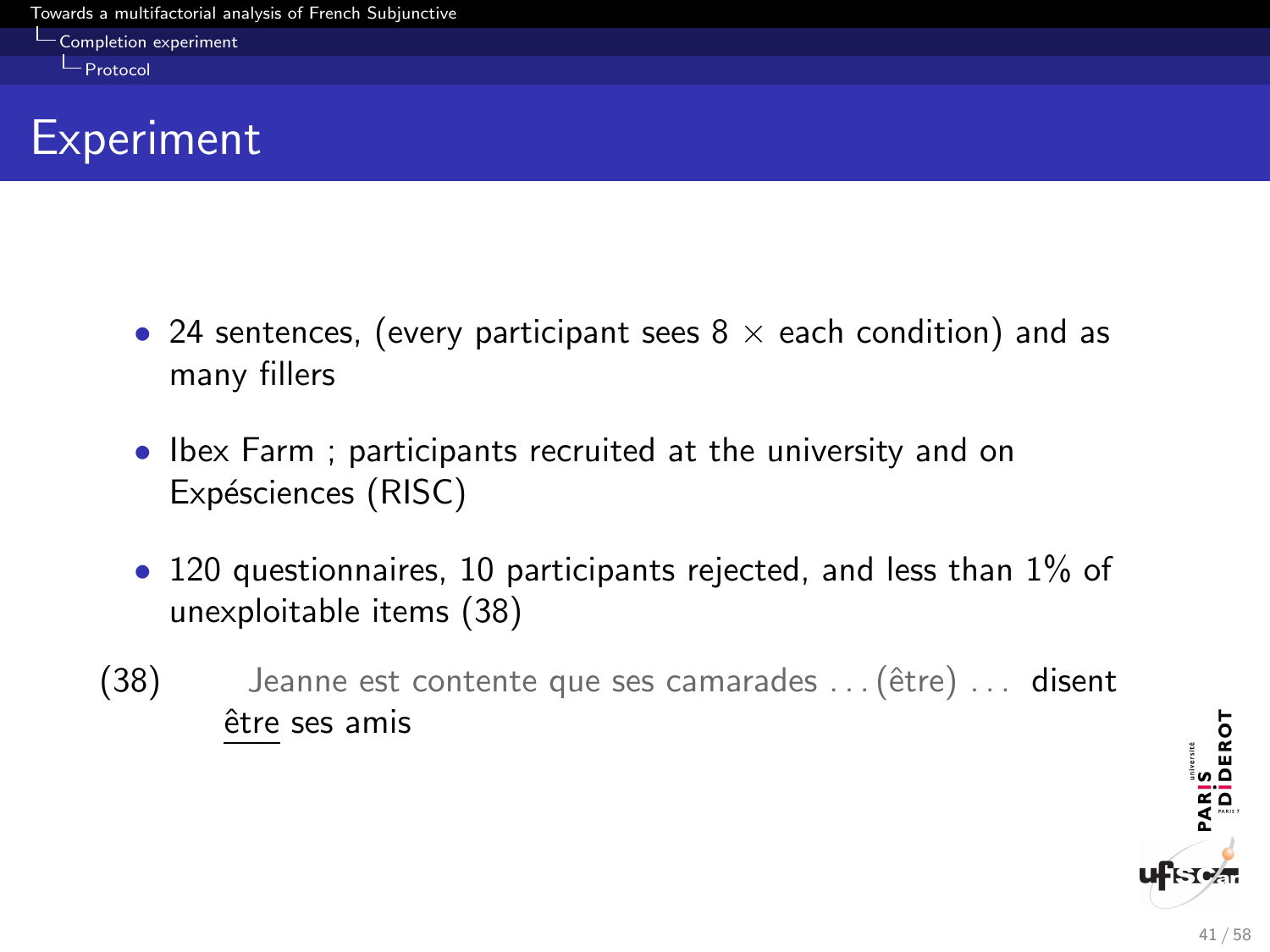[Completion experiment](#page-42-0)

<span id="page-42-0"></span> $L$ [Results](#page-42-0)

# Roadmap

#### 1 [Introduction](#page-2-0)

- 2 [Description of the alternation](#page-9-0)
	- **[Phenomenon](#page-9-0)**
	- **[Explanations](#page-24-0)**

### 3 [Completion experiment](#page-38-0)

- **[Protocol](#page-38-0)**
- **[Results](#page-42-0)**
- 4 [Towards a multi-factorial analysis](#page-50-0)
	- **[Possible factors](#page-50-0)**
	- [Method](#page-55-0)

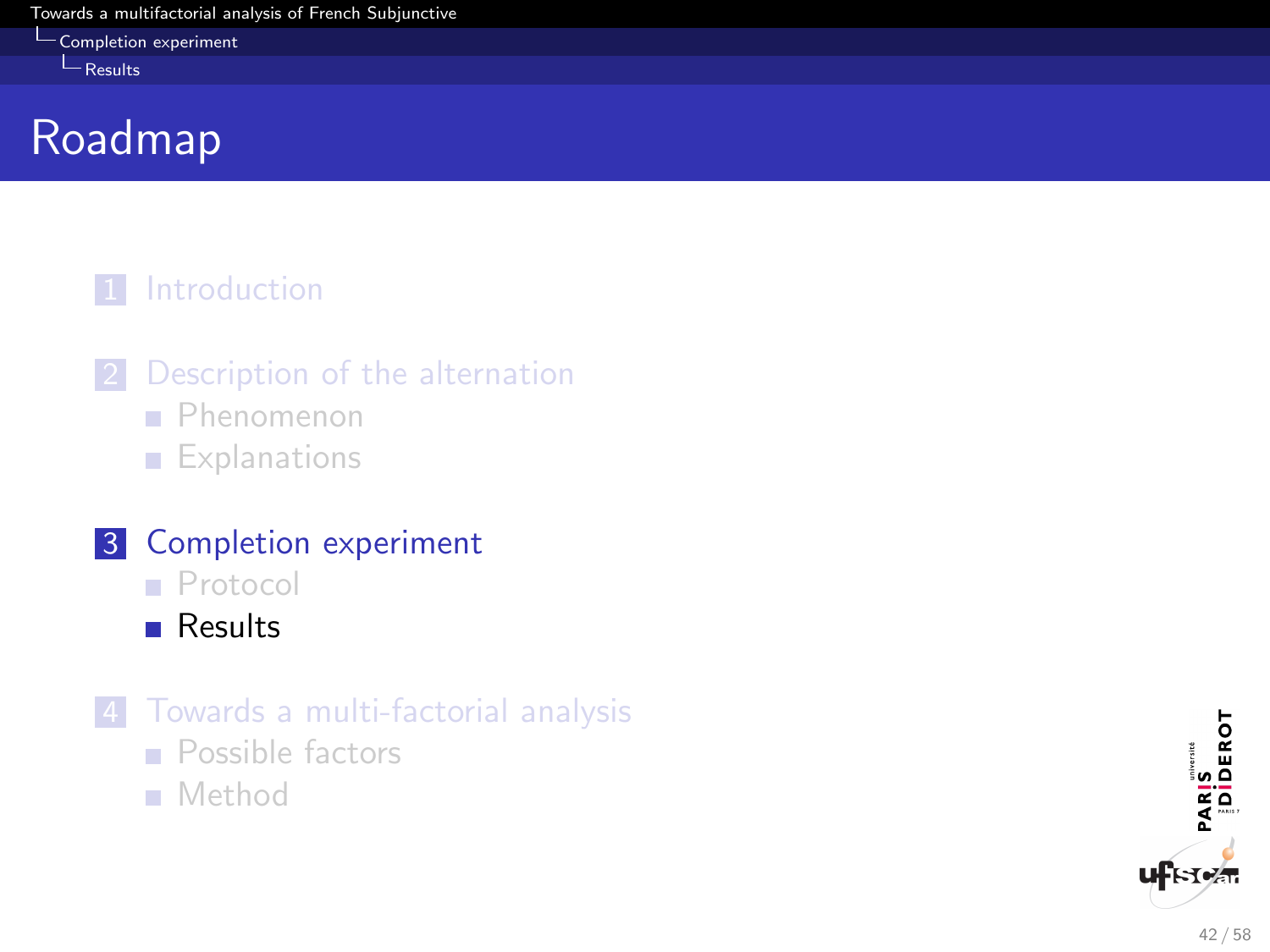<span id="page-43-0"></span>[Completion experiment](#page-43-0)

 $L$ [Results](#page-43-0)

### **Expectations**

- condition  $V_{\text{SBI}}$  + positif (POS Vs): always subjunctive.
- condition  $V_{\text{IND}}$  + positif (POS\_Vi), always indicative.
- condition  $V_{\text{IND}}$  + négatif (NEG Vi): target condition of the experiment: according to many authors, we should find subjunctive, that's also what prescriptive grammars say.

But most linguists have noted an alternation, the distribution of which can be measured by the experiment.

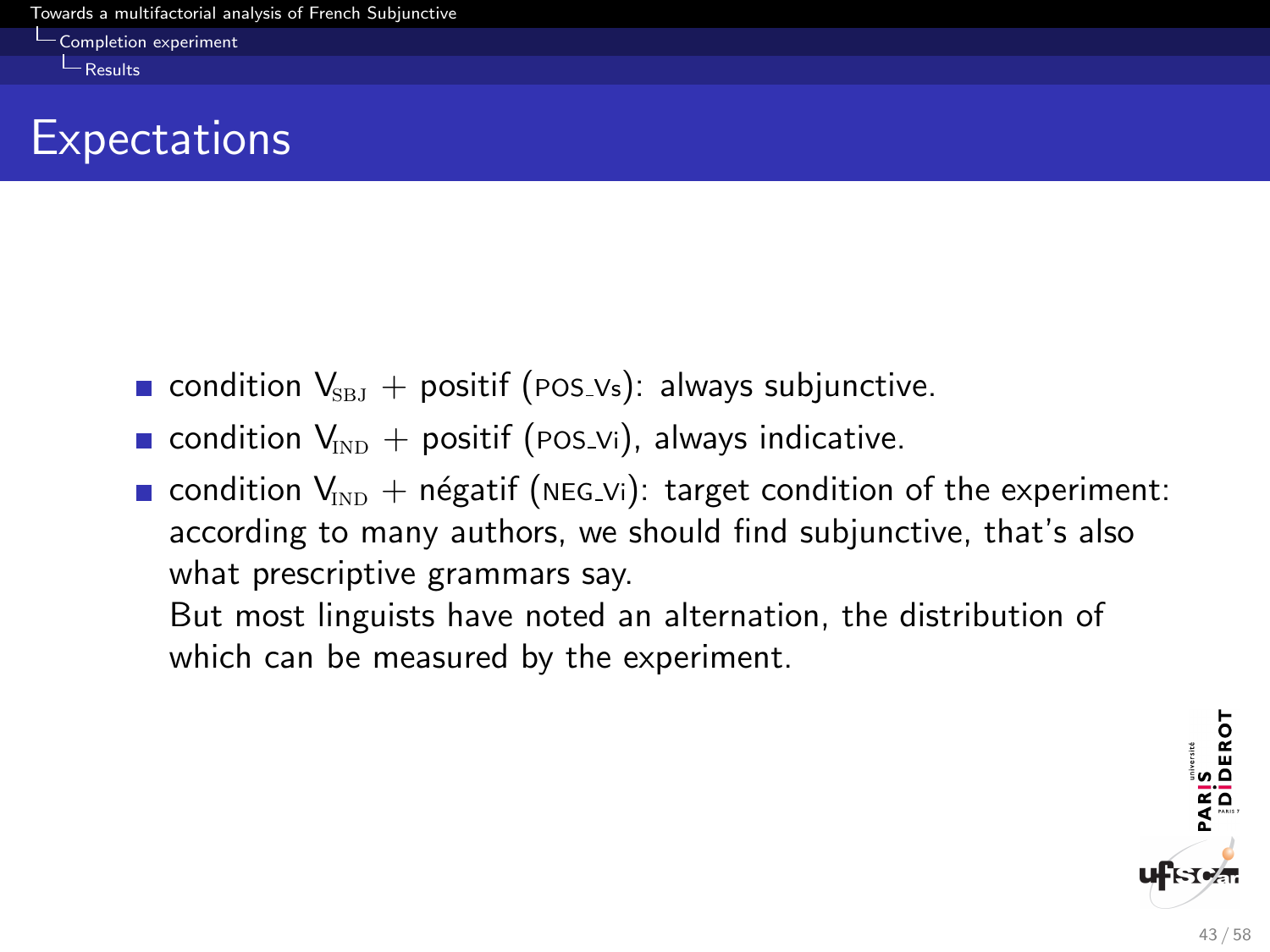[Completion experiment](#page-44-0)

<span id="page-44-0"></span> $L_{\text{Results}}$  $L_{\text{Results}}$  $L_{\text{Results}}$ 

### Raw results



PARIS<br>Diderot ufਮਿਅੰਜ

44 / 58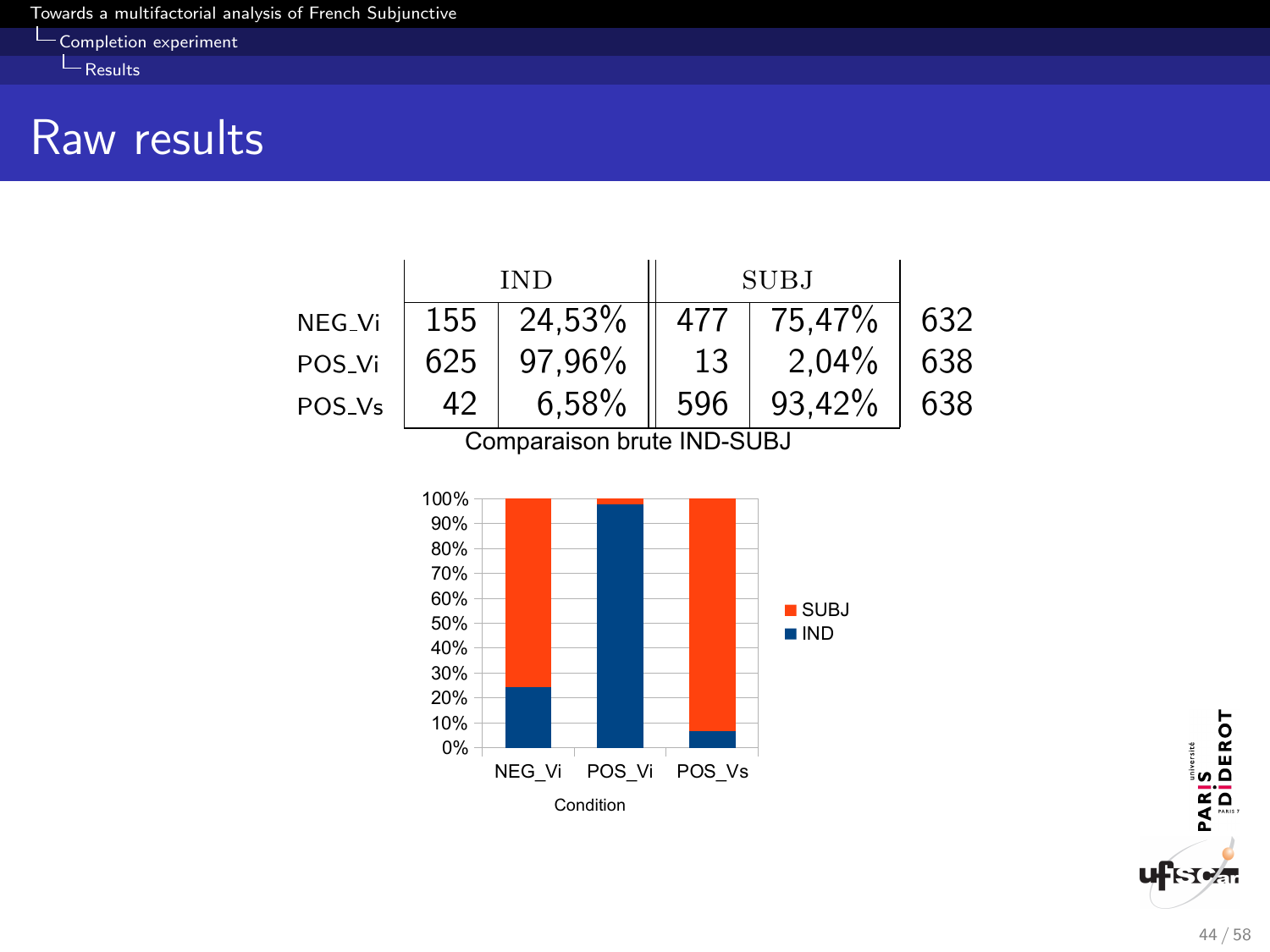L[Completion experiment](#page-45-0)

<span id="page-45-0"></span> $L_{\text{Results}}$  $L_{\text{Results}}$  $L_{\text{Results}}$ 

### Corrected measures

• Not always a fair competition between moods:

| SBJ                    | IND           |       |
|------------------------|---------------|-------|
| pres                   | pres          | (13a) |
|                        | futur         | (13b) |
|                        | imparfait     | (13c) |
| passé                  | pass. compos. | (13d) |
| imparfait <sup>2</sup> | imparfait     | (13e) |

⇒ Need for a more fine-grained annotation

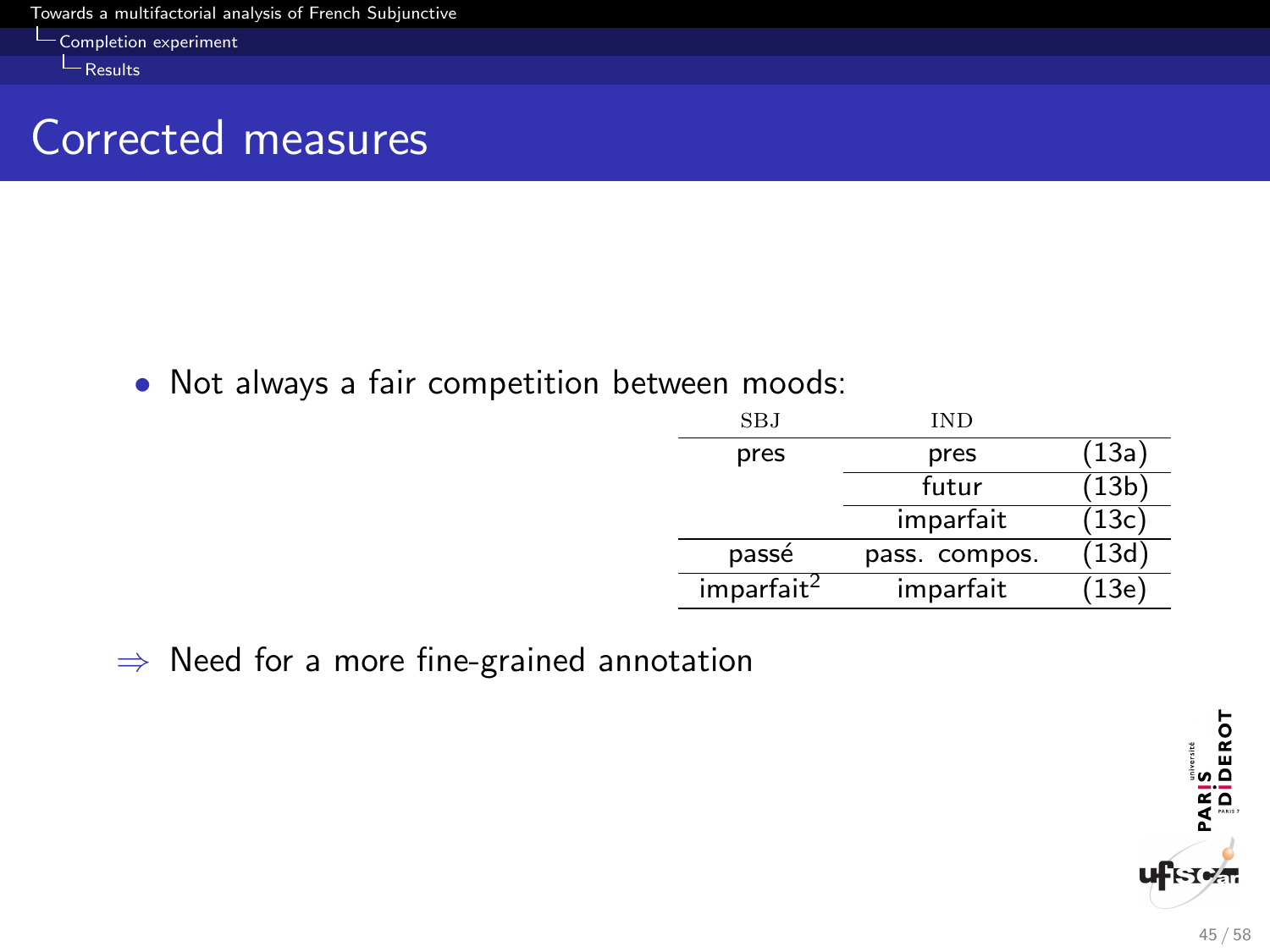$L_{\text{Completion experiment}}$  $L_{\text{Completion experiment}}$  $L_{\text{Completion experiment}}$ 

<span id="page-46-0"></span> $L_{\text{Results}}$  $L_{\text{Results}}$  $L_{\text{Results}}$ 

## Fine-grained annotation

| indicatif présent ou passé composé<br>indicatif à un autre temps<br>subjonctif présent ou passé composé |
|---------------------------------------------------------------------------------------------------------|
|                                                                                                         |
|                                                                                                         |
| subjonctif présent à valeur temporelle future (le subjonctif                                            |
| alterne alors avec les indicatifs futurs). Ce codage sert                                               |
| à noter les subjonctifs qui s'interprètent le plus naturelle-                                           |
| ment avec une valeur 'futur'.                                                                           |
| subjonctif imparfait, disparu en français contemporain                                                  |
| courant, employé seulement à deux reprises (et de façon                                                 |
| fautive).                                                                                               |
| la forme utilisée est le semi-auxiliaire <i>devoir</i> ou <i>pouvoir</i>                                |
| alors que ce n'était pas demandé. On met à part cette                                                   |
| catégorie car il se pourrait que ce type de semi-auxiliaire                                             |
| influence l'emploi du subjonctif.                                                                       |
| Erreur : pas de verbe conjugué, forme ambiguë                                                           |
|                                                                                                         |

46 / 58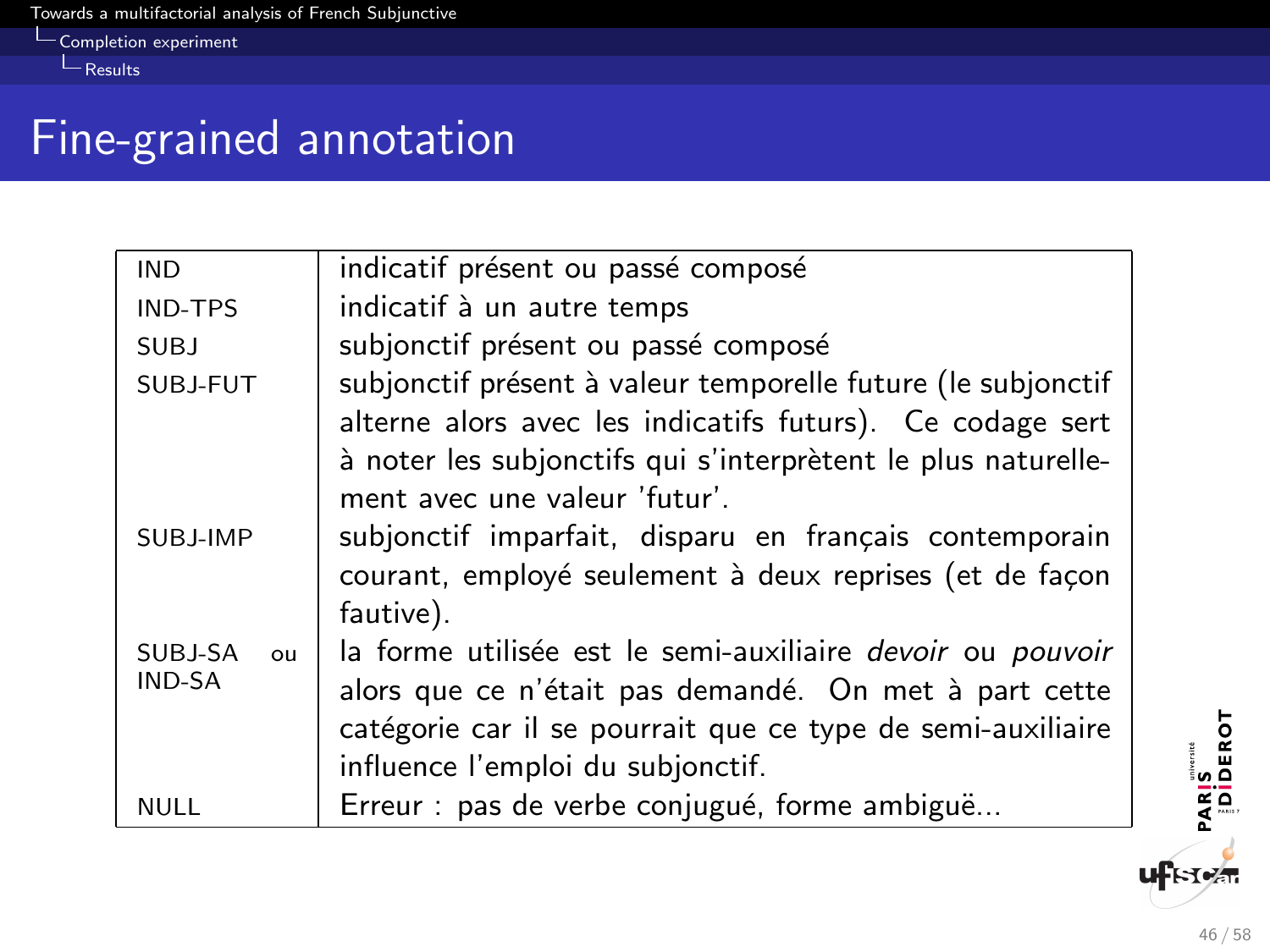[Completion experiment](#page-47-0)

<span id="page-47-0"></span> $L$ [Results](#page-47-0)

### New results





NEG\_Vi POS\_Vi POS\_Vs

0% 10% 20% 30% 40% 50%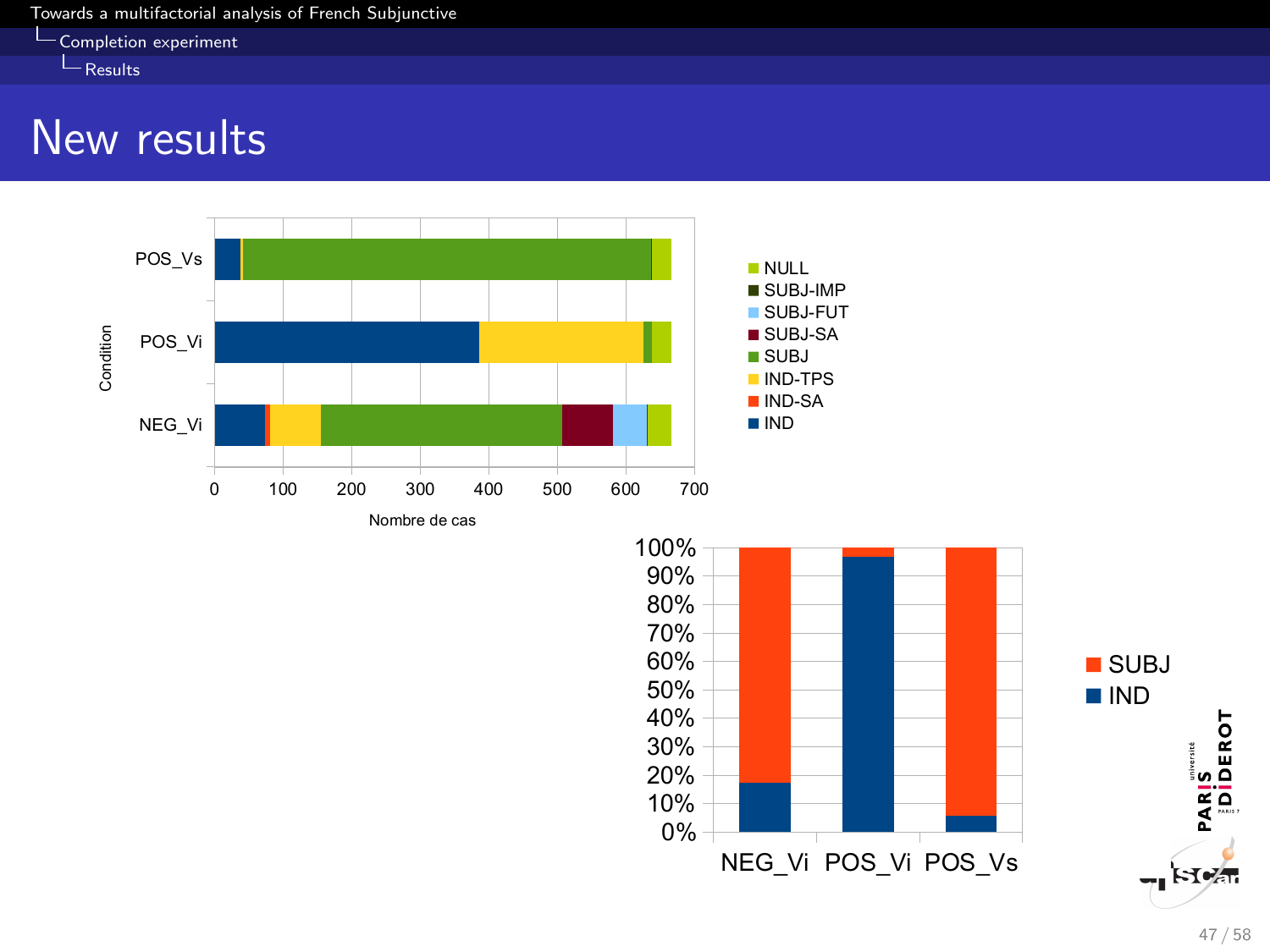<span id="page-48-0"></span>[Completion experiment](#page-48-0)

 $L$ [Results](#page-48-0)



- Significant differences between the 3 groups with respect to subjects and to items
- Variables *age, social category* : no effect found
- Important variability between subjects, but all subjects produce subjunctive in large quantity, at least in the control condition POS Vs

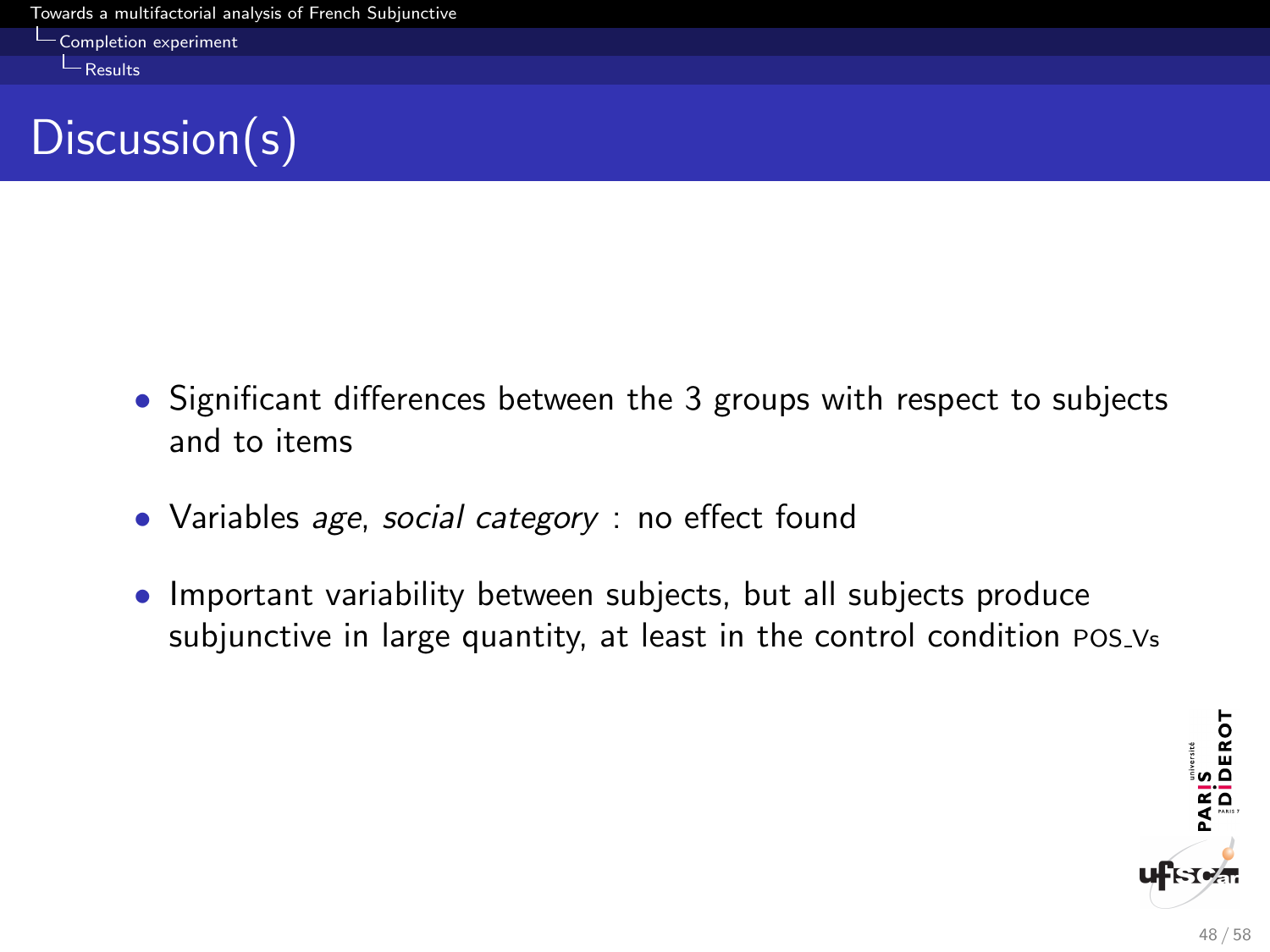[Completion experiment](#page-49-0)

<span id="page-49-0"></span> $L$ [Results](#page-49-0)

# **Summary**

- There is, in contemporary French,
- $\blacksquare$  a class of predicates for wich there is a tension between ind. and subj. moods
- **n** in NON-AFF contexts.
- **This tension is more often solved in favor of subj. mood which is** chosen in 75 to 80% cases,
- **D** but in a non negligeable proportion of cases ind. mood is preferred,
- $\blacksquare$  and this fact has not received an explanation so far.
- $\Rightarrow$  The phenomenon is (probably) not categoric but it is not random

PARIS<br>|DİDEROT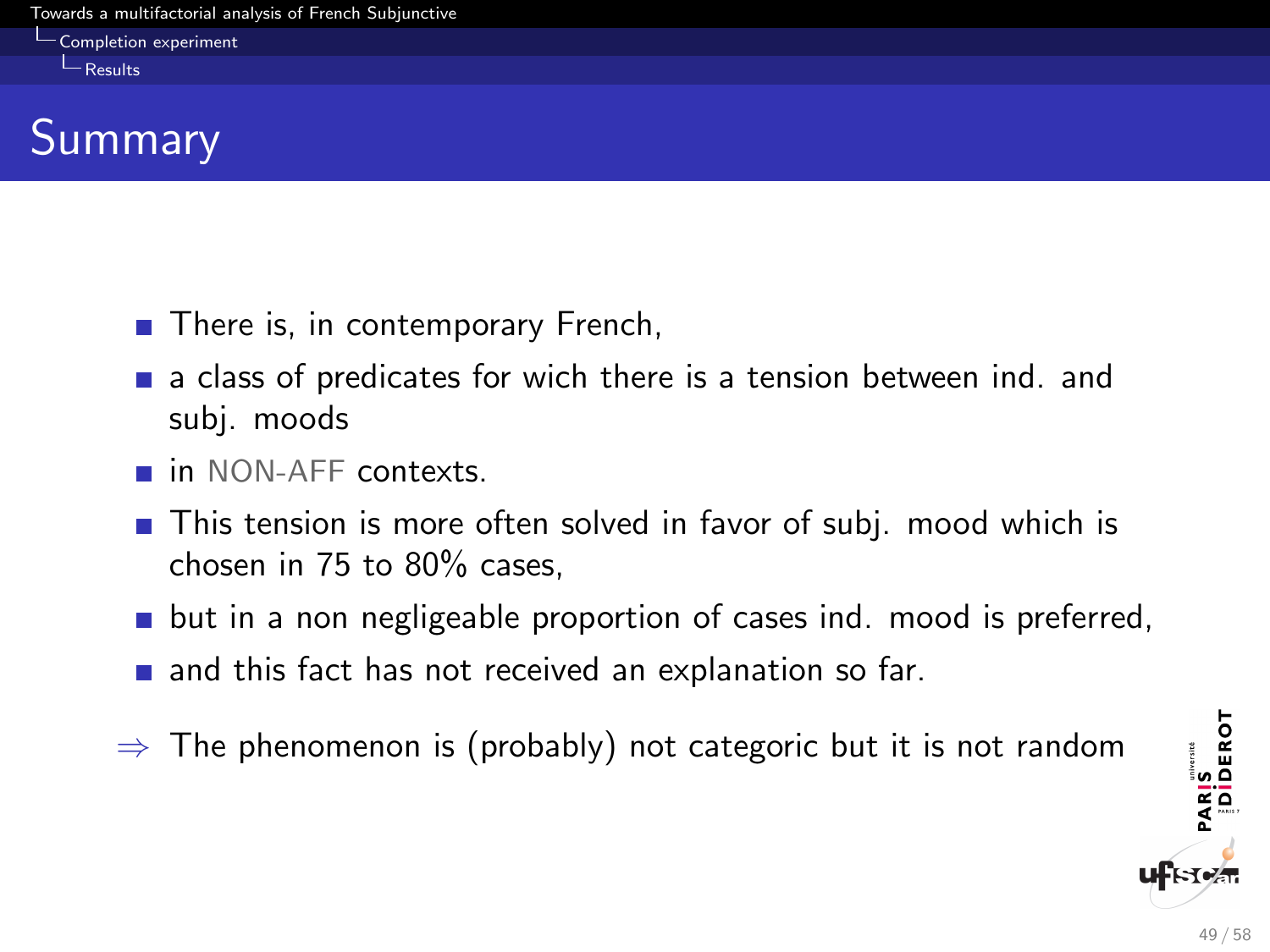<span id="page-50-0"></span>**[Towards a multi-factorial analysis](#page-50-0)** 

[Possible factors](#page-50-0)

# Roadmap

#### 1 [Introduction](#page-2-0)

- 2 [Description of the alternation](#page-9-0)
	- **[Phenomenon](#page-9-0)**
	- **[Explanations](#page-24-0)**
- **3** [Completion experiment](#page-38-0)
	- **[Protocol](#page-38-0)**
	- **[Results](#page-42-0)**
- 4 [Towards a multi-factorial analysis](#page-50-0)
	- **[Possible factors](#page-50-0)**
	- [Method](#page-55-0)

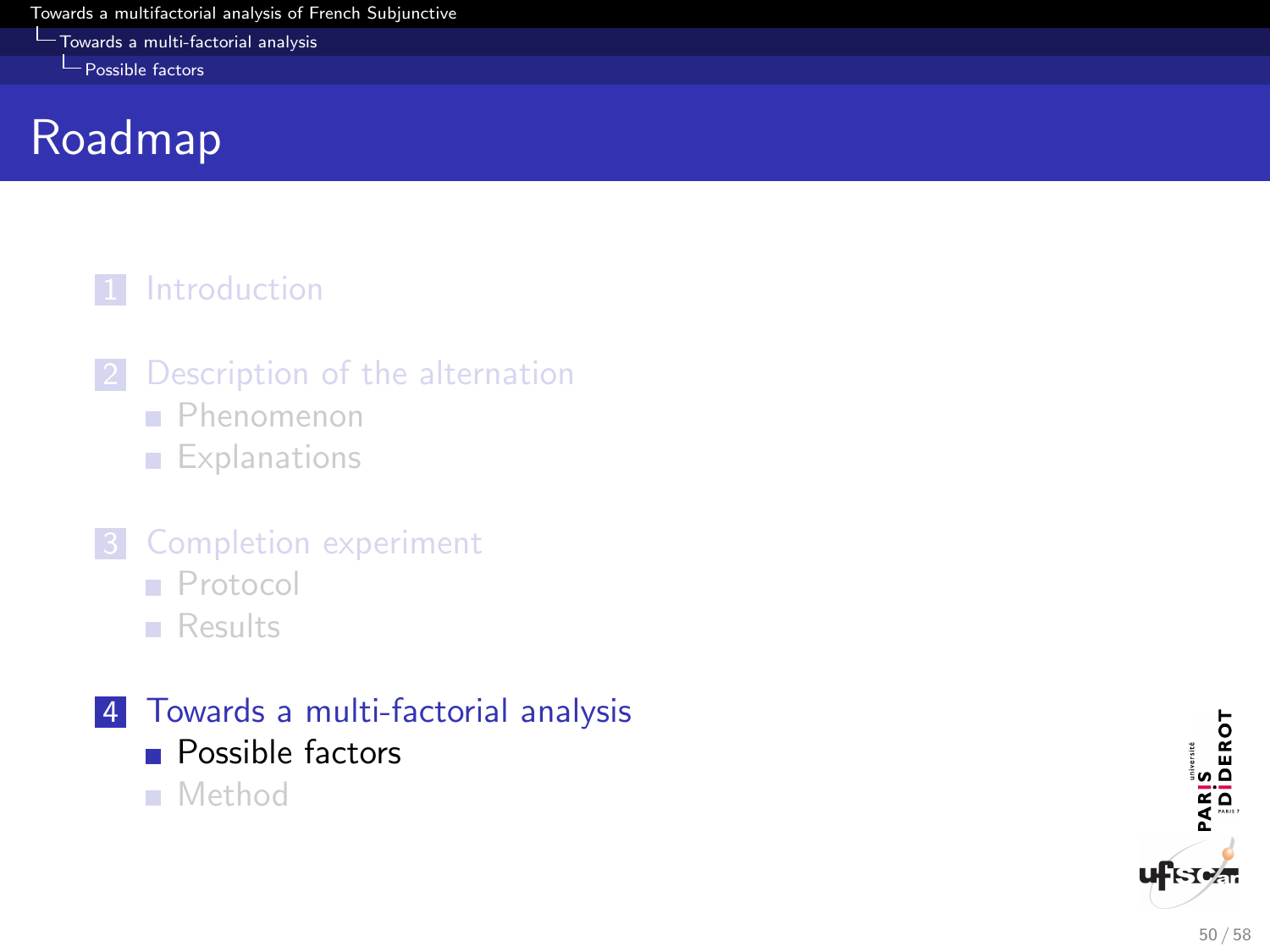<span id="page-51-0"></span>[Towards a multi-factorial analysis](#page-51-0)

 $\Box$  [Possible factors](#page-51-0)

# Subject of the matrix verb: person effect?

- [Boysen, 1969]: the first person favors subj.
- search in Frantext:
	- texts from 1970 to now
	- subjunctive massively used with 1st person
	- with 3rd person, data not numerous enough: 7 ind. and 7 subj. are found, leaving aside futur tense
	- **2** 2nd person: not to be found in such corpora in declarative negative context

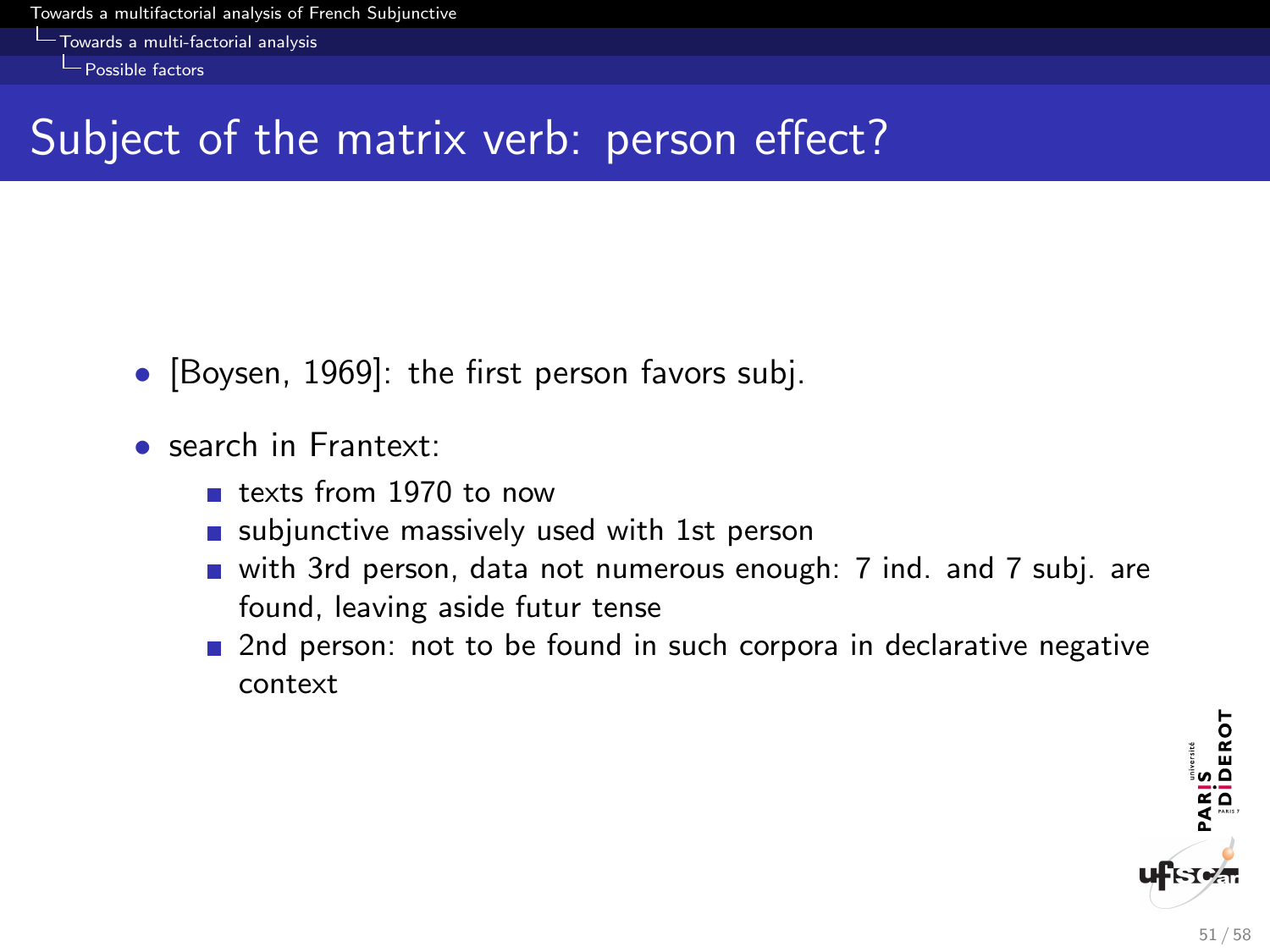<span id="page-52-0"></span>[Towards a multi-factorial analysis](#page-52-0)

 $\Box$  [Possible factors](#page-52-0)

# Sentence type

- What else than declarative sentence type?
- $\Rightarrow$  In Frantext, indicative is massive in interro-negative sentences without clitic inversion (30 ind. and no subj.), which take the form of a negative declarative sentence (39). All the instances have a 2nd person subject.
- $(39)$  Tu ne crois pas que tu en fais $_{\text{IND}}$  un peu trop ? You don't think that you are making too much fuss (G. Dormann, La Petite main, 1993 ; Frantext)
	- $\Rightarrow$  Imperativ-negative context (still 2nd person) is an alternation context: both moods are used (12 subj. and 6 ind. in Frantext) :
- (40) a. Ne crois pas que je sois $_{\text{IND}}$  à la recherche de distractions. Don't believe that I be looking for distractions

(J.-B. Pontalis, Loin, 1980 ; Frantext)

b. Ne crois pas que tu n'es $_{SBJ}$  pas la bienvenue parmi nous ! Don't believe that you be not wellcome at home (C. Aventin, Le Cœur en poche, 1988 ; Frantext)  $\frac{1}{52 / 58}$ 

PARIS<br>|Diderot

**uf**Fren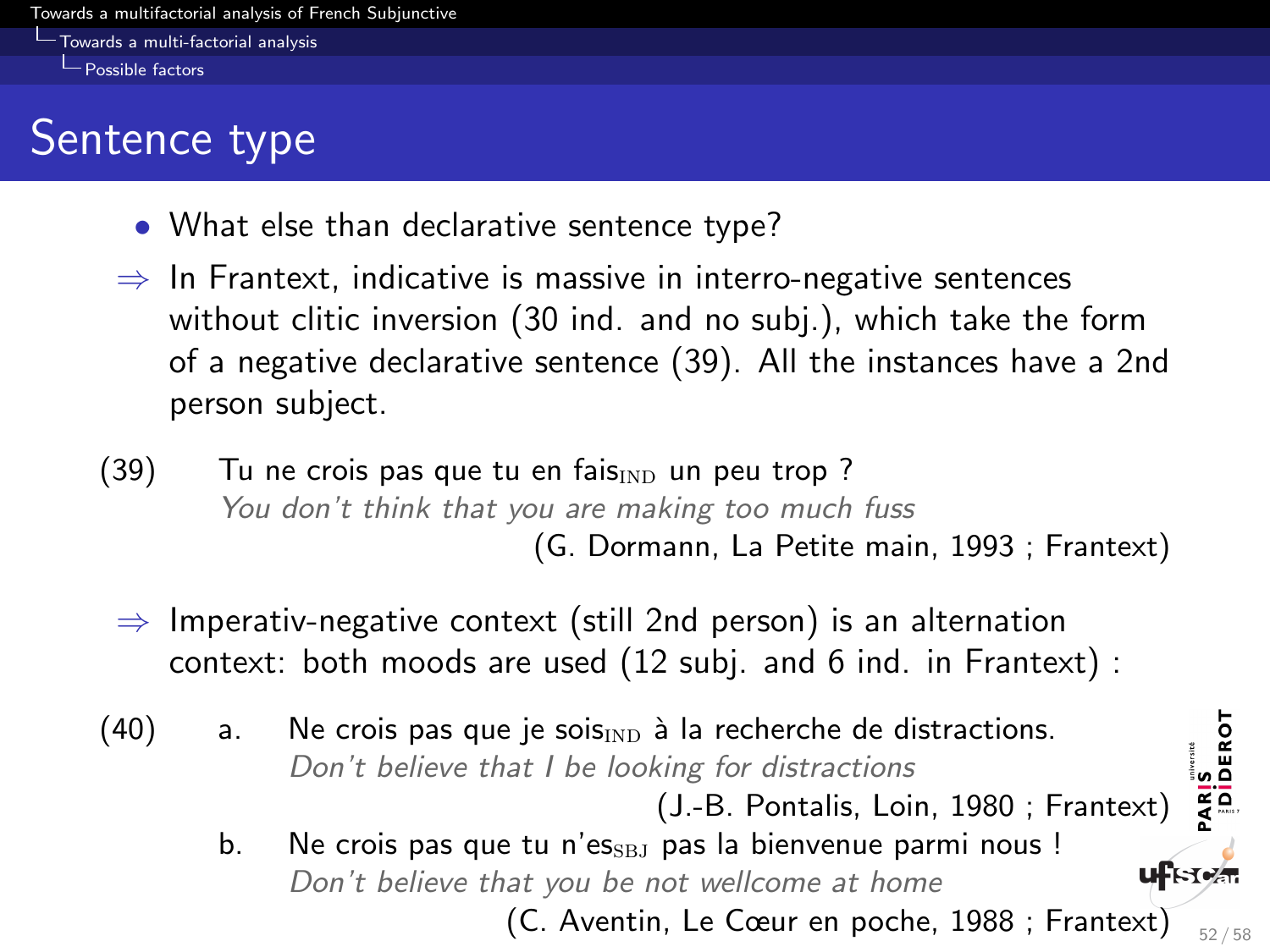<span id="page-53-0"></span>[Towards a multi-factorial analysis](#page-53-0)

 $\Box$  [Possible factors](#page-53-0)

# Morphology of the verb

- Neglected factor in literature: formal proximity between the two modes
- $\blacksquare$  Homophonous forms (1st group  $\blacksquare$  regular verbs)
- $\blacksquare$  Very closed forms: : dit<sub>IND</sub>/dise<sub>SBJ</sub>, sort<sub>IND</sub>/sorte<sub>SBJ</sub>
- **Very different forms: irregular verbs: est**<sub>IND</sub>/soit<sub>SBJ</sub> va<sub>IND</sub>/aille<sub>SBJ</sub>
- $\Rightarrow$  Factor relevant not only in the NON-AFF contexts we are considering here.

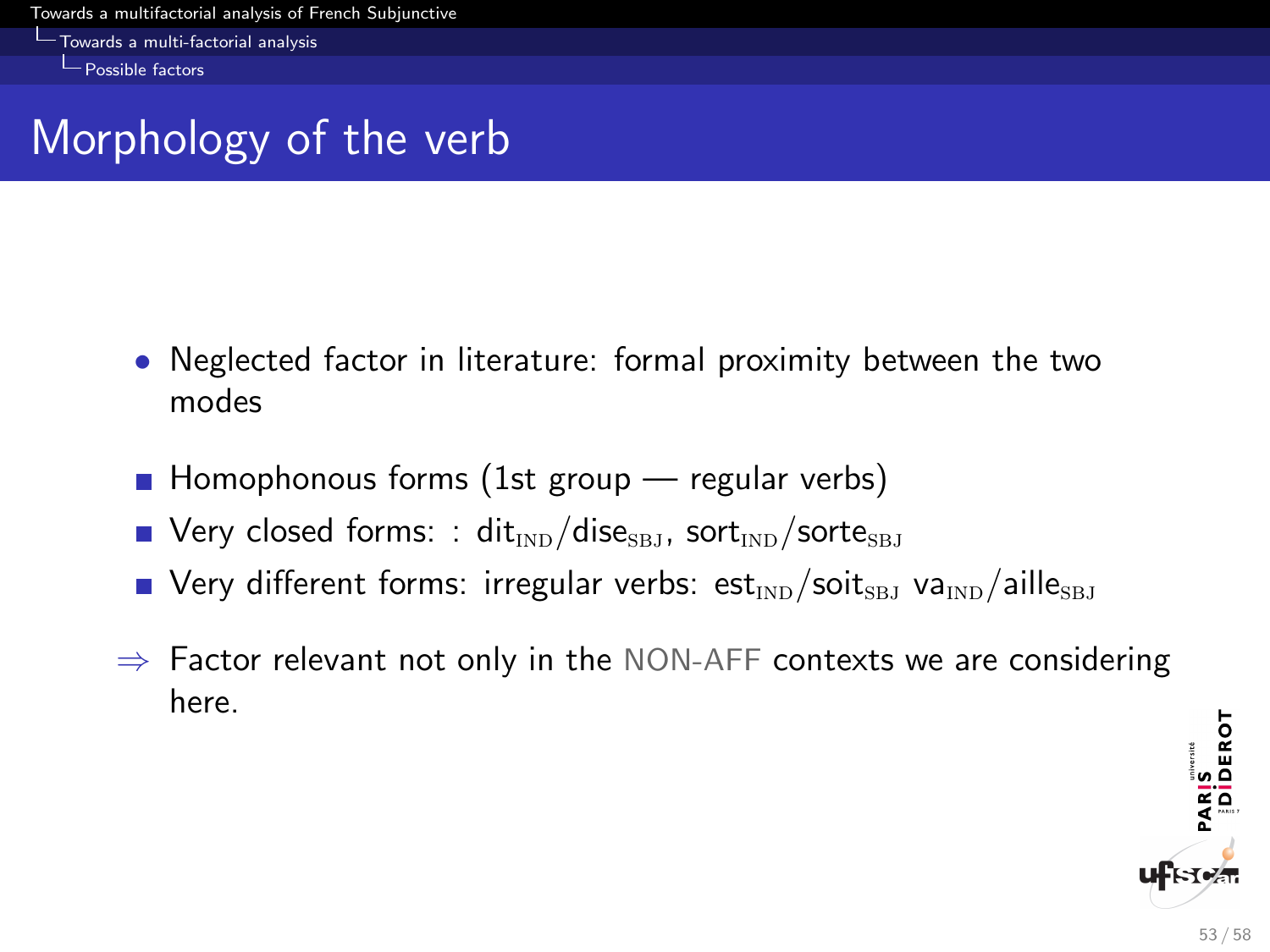<span id="page-54-0"></span>**[Towards a multi-factorial analysis](#page-54-0)** 

[Possible factors](#page-54-0)

# Other factors

- **form** of negation or interrogation
- **E.** lexical items themselves
- $\blacksquare$  tense of the matrix and of the subordinate
- (lots of) discourse factors still to be ellicitated

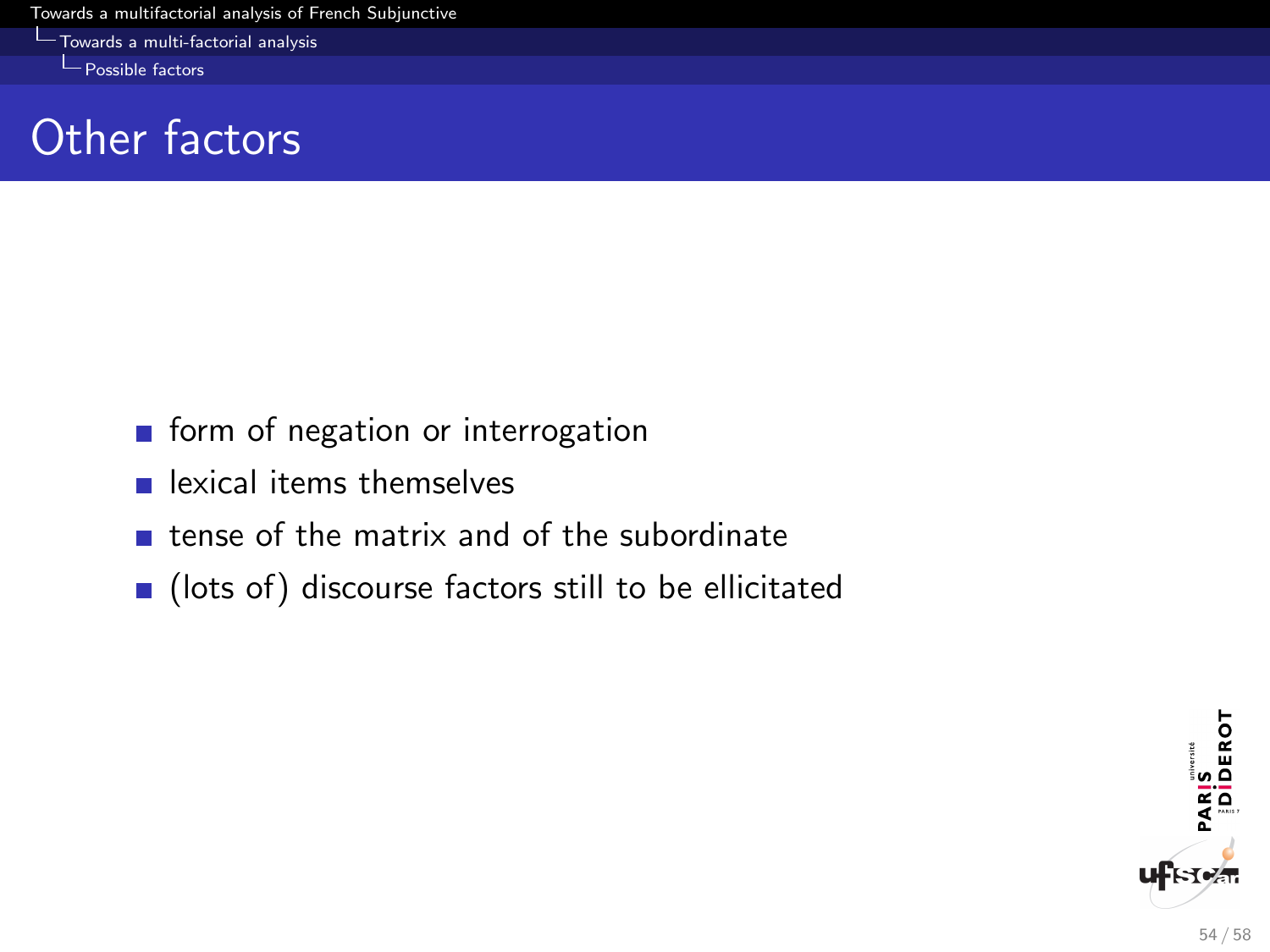<span id="page-55-0"></span>**[Towards a multi-factorial analysis](#page-55-0)** 

[Method](#page-55-0)

# Roadmap

#### 1 [Introduction](#page-2-0)

- 2 [Description of the alternation](#page-9-0)
	- **[Phenomenon](#page-9-0)**
	- **[Explanations](#page-24-0)**
- **3** [Completion experiment](#page-38-0)
	- **[Protocol](#page-38-0)**
	- **[Results](#page-42-0)**

### 4 [Towards a multi-factorial analysis](#page-50-0)

- **[Possible factors](#page-50-0)**
- **[Method](#page-55-0)**

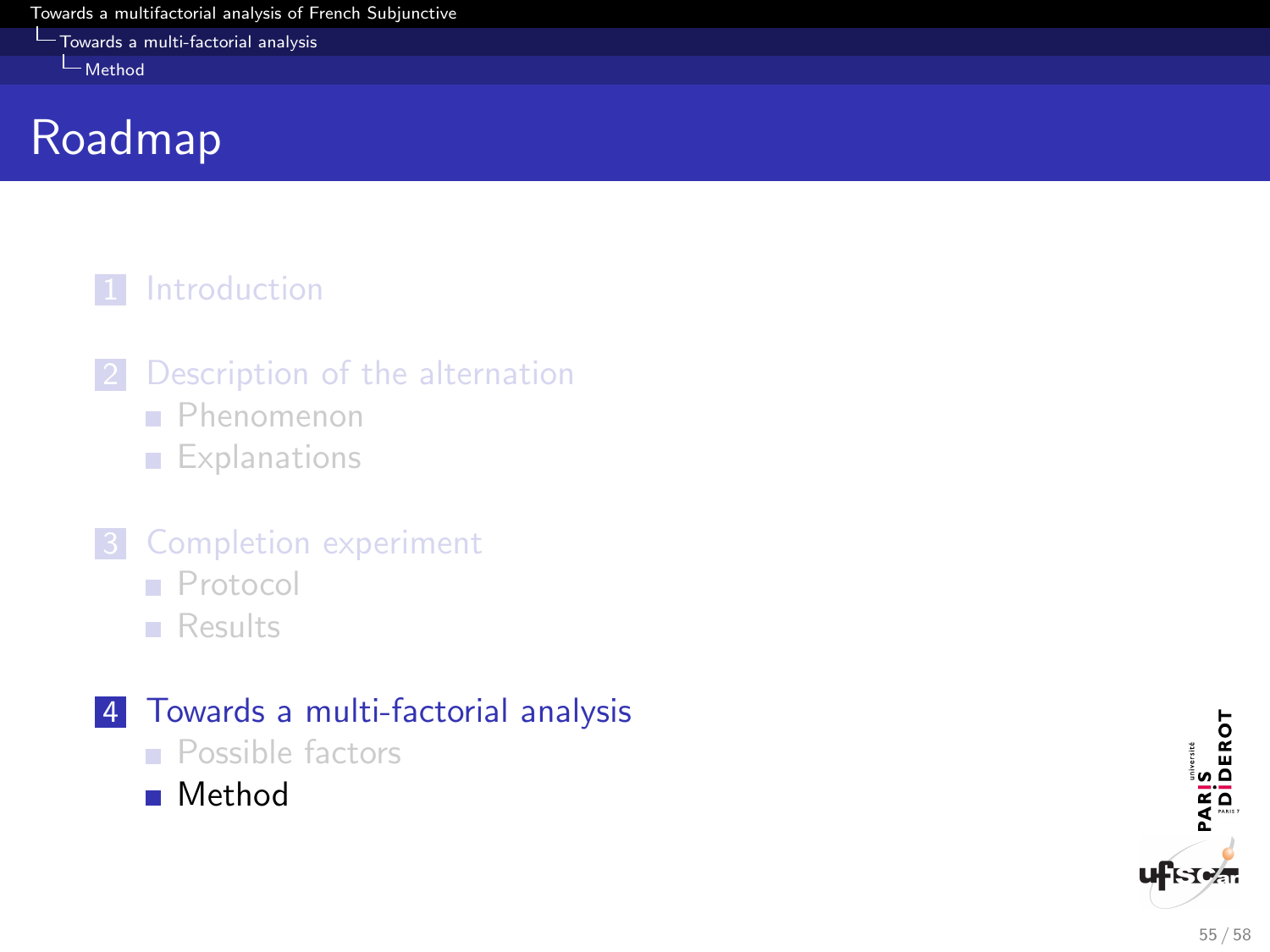<span id="page-56-0"></span>[Towards a multi-factorial analysis](#page-56-0) [Method](#page-56-0)

### Method: research project

- Collection of large corpora
- $\blacksquare$  that will be annotated according to as many variables as we suspect might play a role
- so that *logistic regression* techniques can be used
- **n** to assess
	- $\blacksquare$  (in)dependance of variables
	- $\blacksquare$  relative influence of variables
- so that an acurate prediction of actual usage can be performed.

PARIS<br>|Diderot [Bresnan et al., 2007]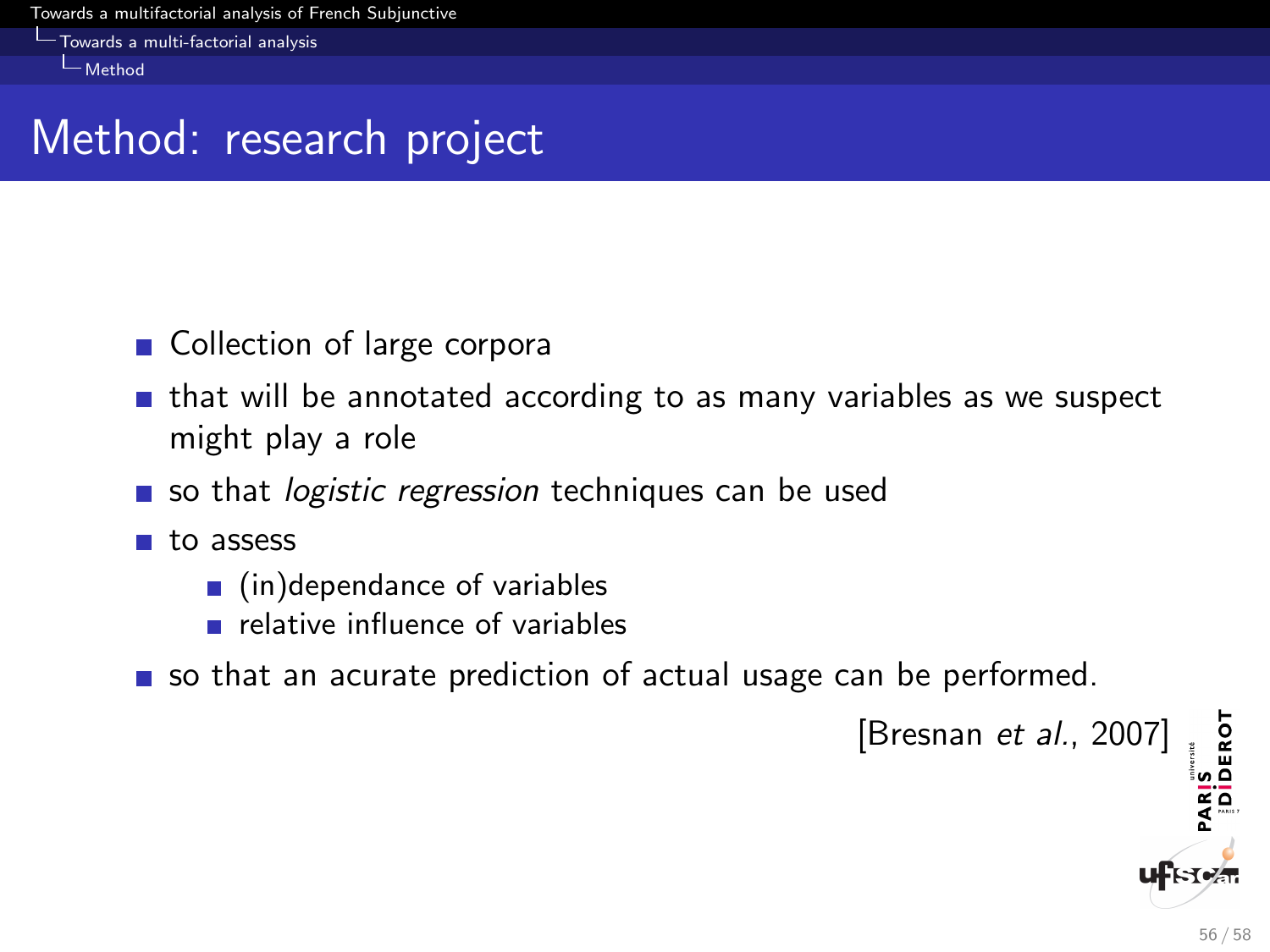<span id="page-57-0"></span>

|  | - Towards a multi-factorial analysis |  |
|--|--------------------------------------|--|
|  |                                      |  |

[Method](#page-57-0)

### Obrigado!

|                         | Barbara Hemforth, Emilia Ellsiepen                              |
|-------------------------|-----------------------------------------------------------------|
|                         | Danièle Godard                                                  |
| and thanks to $\langle$ | Pierre Larrivée and an other reviewer from CMLF                 |
|                         | ANR-10-LABX-0083 (Labex "Empirical Foundations of Linguistics") |
|                         | in addition to Floriane Guida who co-authored this work         |